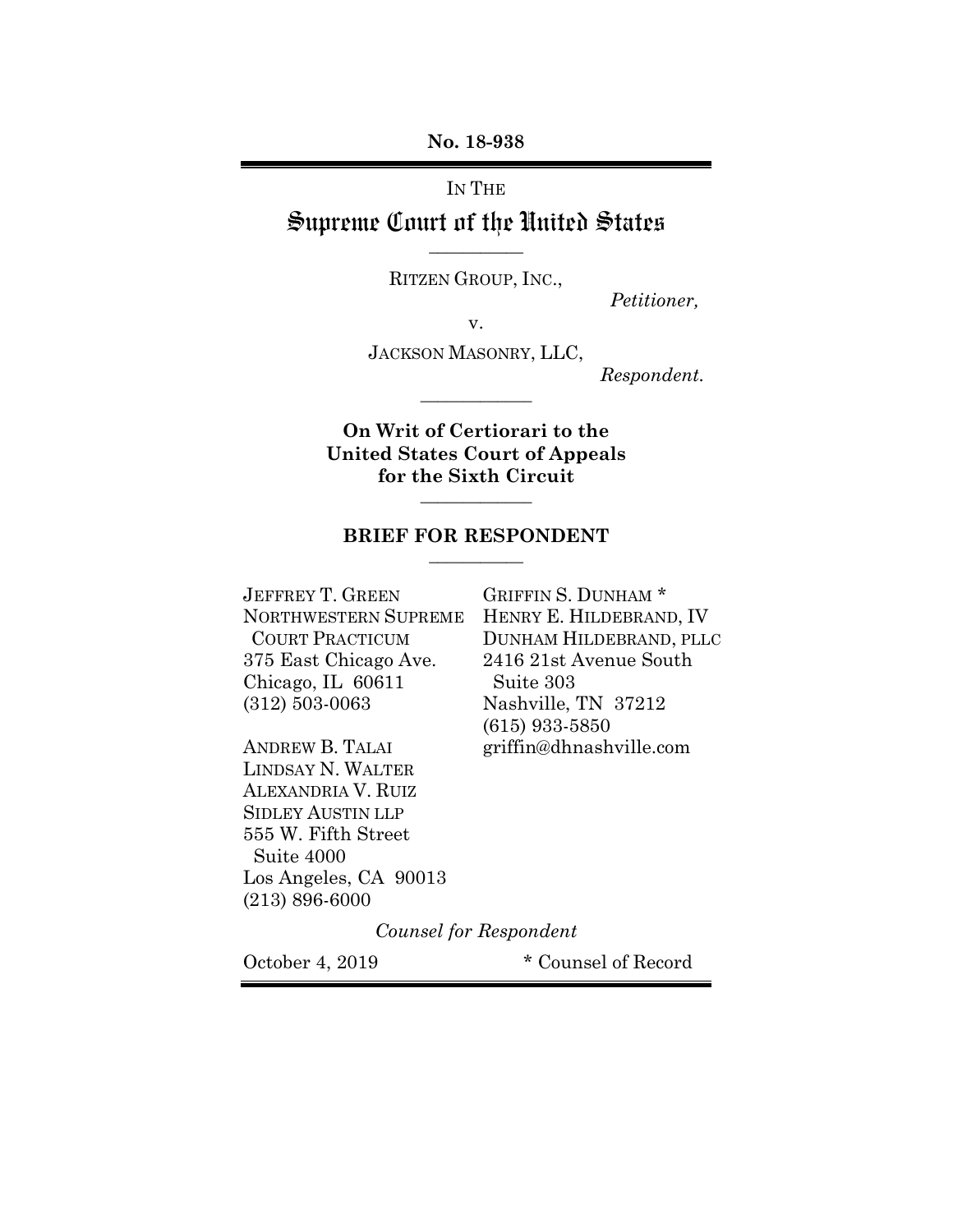# **QUESTION PRESENTED**

Whether an order denying a motion for relief from the automatic stay is a final order under 28 U.S.C.  $§ 158(a)(1).$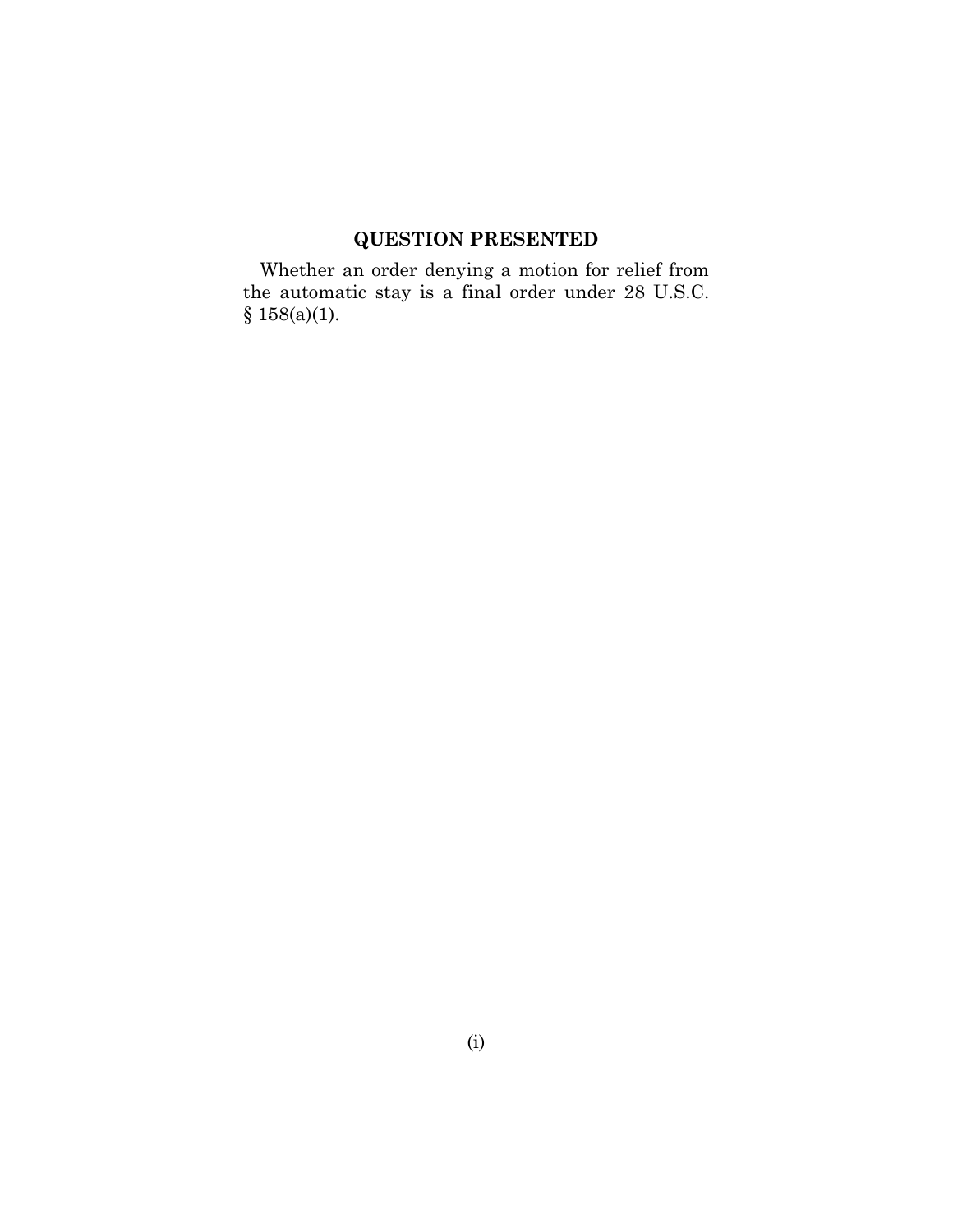# **PARTIES TO THE PROCEEDING AND RULE 29.6 STATEMENT**

Petitioner is Ritzen Group, Inc. There is no parent or publicly held company owning 10% or more of Ritzen's stock. Respondent is Jackson Masonry, LLC. There is no parent or publicly held company owning 10% or more of Jackson Masonry's stock.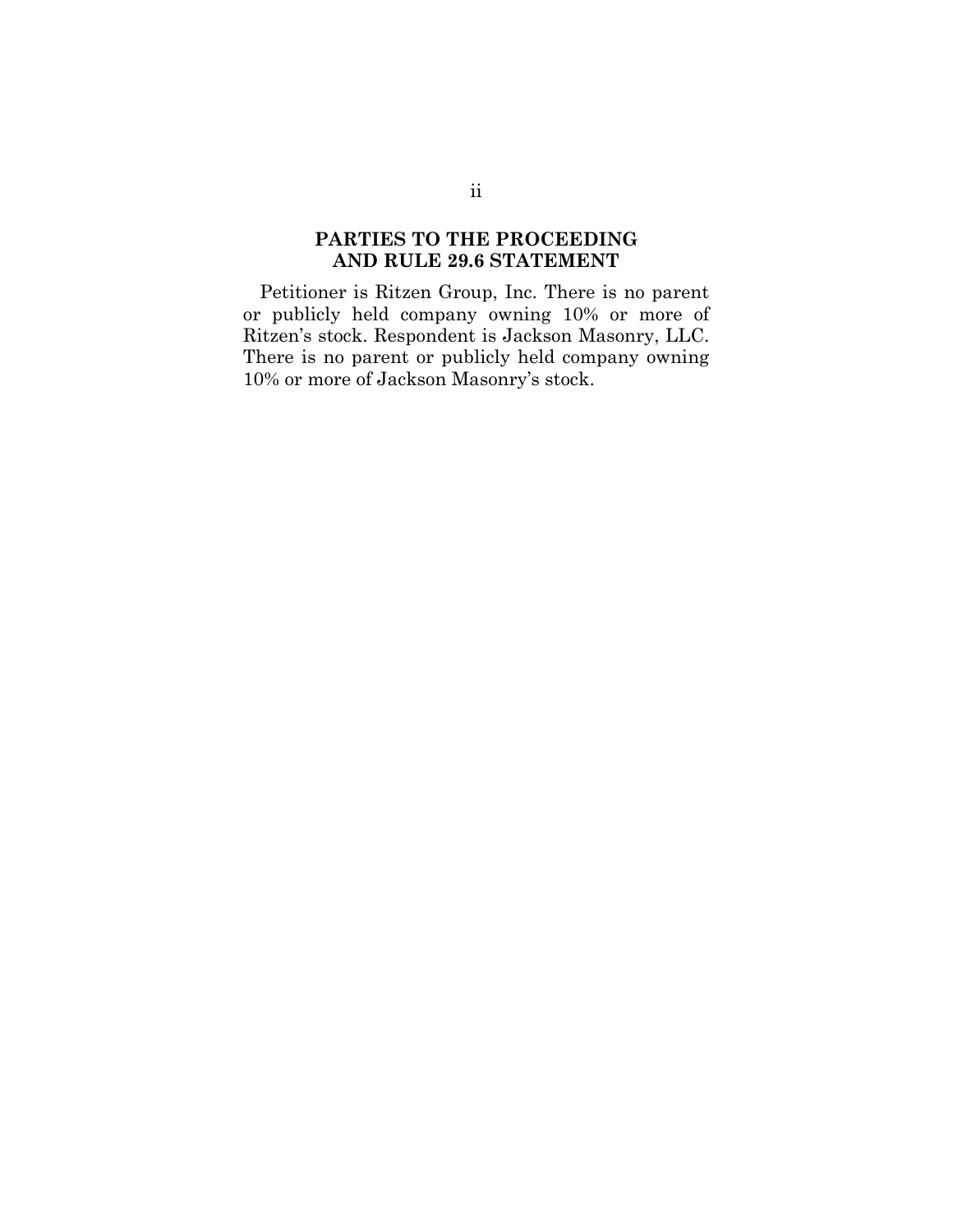# TABLE OF CONTENTS

|                                                                                                                                                                 | Page                     |
|-----------------------------------------------------------------------------------------------------------------------------------------------------------------|--------------------------|
| QUESTION PRESENTED                                                                                                                                              | i.                       |
| PARTIES TO THE PROCEEDING AND RULE                                                                                                                              | $\overline{\mathbf{ii}}$ |
|                                                                                                                                                                 | $\overline{\mathsf{V}}$  |
|                                                                                                                                                                 | 1                        |
|                                                                                                                                                                 | 1                        |
|                                                                                                                                                                 | $\mathbf 1$              |
|                                                                                                                                                                 | 3                        |
|                                                                                                                                                                 | 3                        |
|                                                                                                                                                                 | $\overline{4}$           |
| SUMMARY OF THE ARGUMENT                                                                                                                                         | 10                       |
|                                                                                                                                                                 | 13                       |
| THE BANKRUPTCY COURT'S ORDER<br>L.<br>DENYING RELIEF FROM THE AUTO-<br>MATIC STAY WAS FINAL AND IMME-<br>DIATELY APPEALABLE                                     | 13                       |
| A. Bankruptcy court orders are immediate-<br>ly appealable if they finally dispose of<br>discrete disputes within the larger case                               | 14                       |
| B. The relevant "proceeding" is the process<br>of resolving a stay relief motion, which<br>becomes "final" when the motion is<br>granted or conclusively denied | 18                       |
| 1. Stay relief involves a discrete claim, a<br>discrete proceeding, and a discrete de-<br>cision based on a legal standard                                      | 18                       |
| 2. Resolving a motion for stay relief<br>triggers significant consequences                                                                                      | 21                       |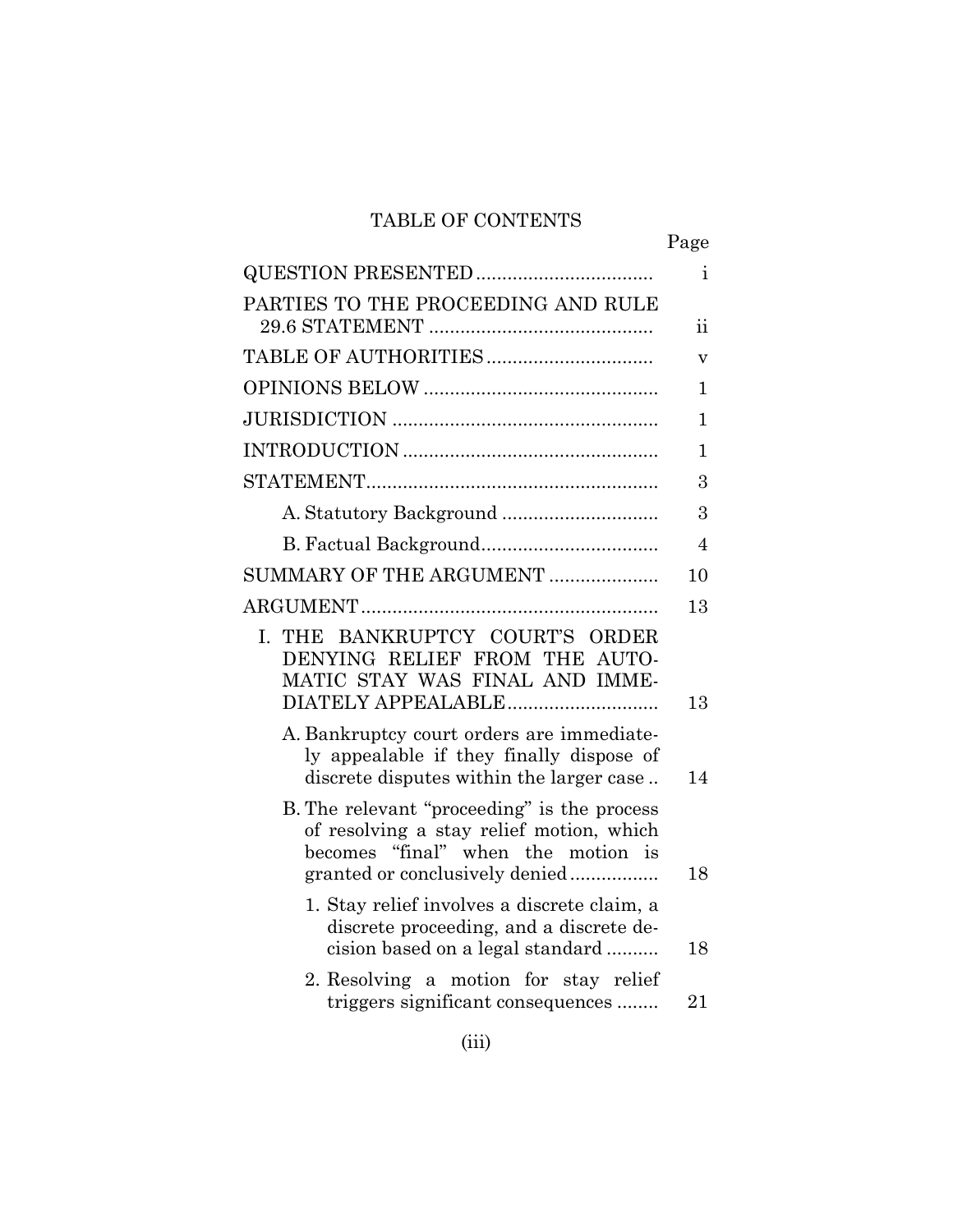# TABLE OF CONTENTS—continued

|                                                                                                                                  | Page |
|----------------------------------------------------------------------------------------------------------------------------------|------|
| 3. The bankruptcy court did not deny<br>Ritzen's motion without prejudice                                                        | 25   |
| 4. Textual clues suggest that a stay re-<br>lief motion is the relevant proceeding<br>for purposes of appealability              | 26   |
| 5. The history of the Bankruptcy Code<br>does not support Ritzen's argument                                                      | 28   |
| C. The majority of circuits have long held<br>that orders denying relief from the au-                                            | 29   |
| II. PERMITTING AN IMMEDIATE APPEAL<br>FROM THE DENIAL OF STAY RELIEF<br>PROMOTES CONGRESSIONAL INTENT<br>AND JUDICIAL EFFICIENCY | 30   |
| A. Congress intended for courts to conclu-<br>sively and expeditiously resolve stay re-<br>lief requests in bankruptcy cases     | 31   |
| B. Providing that the denial of stay relief is<br>immediately appealable promotes judi-<br>cial efficiency in bankruptcy cases   | 32   |
| C. Postponing appeal of the denial of stay<br>relief creates practical problems for the<br>administration of bankruptcy cases    | 37   |
|                                                                                                                                  | 40   |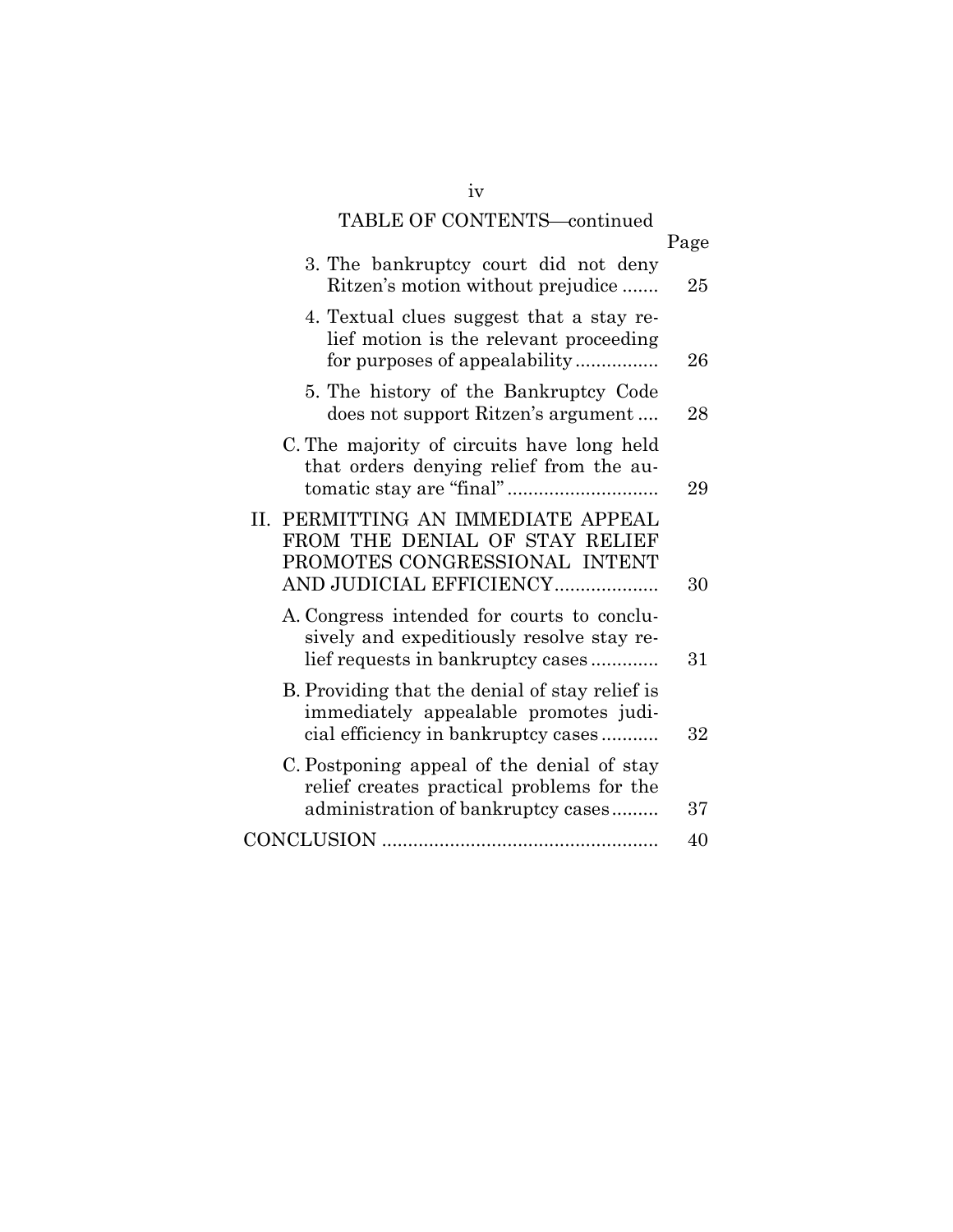# TABLE OF AUTHORITIES CASES Page

| A.H. Robins Co. v. Piccinin, 788 F.2d 994    |    |
|----------------------------------------------|----|
|                                              |    |
|                                              |    |
|                                              | 19 |
| In re Apex Oil Co., 884 F.2d 343 (8th Cir.   |    |
|                                              | 29 |
| In re Armstrong World Indus., Inc., 432      |    |
|                                              | 31 |
| In re Atlas IT Exp. Corp., 761 F.3d 177 (1st |    |
|                                              |    |
|                                              |    |
|                                              |    |
| In re Bullard, 475 B.R. 304 (Bankr. D.       |    |
|                                              | 16 |
| In re Bullard, 494 B.R. 92 (B.A.P. 1st Cir.  |    |
|                                              | 16 |
| In re Bullard, 752 F.3d 483 (1st Cir.        |    |
|                                              | 16 |
| In re of Cajun Elec. Power Coop., Inc., 119  |    |
|                                              | 15 |
| Caterpillar v. Lewis, 519 U.S. 61 (1996)     | 39 |
| Chickasaw Nation v. United States, 534       |    |
|                                              | 28 |
| Ex parte Christy, 44 U.S. 292 (1845)         | 31 |
| In re Comer, 716 F.2d 168 (3d Cir. 1983)     | 24 |
| Conn. Nat'l Bank v. Germain, 503 U.S. 249    |    |
|                                              |    |
| Czyzewski v. Jevic Holding Corp., 137 S.     |    |
| $Ct. 973 (2017)$                             | 3  |
| In re Dixie Broad., Inc., 871 F.2d 1023      |    |
|                                              | 29 |
| In re Dow Corning Corp., 86 F.3d 482 (6th    |    |
|                                              | 15 |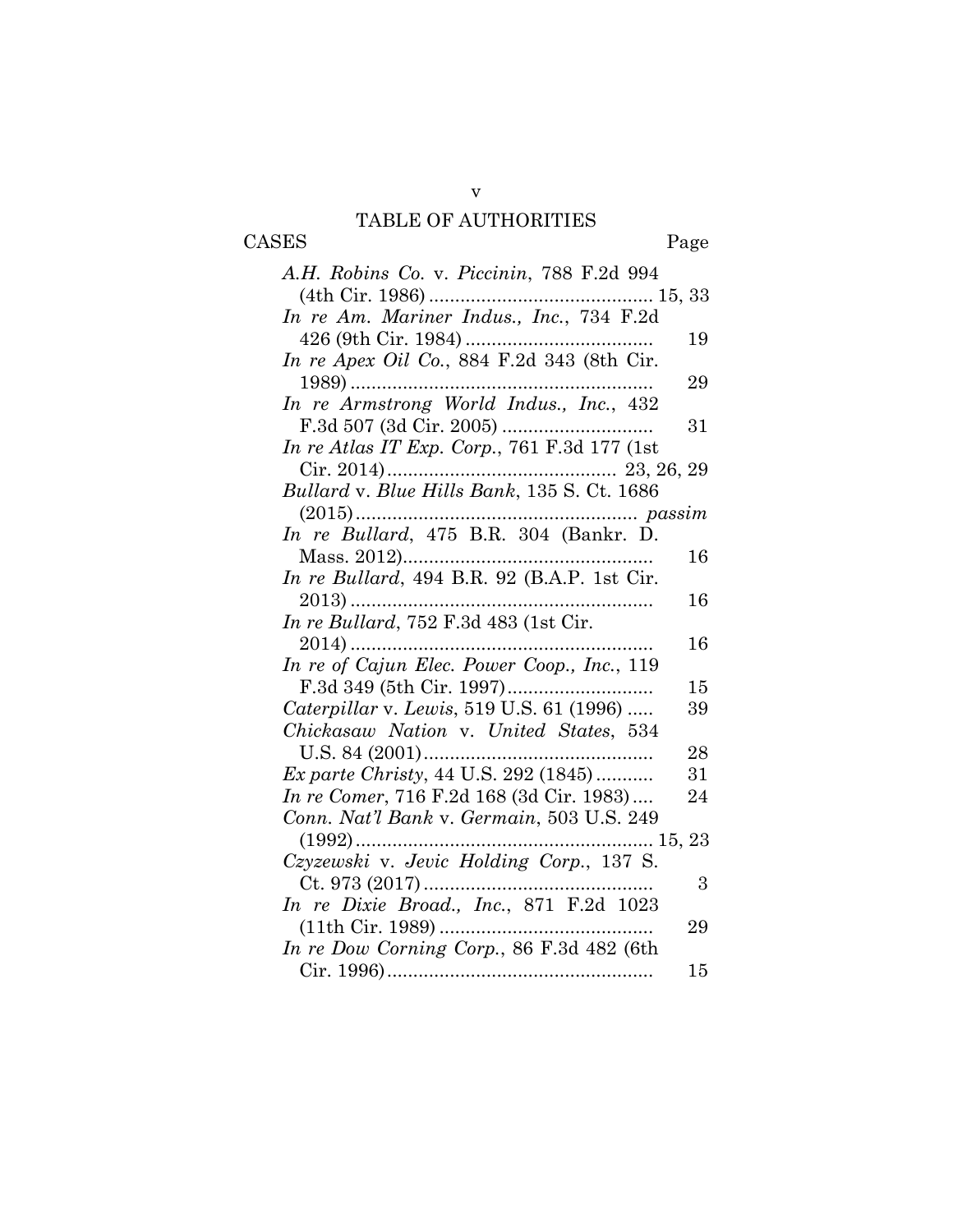# TABLE OF AUTHORITIES-continued

vi

| Eddleman v. U.S. Dep't of Labor, 923 F.2d    |       |
|----------------------------------------------|-------|
|                                              |       |
| Eubanks v. FDIC, 977 F.2d 166 (5th Cir.      |       |
|                                              | 35    |
| In re Excel Innovations, Inc., 502 F.3d 1086 |       |
|                                              | 29    |
| Farmers & Merchants Bank & Tr. of            |       |
| Watertown v. Trail W., Inc., 28 B.R. 389     |       |
|                                              | 24    |
| In re Gledhill, 76 F.3d 1070 (1996)          | 38    |
| Granfinanciera, S.A. v. Nordberg, 492 U.S.   |       |
| 33 (1989)                                    | 24    |
| Grundy Nat'l Bank v. Tandem Min. Corp.,      |       |
| 754 F.2d 1436 (4th Cir. 1985)                | 29    |
| Hillis Motors, Inc. v. Haw. Auto. Dealers'   |       |
| Ass'n, 997 F.2d 581 (9th Cir. 1993)          | 31    |
| Howard Delivery Serv., Inc. v. Zurich Am.    |       |
|                                              | 30    |
| IBP, Inc. v. Alvarez, 546 U.S. 21 (2005)     | 27    |
| In re Jackson Masonry, LLC, No. 3:16-BK-     |       |
| 02065, 2018 WL 1636085 (Bankr. M.D.          |       |
|                                              | 5, 34 |
| In re James Wilson Assocs., 965 F.2d 160     |       |
|                                              | 29    |
| John Hancock Mut. Life Ins. Co. v. Route     |       |
| 37 Bus. Park Assocs., 987 F.2d 154 (3d       |       |
|                                              | 19    |
| Jove Eng'g, Inc. v. IRS, 92 F.3d 1539 (11th  |       |
| Cir. 1996)                                   | 15    |
| Katchen v. Landy, 382 U.S. 323 (1966)        | 25    |
| In re Lane, 591 B.R. 298 (B.A.P. 6th Cir.    |       |
| $2018)$                                      | 21    |
| Langenkamp v. Culp, 498 U.S. 42 (1990)       |       |
|                                              | 24    |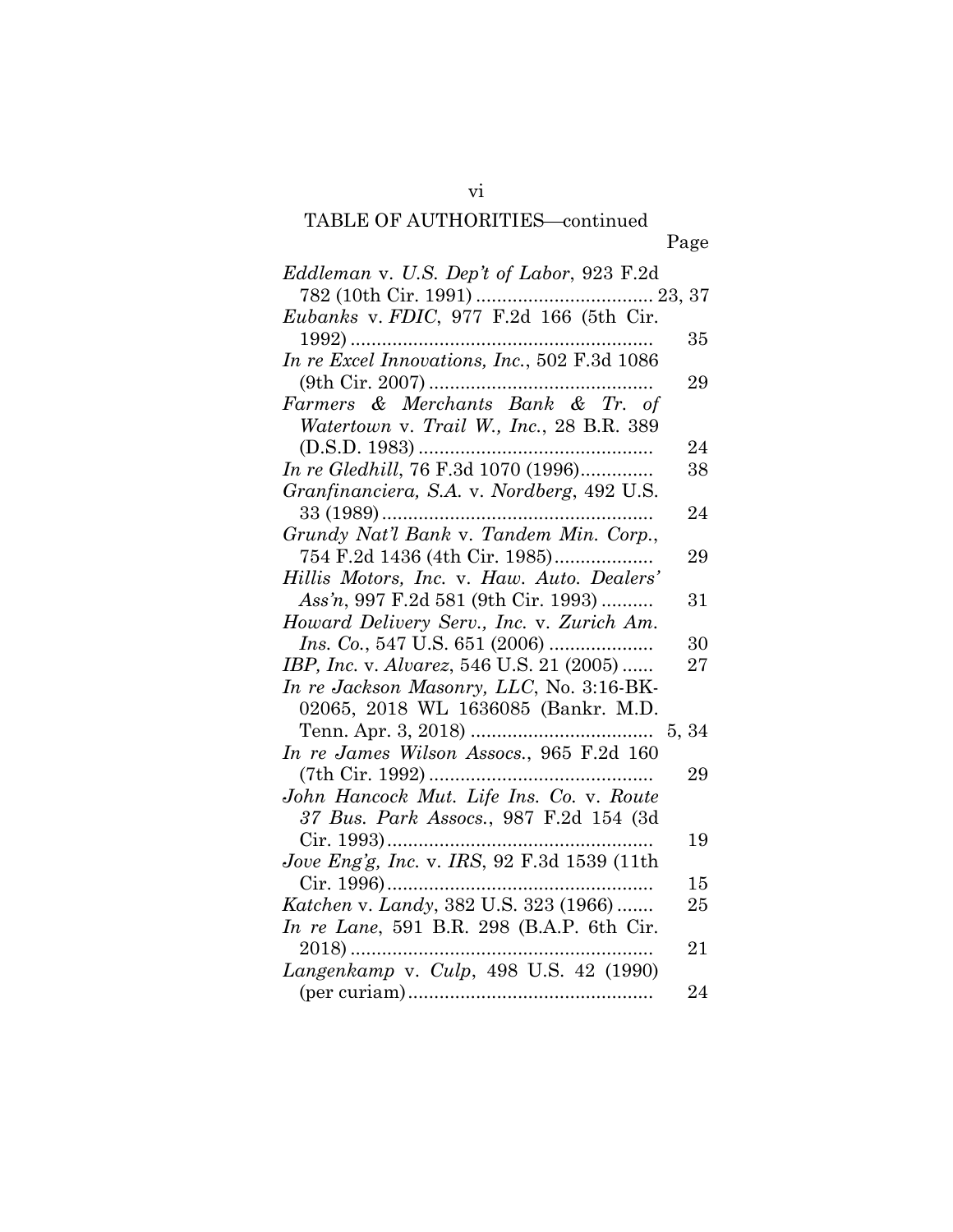# TABLE OF AUTHORITIES-continued

| <i>In re Lee</i> , 467 B.R. 906 (B.A.P. 6th Cir. |    |
|--------------------------------------------------|----|
| $2012)$                                          | 8  |
| In re Lieb, 915 F.2d 180 (5th Cir. 1990)         | 29 |
| Local Loan Co. v. Hunt, 292 U.S. 234             |    |
|                                                  | 39 |
| In re Marvel Entm't Grp., Inc., 140 F.3d         |    |
|                                                  | 15 |
| Mayor of Vicksburg v. Henson, 231 U.S.           |    |
|                                                  | 22 |
| Midlantic Nat'l Bank v. N.J. Dep't of Envtl.     |    |
| Prot., 474 U.S. 494 (1986) 3, 19, 31             |    |
| Nobelman v. Am. Sav. Bank, 508 U.S. 324          |    |
|                                                  |    |
| Pa. Dep't of Pub. Welfare v. Davenport, 495      |    |
|                                                  | 22 |
| In re Paper I Partners, L.P., 283 B.R. 661       |    |
|                                                  | 33 |
| Rajala v. Gardner, 709 F.3d 1031 (10th           |    |
|                                                  |    |
| In re Regency Woods Apartments, Ltd., 686        |    |
|                                                  | 32 |
| In re Revel AC, Inc., 802 F.3d 558 (3d Cir.      |    |
|                                                  | 33 |
| In re Rice, 462 B.R. 651 (B.A.P. 6th Cir.        |    |
|                                                  | 8  |
| In re Saco Local Dev. Corp., 711 F.2d 441        |    |
|                                                  | 18 |
| In re Schaffrath, 214 B.R. 153 (B.A.P. 6th       |    |
| $Cir. 1997)$                                     | 8  |
| Smith v. Ill. Bell Tel. Co., 270 U.S. 587        |    |
|                                                  | 22 |
| In re Sonnax Indus., Inc., 907 F.2d 1280         |    |
|                                                  |    |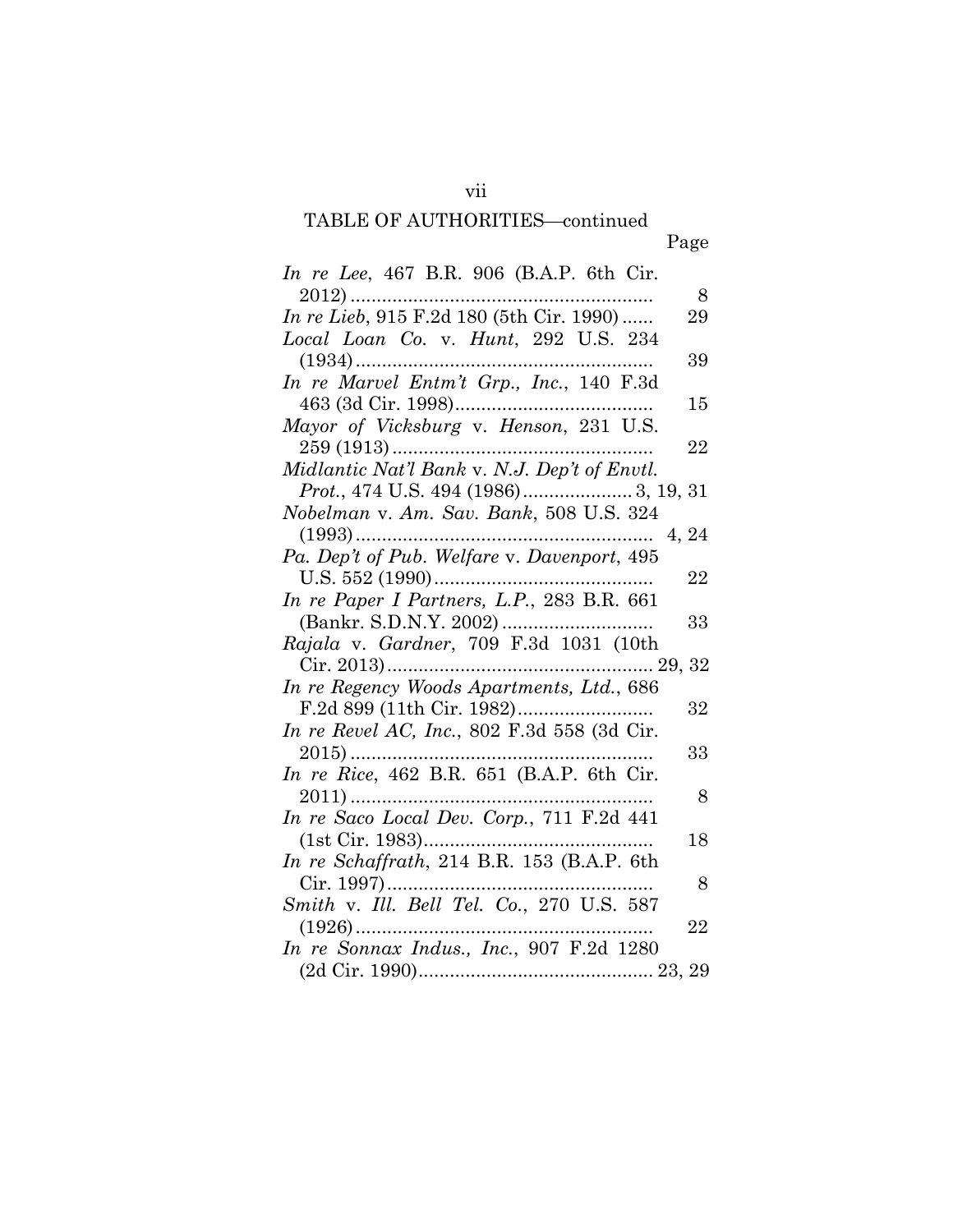# TABLE OF AUTHORITIES—continued

viii

| Sure-Snap Corp. v. State St. Bank & Tr.                 |    |
|---------------------------------------------------------|----|
| Co., 948 F.2d 869 (2d Cir. 1991)                        | 35 |
| Taggart v. Lorenzen, 139 S. Ct. 1795                    |    |
|                                                         | З  |
| Till v. SCS Credit Corp., 541 U.S. 465                  |    |
|                                                         | 24 |
| <i>Tringali</i> v. <i>Hathaway Mach. Co.</i> , 796 F.2d |    |
|                                                         | 15 |
| United States v. Int'l Bus. Machs. Corp.,               |    |
|                                                         | 7  |
| <i>In re UNR Indus., Inc., 725 F.2d 1111 (7th</i>       |    |
|                                                         | 15 |
| <i>In re W. Elecs. Inc.</i> , 852 F.2d 79 (3d Cir.      |    |
|                                                         |    |

# COURT DOCUMENTS

| Dismissal Order, <i>Jackson Masonry</i> , <i>LLC</i> v. |    |
|---------------------------------------------------------|----|
| Ritzen Group, Inc., No. 18-486-IV (Tenn.                |    |
|                                                         | 34 |
| Final Order, <i>Jackson Masonry</i> , LLC v.            |    |
| Ritzen Group, Inc., No. 18-486-IV (Tenn.                |    |
|                                                         |    |

# RULES

| Fed. R. Bankr. P. 7001 14, 19, 31, 32 |
|---------------------------------------|
|                                       |
|                                       |
| 14                                    |
|                                       |
|                                       |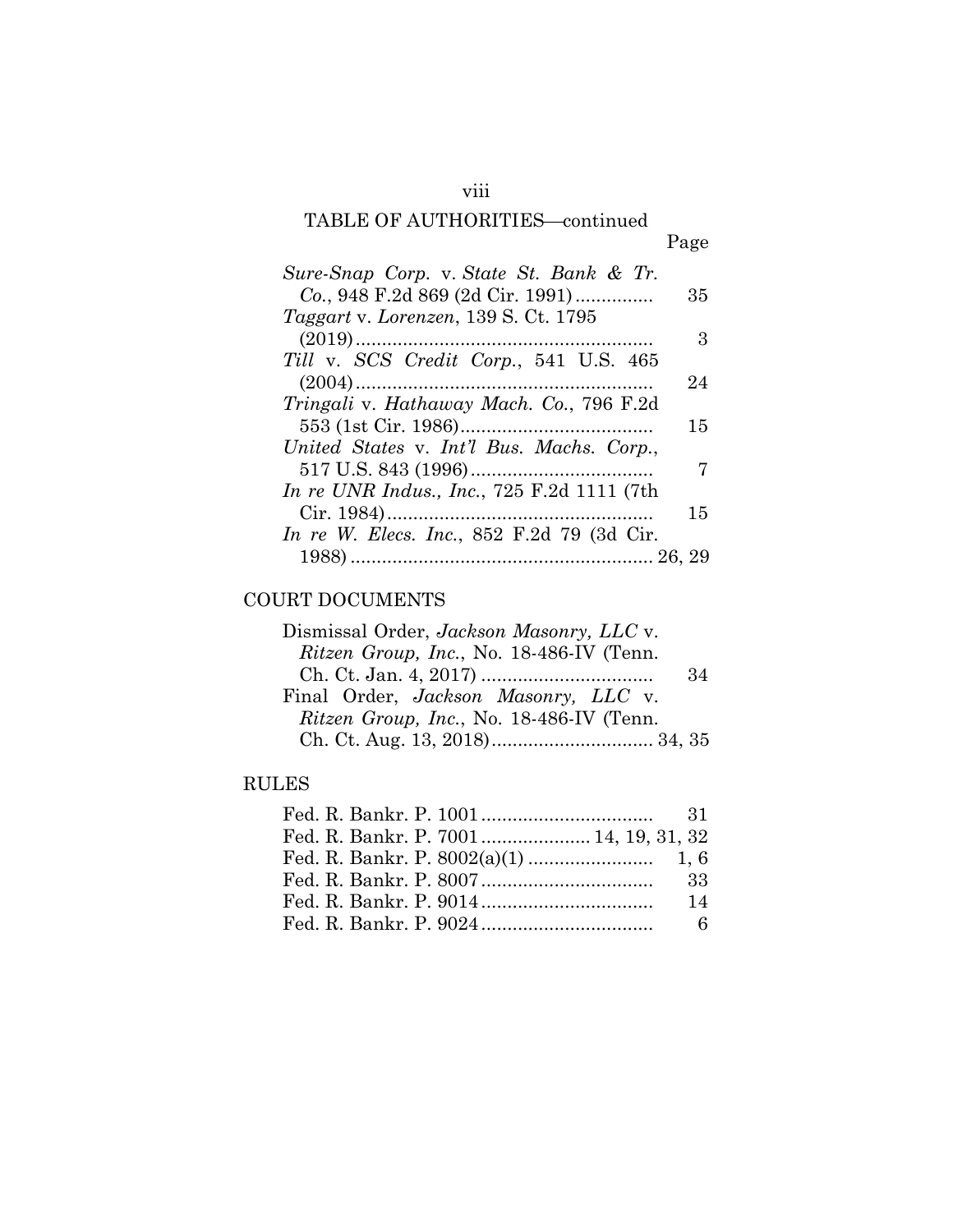# TABLE OF AUTHORITIES-continued

Page

# STATUTES

|                                            | 27   |
|--------------------------------------------|------|
|                                            |      |
|                                            | 37   |
|                                            | 4, 6 |
|                                            |      |
|                                            | 31   |
|                                            | 20   |
|                                            | 20   |
|                                            | 27   |
|                                            | 20   |
|                                            | 20   |
|                                            | 20   |
|                                            | 27   |
|                                            | 21   |
|                                            |      |
|                                            |      |
|                                            | 14   |
| Federal Judgeship Act of 1984, Pub. L. No. |      |
|                                            | 29   |
| Tenn. Code Ann. § 20-3-103(a)              | 34   |

# OTHER AUTHORITIES

| A. Scalia & B. Garner, Reading Law: The    |    |
|--------------------------------------------|----|
| Interpretation of Legal Texts (2012)       | 27 |
| 16 C. Wright & A. Miller, Federal Practice |    |
| and Procedure § 3926 (3d ed.               |    |
|                                            | 28 |
| 16 C. Wright & A. Miller, Federal Practice |    |
| and Procedure § 3926.1 (3d ed.             |    |
|                                            | 23 |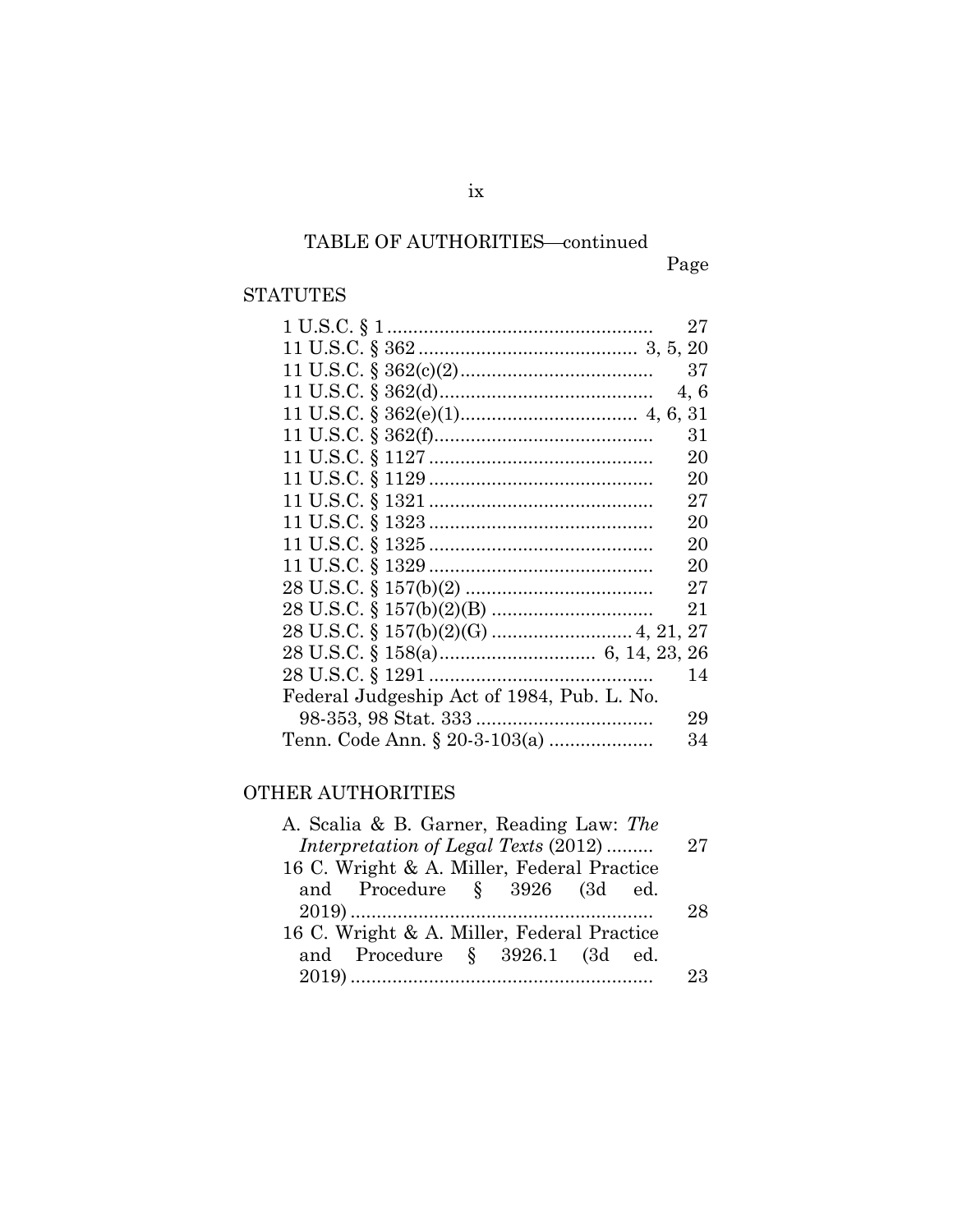# TABLE OF AUTHORITIES-continued  $\overline{p}$

| о<br>۰.<br>., |
|---------------|
|               |

| 16 C. Wright & A. Miller, Federal Practice   |
|----------------------------------------------|
| and Procedure § 3926.2 (3d ed.               |
|                                              |
| 1 Collier on Bankruptcy 1 5.09 (16th ed.     |
| 29                                           |
|                                              |
| Samuel R. Maizel, Civil Resource Manual:     |
| 96. The "Who, What, When, Where, Why,        |
| And How" of Appeals in Bankruptcy Pro-       |
| <i>ceedings—Generally</i> , Dep't of Justice |
| (Mar. 15, 1996), $https://www.justice.$      |
| gov/jm/civil-resource-manual-96-who-         |
| what-when-where-why-and-how-appeals-         |
|                                              |
|                                              |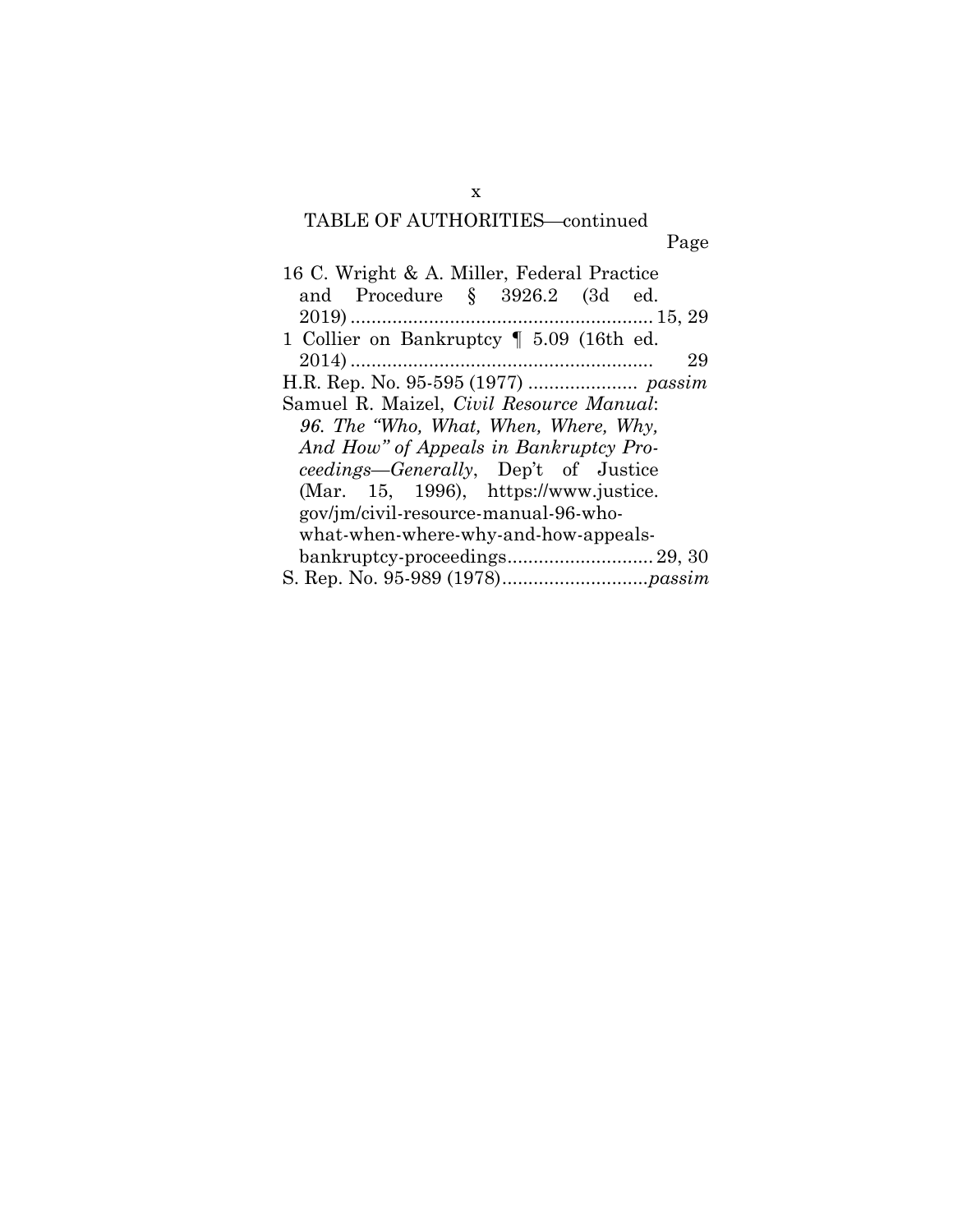#### **OPINIONS BELOW**

The opinion of the court of appeals (Pet. App. 1a– 23a) is reported at 906 F.3d 494. The opinion and order of the district court (Pet. App. 24a–47a) is not published in the *Federal Supplement* but is available at 2018 WL 558837. The opinion and order of the bankruptcy court (Pet. App. 48a–68a) is unreported.

## **JURISDICTION**

The judgment of the court of appeals was entered on October 16, 2018. The petition for a writ of certiorari was filed on January 14, 2019, and granted on May 20, 2019. The jurisdiction of this Court rests on 28 U.S.C. § 1254(1).

#### **INTRODUCTION**

The bankruptcy court denied Ritzen's motion for relief from the automatic stay. That order was immediately appealable under 28 U.S.C. § 158(a)(1) because it conclusively resolved the parties' dispute regarding the stay relief proceeding. Ritzen was therefore required to notice an appeal within 14 days of the order denying stay relief. Fed. R. Bankr. P. 8002(a)(1). But it failed to do so. Instead, over 10 months passed and the bankruptcy moved forward: Ritzen abandoned a pending state court lawsuit against Jackson Masonry—the very reason Ritzen sought stay relief in the first place; Ritzen filed a proof of claim and adversary proceeding, then lost its contract dispute with Jackson Masonry in bankruptcy court; and Ritzen failed to object to Jackson Masonry's reorganization plan. Then, long after the time to do so lapsed, Ritzen filed a notice of appeal from the order denying stay relief. The district court dismissed the appeal for lack of ju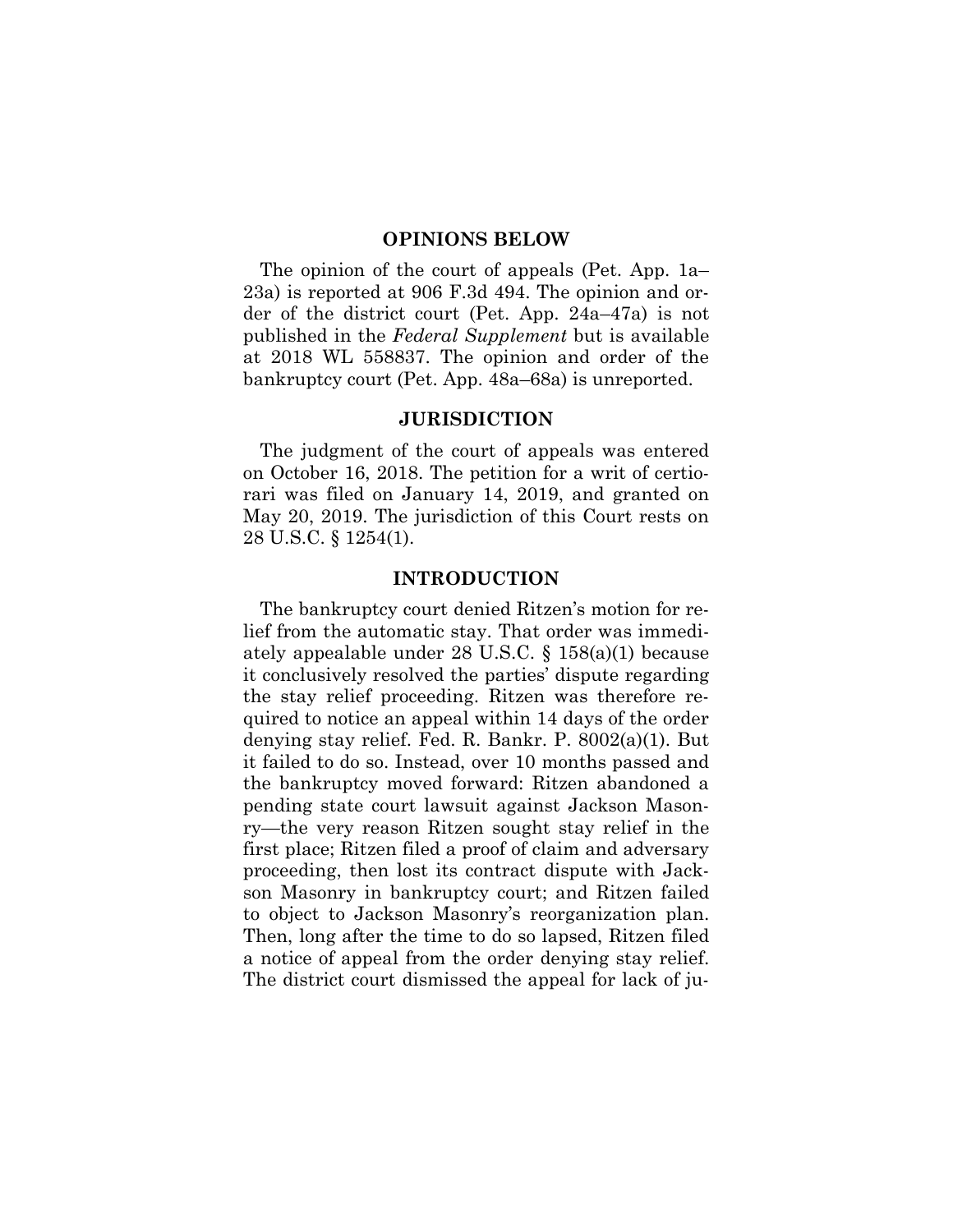risdiction, and the Sixth Circuit affirmed. This Court should do the same.

This Court's opinion in *Bullard* v. *Blue Hills Bank*, 135 S. Ct. 1686 (2015), provides the correct analytical approach for determining finality in bankruptcy cases. An order is immediately appealable if it finally resolves a discrete dispute within the larger bankruptcy case—*i.e.*, if it allows the bankruptcy to move forward and alters the legal relationships among the parties, or otherwise has significant consequences. When a motion for stay relief is conclusively denied, the automatic stay continues and the creditor is precluded from pursuing civil actions and collection efforts against the debtor outside bankruptcy. The court thus fixes the parties' rights vis-à-vis the automatic stay (*e.g.*, requiring the creditor to litigate its claim in a unique forum under a wholly different process), and reorganization is made possible at the expense of any single creditor's interests. All of that points to affirmance in this case.

Ritzen nonetheless maintains that the stay relief order was interlocutory until the bankruptcy court rendered an "ultimate judgment on the merits" of its claim. Pet. Br. 30. That contention is incorrect under this Court's precedent, and, as a practical matter, would disrupt the bankruptcy system as a whole. Understanding that the automatic stay is a fundamental part of any bankruptcy case, Congress intended for courts to conclusively and expeditiously resolve litigation over the stay. But Ritzen's approach would allow losing creditors to fully litigate their claims in bankruptcy court and then, after the dust settles, seek to appeal a stay relief dispute and unwind the entire case. That would prevent expeditious administration of bankruptcy cases, waste judicial and party resources, deplete the bankruptcy estate,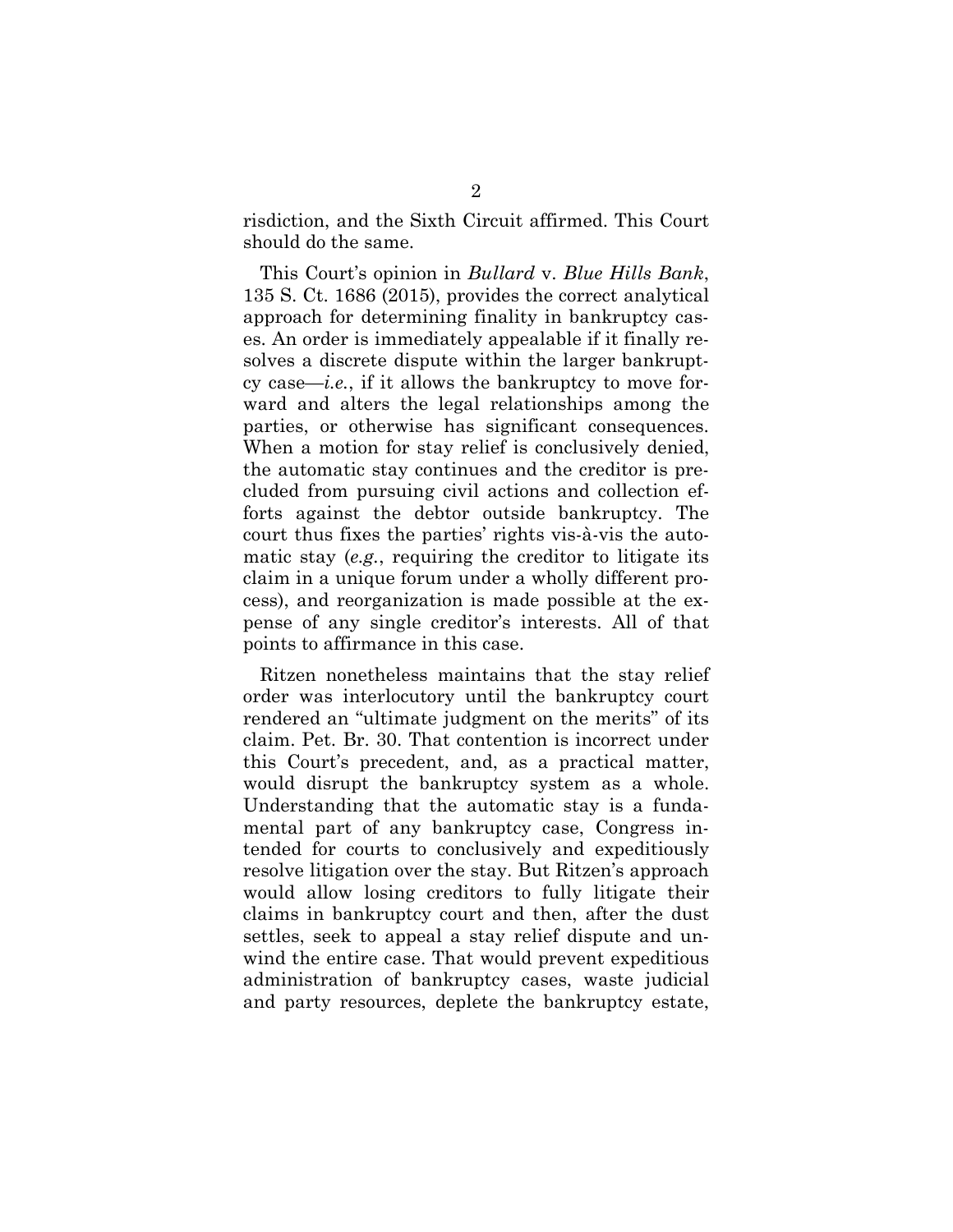and chill participation in key restructuring transactions. Allowing delayed appeals would, moreover, risk rendering such orders moot and therefore unreviewable—after all, the automatic stay is ordinarily lifted when a bankruptcy case ends. Congress could not have intended such an anomalous result.

#### **STATEMENT**

#### **A. Statutory Background**

1. Section 362(a) of the Bankruptcy Code imposes an "automatic stay" at the outset of a case. 11 U.S.C. § 362(a) ("[A] petition filed under section 301, 302, or 303 of this title, . . . operates as a stay, applicable to all entities."). The stay generally precludes creditors from pursuing legal actions and "collection proceedings against the debtor," *Czyzewski* v. *Jevic Holding Corp.*, 137 S. Ct. 973, 979 (2017), and, thus, "prevent[s] damaging disruptions to the administration of a bankruptcy case," *Taggart* v. *Lorenzen*, 139 S. Ct. 1795, 1804 (2019).

The automatic stay is "one of the fundamental debtor protections provided by the bankruptcy laws." *Midlantic Nat'l Bank* v. *N.J. Dep't of Envtl. Prot.*, 474 U.S. 494, 503 (1986) (quoting H.R. Rep. No. 95-595, at 340 (1977); S. Rep. No. 95-989, at 54 (1978)). It "gives the debtor a breathing spell from his creditors," "stops all collection efforts, all harassment, and all foreclosure actions," and "permits the debtor to attempt a repayment or reorganization plan, or simply to be relieved of the financial pressures that drove him into bankruptcy." H.R. Rep. No. 95-595, at 340; S. Rep. No. 95-989, at 54–55.

The automatic stay "also provides creditor protection." H.R. Rep. No. 95-595, at 340; S. Rep. No. 95- 989, at 49. Without the stay "certain creditors would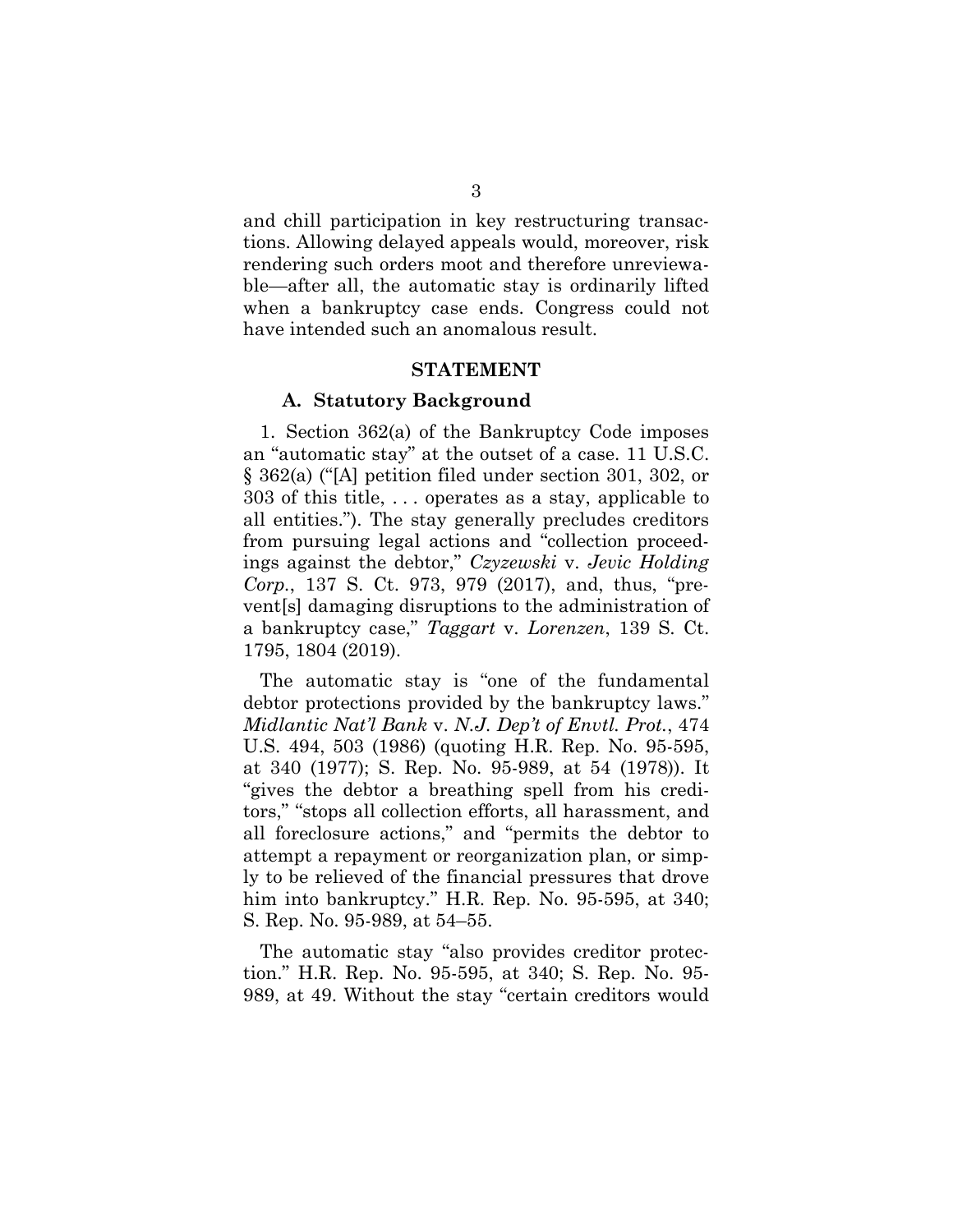be able to pursue their own remedies against the debtor's property" and "[t]hose who acted first would obtain payment of the claims in preference to and to the detriment of other creditors." H.R. Rep. No. 95- 595, at 340; S. Rep. No. 95-989, at 49*.* An individual creditor's "power to enforce its rights" is thus "checked by the Bankruptcy Code's automatic stay provision." *Nobelman* v. *Am. Sav. Bank*, 508 U.S. 324, 330 (1993).

2. The Bankruptcy Code allows parties to seek relief from the stay. Section 362(d) provides that, "[o]n request of a party in interest and after notice and a hearing, the court shall grant relief from the stay . . . by terminating, annulling, modifying, or conditioning such stay." 11 U.S.C. § 362(d); see also *id.* § 362(e)(1) (providing for a "final hearing and determination" on stay relief). The bankruptcy court may grant relief from the automatic stay "for cause," among other reasons. *Id.* § 362(d)(1).

Congress has stated that the automatic stay is "essentially an injunction." H.R. Rep. No. 95-595, at 344; S. Rep. No. 95-989, at 53. Specifically, conducting the final hearing and issuing an order concerning a motion for stay relief "are similar to the hearing and issuance or denial of a permanent injunction." H.R. Rep. No. 95-595, at 344; S. Rep. No. 95-989, at 53*.*  Congress has also provided that resolving "motions to terminate, annul, or modify the automatic stay" are one of many "[c]ore proceedings" entrusted to bankruptcy judges. 28 U.S.C. § 157(b)(2)(G).

#### **B. Factual Background**

1. Jackson Masonry, LLC is a masonry company located in Nashville, Tennessee. In March 2013, Jackson Masonry entered into a real estate contract with Ritzen Group, Inc., a property management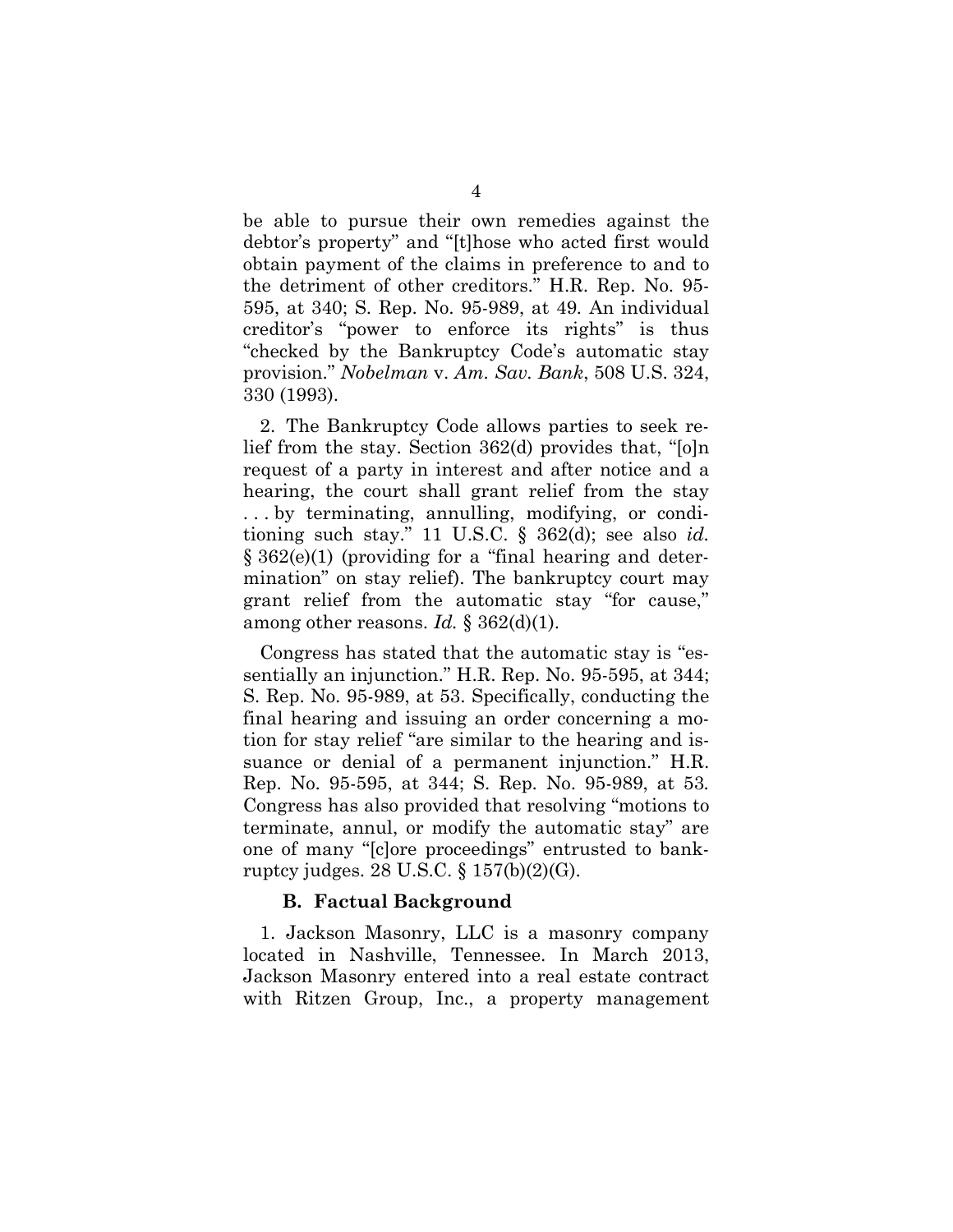company. Pet. App. 2a, 26a. Ritzen agreed to purchase real property from Jackson Masonry for \$1.55 million. *Id.* The parties were unable to meet a closing deadline, however, and the sale fell through. *Id.* at 26a*.* Ritzen claimed that Jackson Masonry breached the contract by failing to provide certain documentation, and Jackson Masonry claimed that Ritzen breached the contract by failing to secure financing and appear at the closing. *Id.* at 2a, 26a–27a.

In December 2014, Ritzen sued Jackson Masonry for breach of contract and specific performance in the Chancery Court for Davidson County, Tennessee. *Id.*  at 26a–27a*.* The lawsuit progressed for about a year and a half, while the parties conducted discovery and engaged in motion practice. *Id.* at 27a–33a. During the lawsuit, Jackson Masonry suffered financial setbacks—including unexpectedly small profit margins and a multi-million dollar construction defect lawsuit. 18-5157 C.A. Doc. 17, at 6–7 (6th Cir. May 25, 2018). Roughly a week before a scheduled trial date, Jackson Masonry filed a Chapter 11 petition in the Bankruptcy Court for the Middle District of Tennessee. The state court litigation was automatically stayed. 11 U.S.C. § 362(a).1

Now in bankruptcy court, Ritzen moved to modify or lift the automatic stay. Bankr. Ct. Doc. 57, at 23 (requesting "an order granting relief from the automatic stay" solely to resume pre-petition litigation). Ritzen argued that the court should grant relief "for cause," *i.e.*, for "judicial economy" and because the pe-

 $\overline{a}$ 

<sup>1</sup> The state court has since dismissed Ritzen's lawsuit against Jackson Masonry. *In re Jackson Masonry, LLC*, No. 3:16-BK-02065, 2018 WL 1636085, at \*1 (Bankr. M.D. Tenn. Apr. 3, 2018) ("When Ritzen failed to prosecute or take any action to preserve the suit for over ten months, the Chancery Court entered an order dismissing the case.").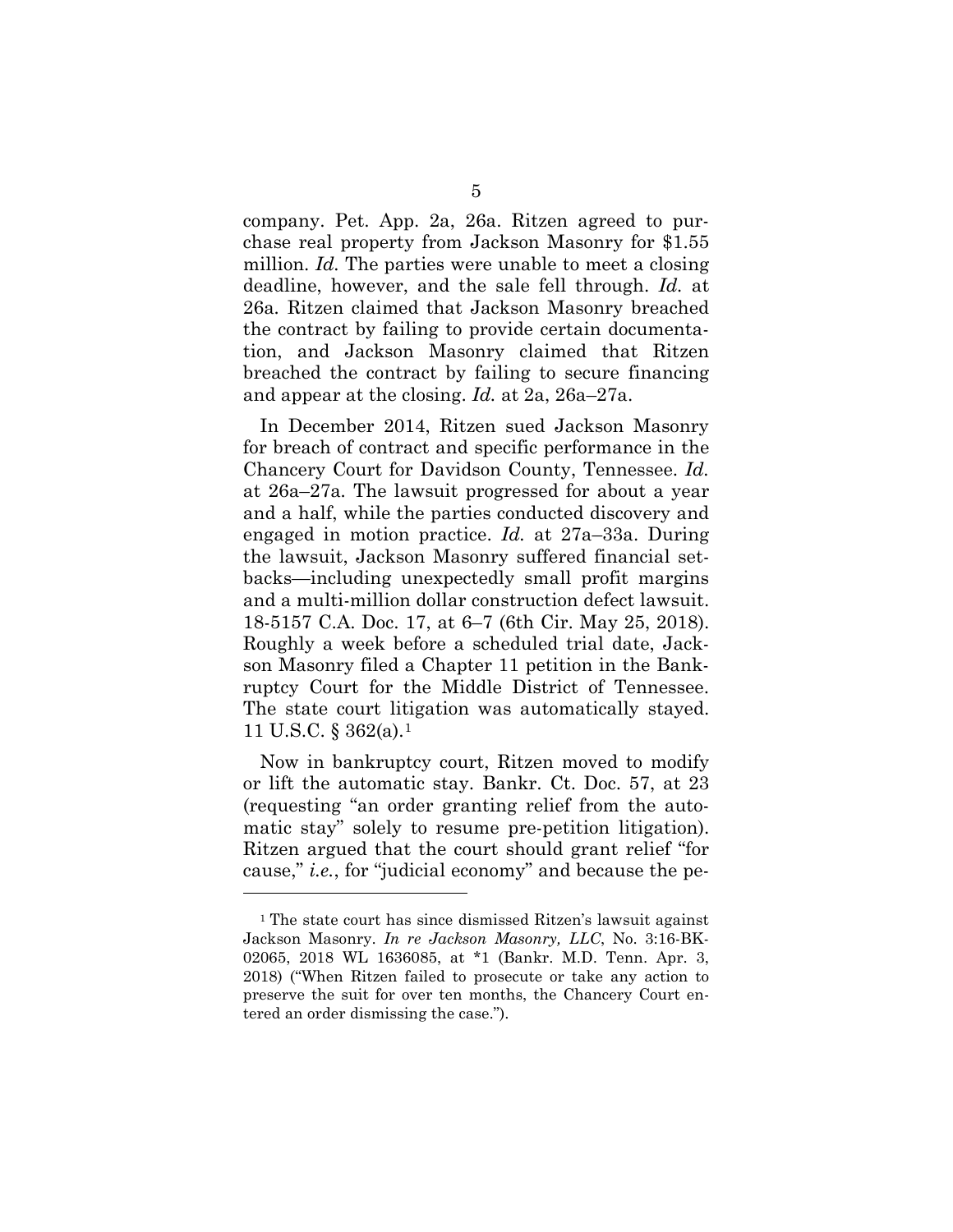tition was allegedly filed in "bad faith." *Id.* at 15–23. Jackson Masonry opposed, and the court held a final hearing on the motion. 11 U.S.C.  $\S$  362(d)–(e)(1); see also Bankr. Ct. Docs. 101, 111. The court also heard live testimony from Rogers Jackson, the founder of Jackson Masonry, who detailed, among other things, the events leading up to the Chapter 11 filing. J.A. 64a–132a.

2. The bankruptcy court denied Ritzen's motion for stay relief. Pet. App. 48a. For several reasons, Ritzen failed to establish "cause" for lifting the stay and resuming its state court lawsuit. First, continuing the stay would preserve resources and promote judicial efficiency. Pet. App. 57a (explaining granting stay relief "to go to state court . . . would be silly" because "[i]t's not more efficient and it's not a good use of judicial time"). Even if Ritzen had returned to state court, it would eventually have had to assert a claim in bankruptcy. J.A. 137a (explaining that the parties were "going to come right back here" because the court had "exclusive jurisdiction over the property of the estate"). Second, there was no evidence that Jackson Masonry filed its petition in bad faith. Pet. App. 63a (explaining that this case "has [b]ankruptcy written all over it," and does not have the "stench" of cases "where there's no reorganization"). *Id.* at 62a. Third, the court made clear there was "no other place to go now for [this] litigation." J.A. 169a ("It's all going to happen right here and it's going to happen very efficiently under the Federal Rules.").

Ritzen failed to file a notice of appeal within 14 days of the order denying stay relief. 28 U.S.C. § 158(a)(1); Fed. R. Bankr. P. 8002(a)(1). Nor did it seek interlocutory review, 28 U.S.C. § 158(a)(3), seek relief from the order, Fed. R. Bankr. P. 9024, or otherwise renew its motion. Ritzen instead "sought to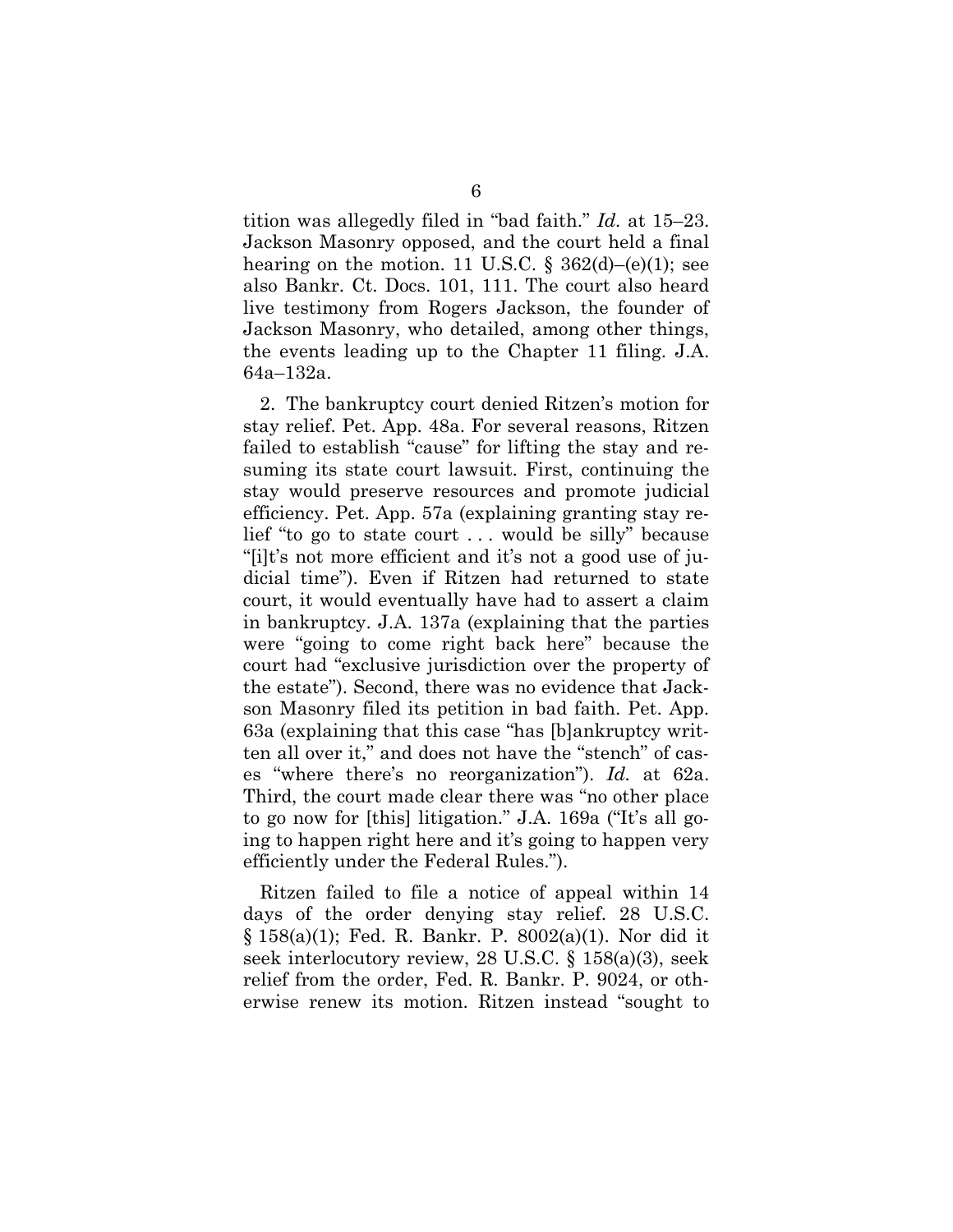vindicate its rights in bankruptcy court." Pet. App. 3a. Ritzen filed a proof of claim and an adversary proceeding against Jackson Masonry, then litigated its contract claim in bankruptcy court. *Id.* at 3a, 32a. After conducting a bench trial, the court found that Ritzen breached the parties' contract by failing to secure funding and appear at the closing. *Id.*

In April 2017, the bankruptcy court confirmed Jackson Masonry's reorganization plan. Bankr. Ct. Doc. 422. Article XI  $(\S G)$  of the plan permanently enjoined all creditors from the "commencement or continuation of any judicial, administrative, or other action or proceeding against [d]ebtor . . . on account of [c]laims against [d]ebtor, or on account of claims released pursuant to this [p]lan." Bankr. Ct. Doc. 388, at 15. Ritzen did not object to Jackson Masonry's reorganization plan.

More than 10 months after the bankruptcy court denied relief from the automatic stay, Ritzen filed a notice of appeal from that ruling. Compare Bankr. Ct. Doc. 133 (June 16, 2016), with Bankr. Ct. Doc. 427 (Apr. 28, 2017).2 Ritzen appealed directly to the District Court for the Middle District of Tennessee.

3. The district court dismissed Ritzen's appeal from the order denying stay relief. Pet. App. 24a–47a. Jackson Masonry argued, in relevant part, that Ritzen's appeal was "untimely because a denial of a motion to lift or modify an automatic stay is a final

 $\overline{a}$ 

<sup>2</sup> Ritzen separately noticed an appeal from the bankruptcy court's order disallowing its contract claim and entering judgment for Jackson Masonry. Bankr. Ct. Doc. 428. Despite appealing that order to the district court and the Sixth Circuit (Pet. App. 20a–23a, 37a–46a), Ritzen did not seek further review in this Court. Pet. i. The issue is abandoned. *See United States* v. *Int'l Bus. Machs. Corp.*, 517 U.S. 843, 855 n.3 (1996).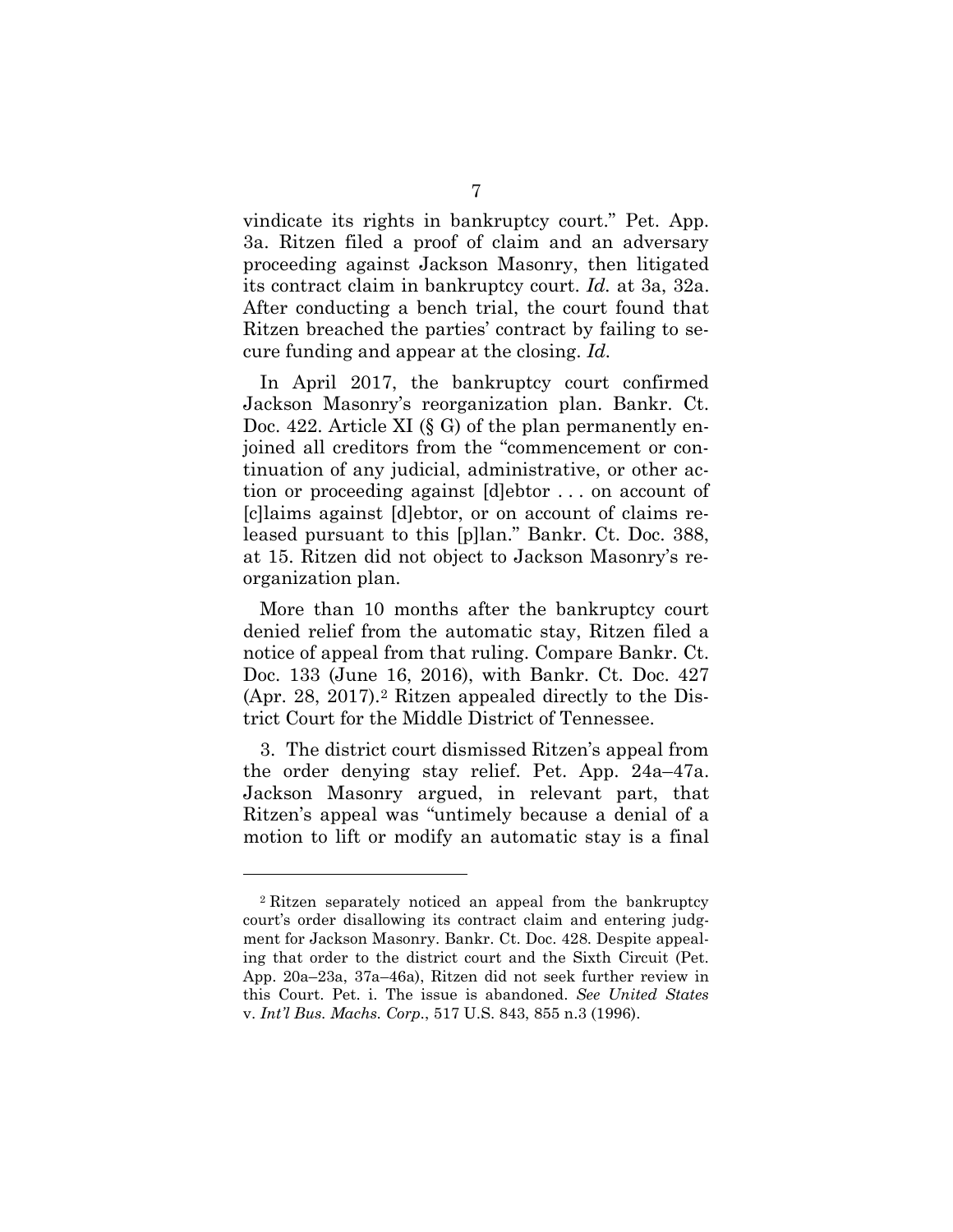order from which a timely notice of appeal must be filed within fourteen days." *Id.* at 35a.

The district court agreed. It recognized that "most courts that have spoken on the issue," including the Sixth Circuit Bankruptcy Appellate Panel (BAP),3 hold that an order denying stay relief "constitutes a final, appealable order." *Id.* at 36a. The court declined Ritzen's invitation to "go against every other identified case in this circuit," and adopt "a vague, unpredictable" test for appealability. *Id.* at 37a. The court was also wary of "leav[ing] parties forever guessing about when they needed to file an appeal, always at the risk of waiting too long and losing their rights or appealing too early and wasting their time." *Id.* Because Ritzen failed to appeal within 14 days, the court dismissed for lack of jurisdiction. *Id.*

4. The Sixth Circuit affirmed. Pet. App. 1a–23a. The court first recognized that bankruptcy cases are unique because they are "an aggregation of individual disputes." Pet. App. 4a. Citing this Court's decision in *Bullard*, the Sixth Circuit explained that "orders in bankruptcy cases may be immediately appealed if they finally dispose of discrete disputes within the larger case." Pet. App. 4a–5a (citing 135 S. Ct. at 1692). And consistent with "over 100 years" of bankruptcy jurisprudence, the court focused its analysis on the "proceeding" as the appealable "judicial unit" in bankruptcy. *Id.* at 7a (quoting *In re Saco Local Dev. Corp.*, 711 F.2d 441, 444–45 (1st Cir. 1983)).

 $\overline{a}$ 

<sup>3</sup> The Sixth Circuit BAP has consistently held that orders denying stay relief are final. *See, e.g.*, *In re Lee*, 467 B.R. 906, 911 (B.A.P. 6th Cir. 2012); *In re Rice*, 462 B.R. 651, 653 (B.A.P. 6th Cir. 2011); *In re Schaffrath*, 214 B.R. 153, 154 (B.A.P. 6th Cir. 1997). That was true when the bankruptcy court issued its order denying stay relief in this case.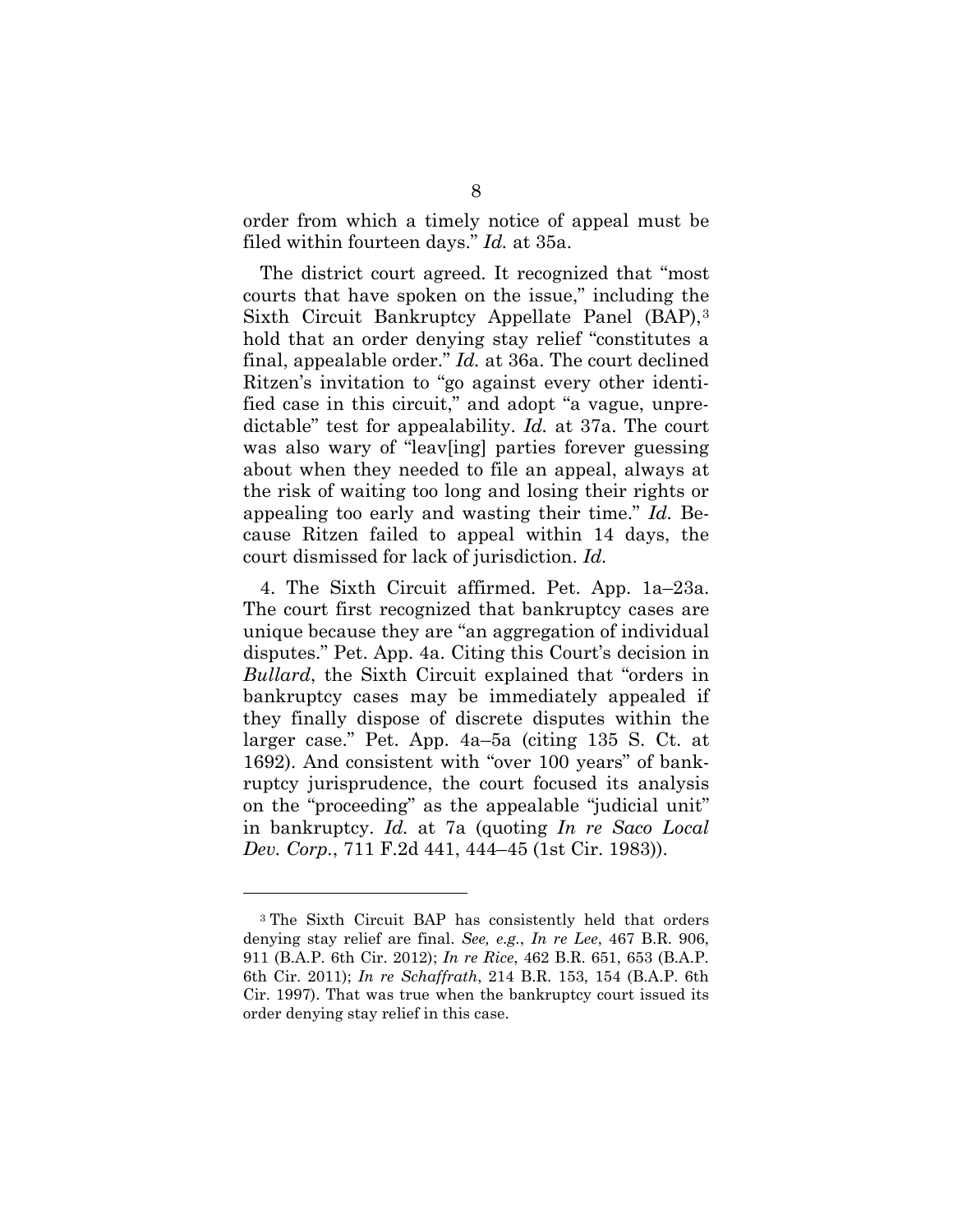The Sixth Circuit concluded that the process of resolving a motion for relief from the automatic stay was the relevant "proceeding" under 28 U.S.C.  $§ 158(a)(1)$ . Pet. App. 8a–15a. The court first explained that stay relief motions entail "a discrete claim for relief, a series of procedural steps, and a concluding decision based on the application of a legal standard." *Id.* at 10a. The court then "look[ed] to other provisions of the statute for help." *Id.* If a "motion[] to terminate, annul, or modify the automatic stay" is a "[c]ore proceeding[]" under 28 U.S.C.  $\S 157(b)(2)(G)$ , then such a motion may also be a "proceeding[]" under 28 U.S.C. § 158(a)(1). Pet. App. 10a.

The Sixth Circuit next considered "the consequences of the order at issue," which were significant. *Id.* at 13a. A motion for stay relief is not "one step in a back-and-forth process." *Id.* at 12a. Instead, when conclusively denied, "there are no more 'rights and obligations' at issue in the stay-relief proceeding." *Id.* at 12a. For example, a "stay-relief denial prohibits the moving party from pursuing its pre-bankruptcy claim against the debtor." *Id.* Then "the creditor usually has no choice but to file a proof of claim in bankruptcy, litigating their pre-bankruptcy dispute anew in the bankruptcy court." *Id.* at 13a. A creditor cannot "simply wait it out and pick up their pre-bankruptcy litigation where [it] left off." *Id.*

The Sixth Circuit also allowed for an "exception[]." *Id.* at 12a. Sometimes bankruptcy courts "deny stayrelief motions *without prejudice* if it appears that changing circumstances could change the stay calculus." *Id.* (emphasis added). For instance, if a court suggests that "a party may file a second motion if circumstances change," then the order denying stay relief is not final. *Id.* But here the bankruptcy court "did not deny Ritzen's motion without prejudice,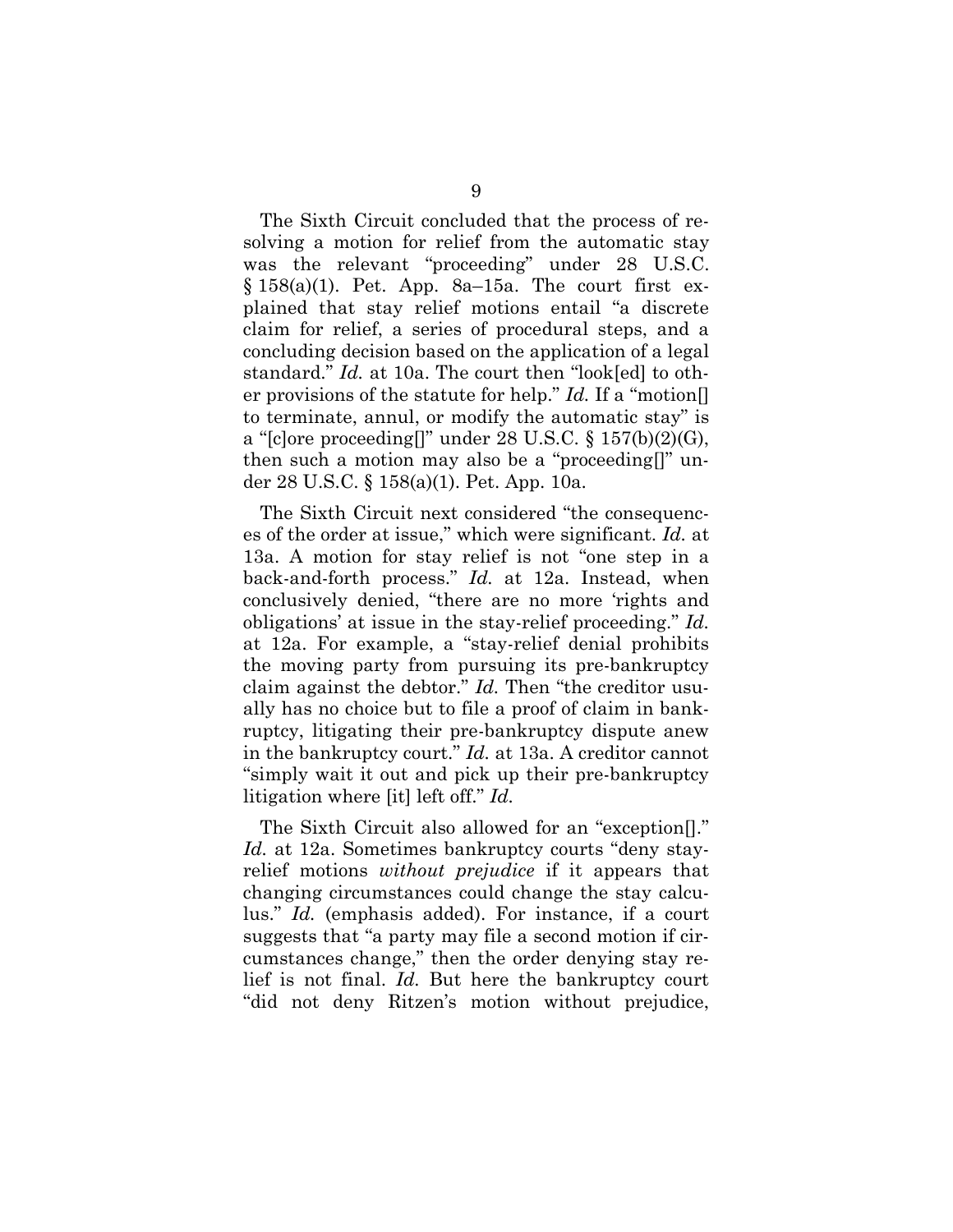meaning that its stay-relief order was intended to be the final word on the matter." *Id.* at 13a.

Finally, the Sixth Circuit addressed Ritzen's policy arguments. Ritzen claimed the bankruptcy court's order was interlocutory because it was "not a ruling on the merits." *Id.* at 14a. But "[a] substantive claim against the bankruptcy estate is adjudicated in a *different* proceeding," and Ritzen's approach would have improperly "import[ed] the definition of finality from ordinary civil litigation." *Id.* Ritzen also argued that "debtors would be forced 'to confront early, costly, and time-consuming appeals.'" *Id.* The court was "skeptical" of that "doomsday prediction[]." *Id.* at 15a. The court found that "efficiency concerns" actually went the other way: Ritzen's proposal would "force creditors who lose stay-relief motions to fully litigate their claims in bankruptcy court and then, after the bankruptcy case is over, appeal and seek to redo the litigation all over again in the original court." *Id.* "That would be a tremendous waste of time and money," and give creditors "a second bite at the apple." *Id.*

## **SUMMARY OF THE ARGUMENT**

I. The bankruptcy court's order denying Ritzen's motion for stay relief was final and immediately appealable.

A. This Court has recognized that, in the bankruptcy context, orders are immediately appealable if they finally dispose of discrete disputes within the larger case. Thus, contrary to Ritzen's suggestion, generic analogies to orders in ordinary civil litigation do not control here. In *Bullard*, for example, this Court focused on whether the order at issue allowed the bankruptcy to move forward, altered the parties' legal relationships, and otherwise generated significant consequences. This Court was also keenly aware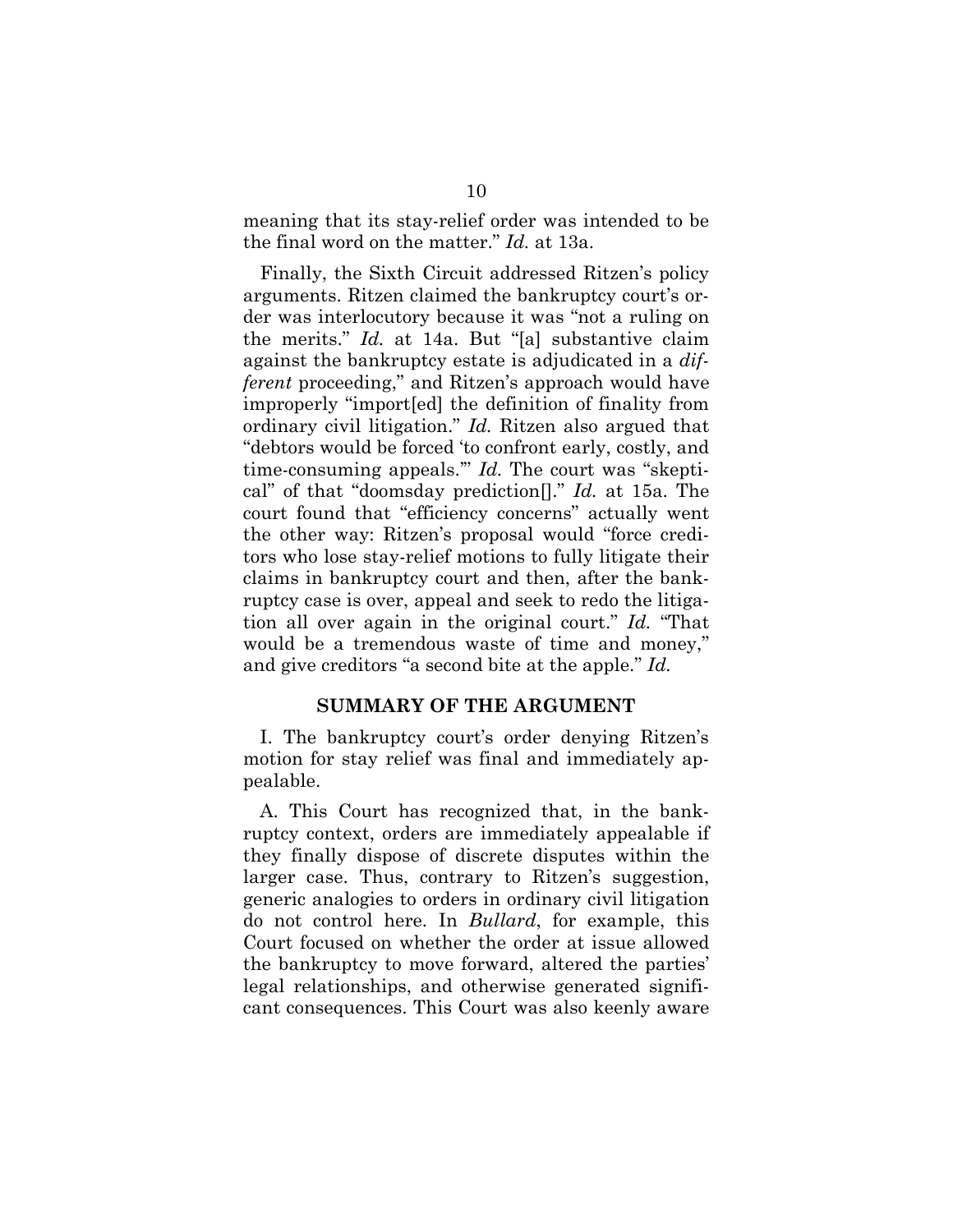of the practical impact its decision would have on the bankruptcy system.

B. Applying the correct analytical framework, the Sixth Circuit concluded that the relevant "proceeding" is the discrete process of resolving a stay relief motion. That proceeding becomes "final" when relief is conclusively denied (*e.g.*, denied *with prejudice*). This conclusion flows from the procedurally discrete nature of stay relief, and the significant consequences the outcome has for the debtor, creditors, and the estate. For instance, when stay relief is conclusively denied, the creditor is precluded from pursuing ordinary civil litigation and collection efforts against the debtor outside bankruptcy. Not only does the creditor lose its choice of forum, but, when pursuing its claims, must proceed under different rules (*e.g.*, in some instances, the creditor may lose its right to a jury trial). The text of the U.S. Code further supports the conclusion that the relevant "proceeding" is the process of resolving a stay relief motion. Because Congress listed "motions to terminate, annul, or modify the automatic stay" as "[c]ore proceedings" under 28 U.S.C.  $\S$  157(b)(2)(G), such motions may also be "proceedings" under 28 U.S.C. § 158(a).

C. For decades, the majority of circuits have held that orders denying relief from the automatic stay are final and immediately appealable. Leading treatises uniformly explain that a wide variety of orders concerning the automatic stay are final, and the Department of Justice appears to agree. Ritzen has offered no justification for changing course now and upsetting decades of settled expectations in bankruptcy administration.

II. Permitting an immediate appeal from the denial of stay relief respects congressional intent and promotes judicial efficiency.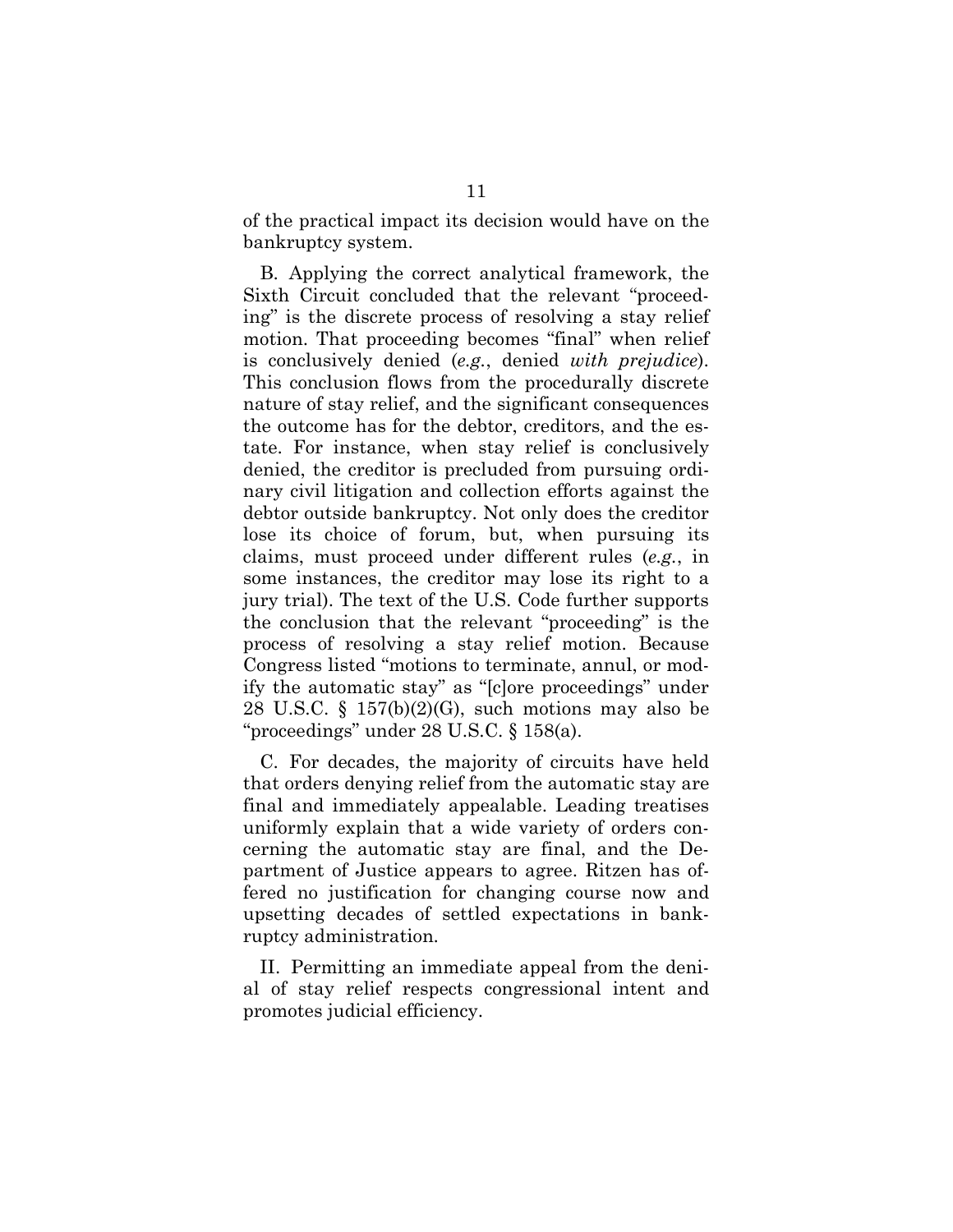A. Congress intended for courts to conclusively and expeditiously resolve stay relief requests in bankruptcy cases. This Court has long recognized that expedition is an important value in bankruptcy, given the need to promptly administer and settle the estate's debts. Moreover, because the automatic stay is central to the administration of bankruptcy cases, discrete disputes about whether to terminate or continue the stay should also be resolved expeditiously. Congress has made that exact policy judgment. It follows that an order conclusively resolving a stay relief motion should be "final" because an immediate appeal is necessary to effectuate Congress's intent to settle the matter quickly.

B. Providing that the denial of stay relief is immediately appealable promotes judicial efficiency in bankruptcy cases. By resolving stay relief issues expeditiously, courts and parties can litigate in bankruptcy without the specter of a belated appeal unwinding the entire case. The alternative—permitting delayed appeals from stay relief issues—may generate additional legal and practical barriers to bankruptcy administration. This appeal proves the point. Ritzen seeks to unravel the bankruptcy, so that it can relitigate its contract claim in state court. But Ritzen's original lawsuit has since been dismissed, and, further, potential relitigation is likely barred by res judicata or the injunction in Jackson Masonry's confirmed reorganization plan. Thus, in these circumstances, Ritzen's focus on the policy against piecemeal appeals is misplaced.

C. Postponing appeal of the denial of stay relief creates additional practical problems. To benefit both debtors and creditors, reorganization requires a reasonable degree of certainty and finality. Injecting unnecessary doubt into the system, however, can nega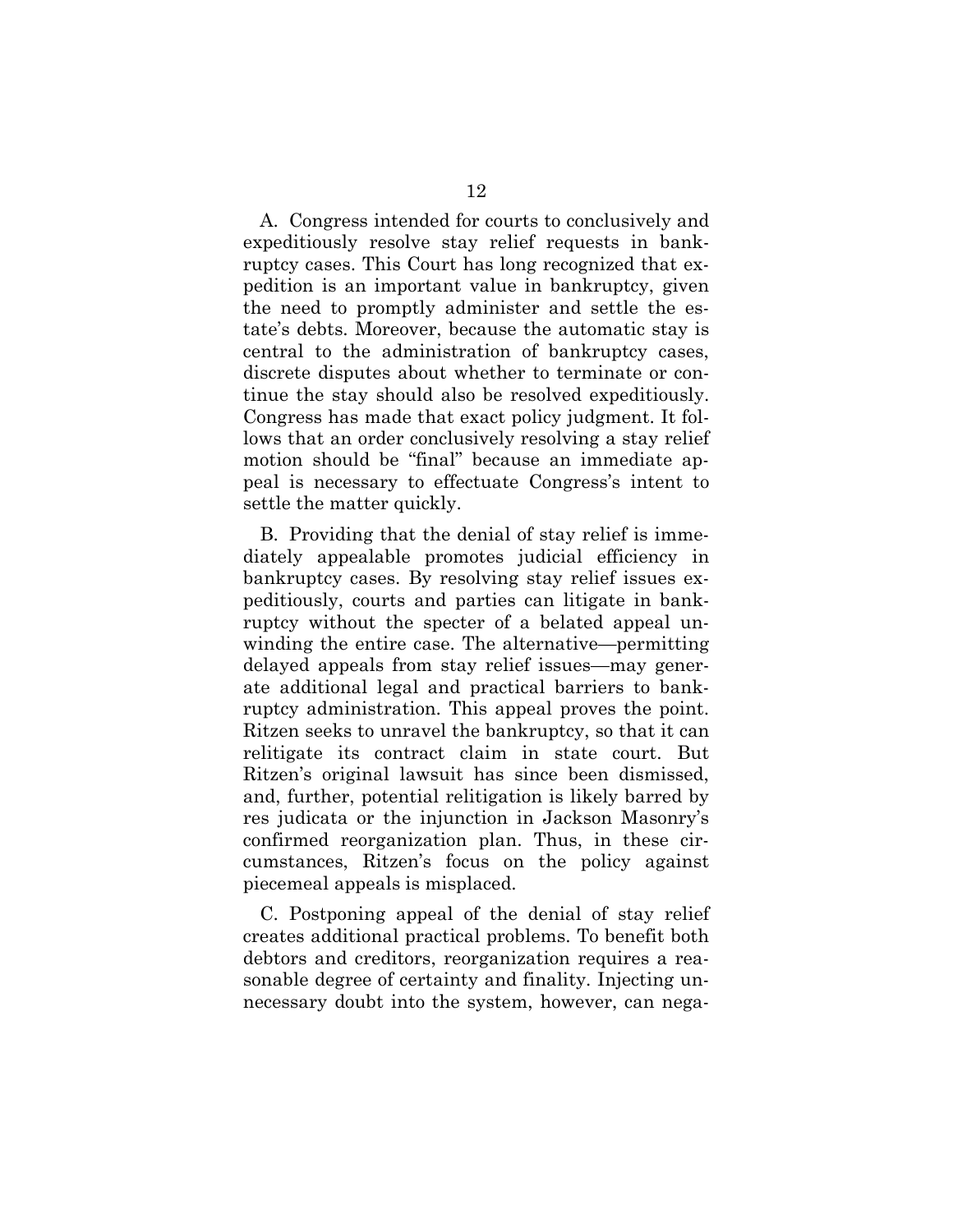tively impact lenders and purchasers of assets, along with creditors, debtors, and trustees. Ritzen's favored approach—waiting to appeal a stay relief denial until the court has rendered an ultimate judgment—is at odds with ordinary incentives for creditors in reorganization cases. Rather than seeking expeditious resolution and preserving the estate's value, Ritzen seeks to impose additional costs and uncertainty. That rule might deter creditors from supporting a reorganization plan, and chill participation in other key restructuring transactions (*e.g.*, debtor-in-possession financing, use of cash collateral, and sales of estate assets). Such uncertainty compromises the bankruptcy system's purpose.

#### **ARGUMENT**

# **I. THE BANKRUPTCY COURT'S ORDER DENYING RELIEF FROM THE AUTOMAT-IC STAY WAS FINAL AND IMMEDIATELY APPEALABLE.**

Ritzen's motion to lift or modify the automatic stay sought relief only for the purpose of continuing prepetition litigation in state court. No other relief was requested. The bankruptcy court conducted a final hearing and conclusively determined that Ritzen was not entitled to such relief. Indeed, the bankruptcy court made clear there was nothing left to resolve with respect to the stay relief proceeding, and Ritzen had no choice but to file a proof of claim against Jackson Masonry and litigate its contract dispute in bankruptcy court. Ritzen did not appeal, seek reconsideration, or otherwise renew its request for relief. Accordingly, the bankruptcy court fixed the parties' rights and obligations vis-à-vis the automatic stay.

The bankruptcy court's order denying stay relief was immediately appealable because it finally re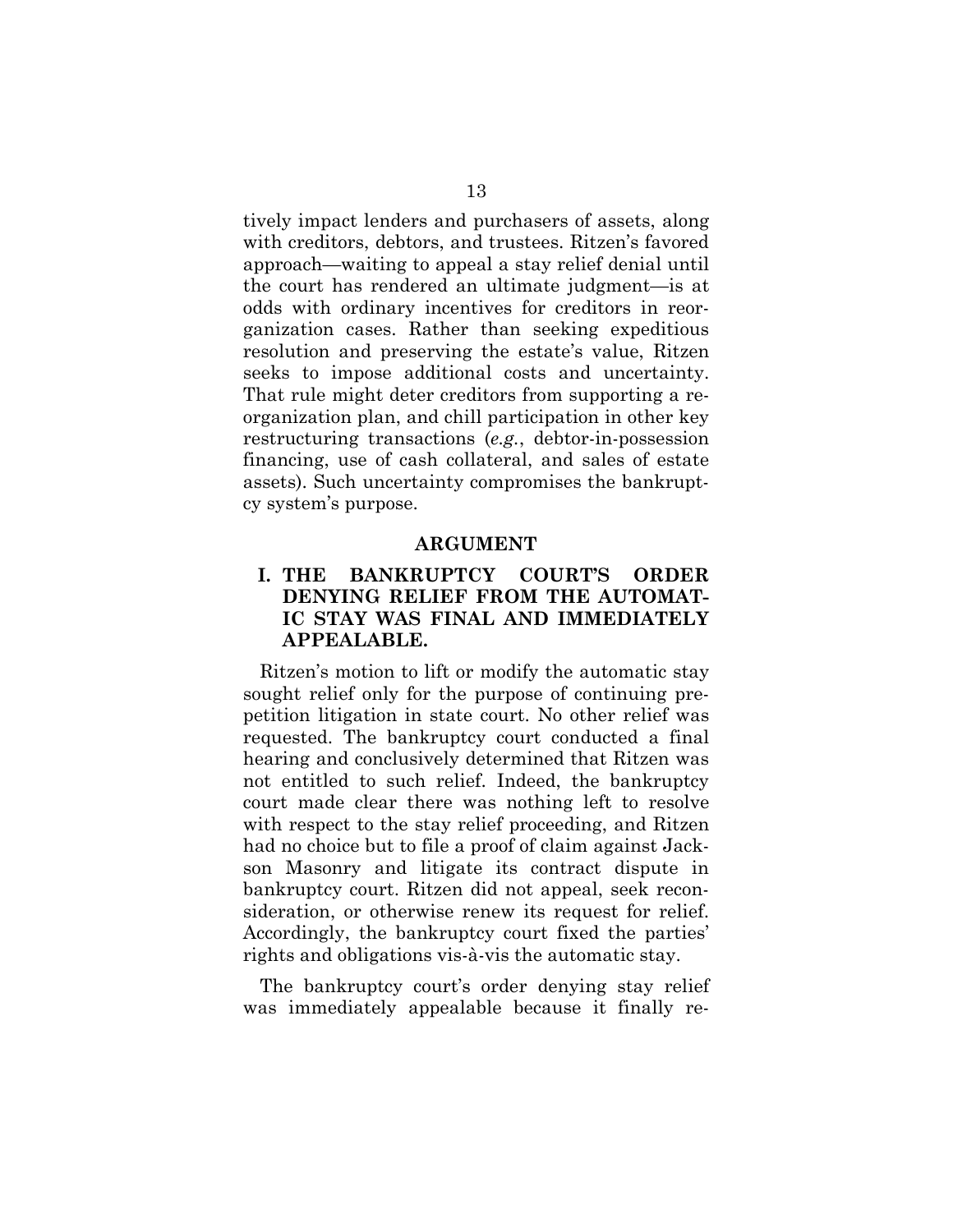solved a discrete dispute within the larger case. That conclusion is consistent with this Court's analysis in *Bullard*, and flows from the nature of a stay relief proceeding and the significant consequences it has on the debtor, creditors, and the estate. The text of the U.S. Code further bolsters the conclusion that the relevant "proceeding" is the discrete process of resolving a motion for relief from the automatic stay.

## **A. Bankruptcy court orders are immediately appealable if they finally dispose of discrete disputes within the larger case.**

1. As this Court has explained, the rules governing finality are "different in bankruptcy." *Bullard*, 135 S. Ct. at 1692. That is because, unlike ordinary civil cases, "[a] bankruptcy case involves 'an aggregation of individual controversies,' many of which would exist as stand-alone lawsuits but for the bankrupt status of the debtor." *Id.* (quoting 1 Collier on Bankruptcy ¶ 5.08[1][b] (16th ed. 2014)); see also Fed. R. Bankr. P. 7001 (listing various "adversary proceedings"), 9014 (governing other "contested matters").

Accordingly, "Congress has long provided that orders in bankruptcy cases may be immediately appealed if they finally dispose of discrete disputes within the larger case." *Bullard*, 135 S. Ct. at 1692 (quoting *Howard Delivery Serv., Inc.* v. *Zurich Am. Ins. Co.*, 547 U.S. 651, 657 n.3 (2006)). Section 158 authorizes immediate appeals "from final judgments, orders, and decrees . . . in cases and proceedings." 28 U.S.C. § 158(a)(1); compare 28 U.S.C. § 1291 ("The courts of appeals . . . shall have jurisdiction of appeals from all final decisions of the district courts of the United States.").

Ritzen nonetheless invites this Court to apply concepts of "general finality" when addressing the ques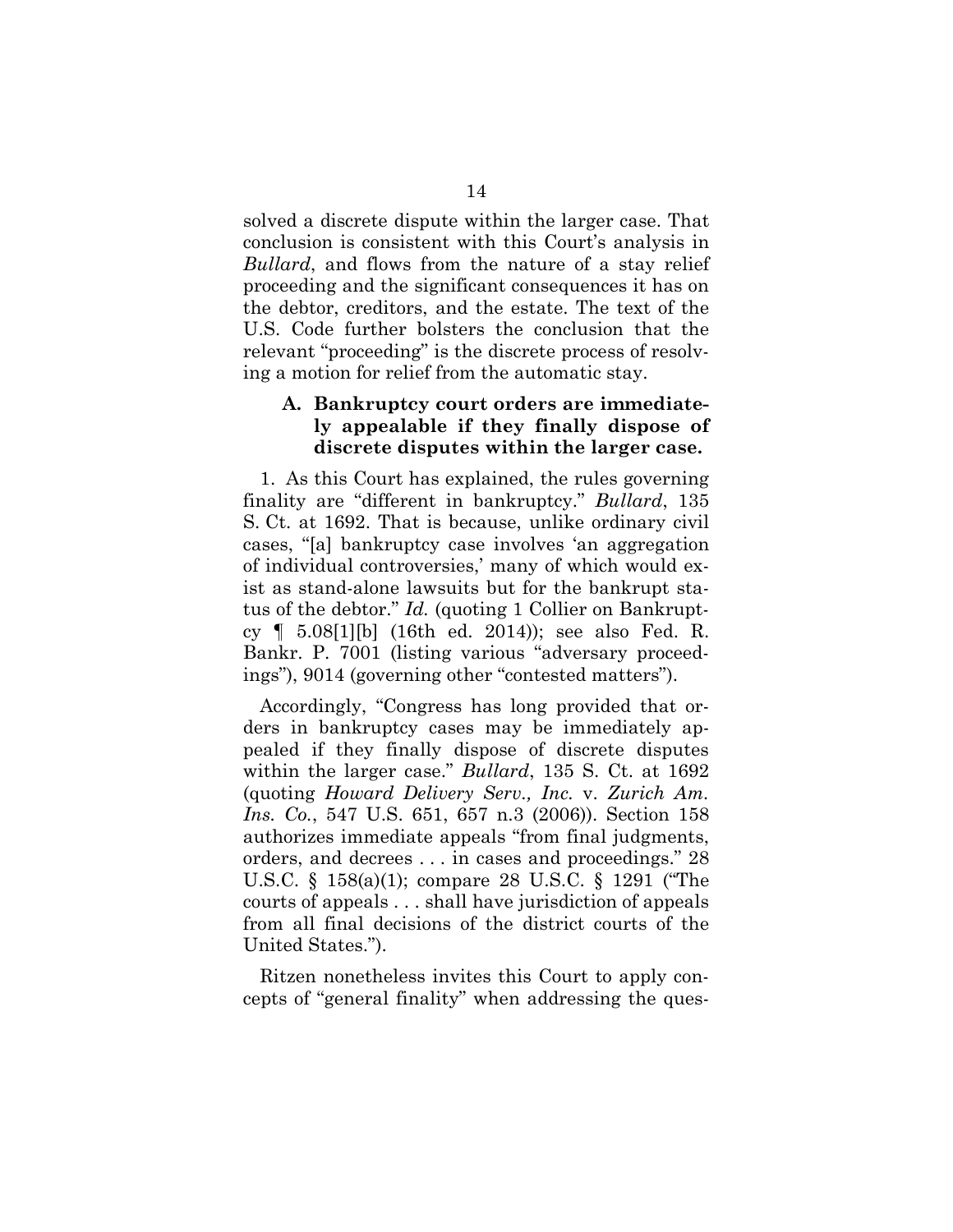tion presented. Pet. Br. 36; see also *id.* at 40–42 (discussing purportedly "[a]nalogous [o]rders" where district courts resolve ordinary civil motions "seek[ing] to change the forum of a dispute"). But that approach ignores the reality that bankruptcy cases are unique—so unique, in fact, that "[t]he same flexible approach is used when appeal is taken under [Section] 1291 from a bankruptcy order entered by the district court initially." 16 C. Wright & A. Miller, Federal Practice and Procedure § 3926.2 (3d ed. 2019); see also *Conn. Nat'l Bank* v. *Germain*, 503 U.S. 249, 253 (1992) ("Section 1291 confers jurisdiction over appeals from 'final decisions of the district courts' acting in any capacity.").4 Thus, it is immaterial that "orders concerning transfer of venue, abstention, and remand" (Pet. Br. 22) are considered interlocutory in the ordinary civil context.

2. This Court's decision in *Bullard* supplies the correct analytical approach for determining finality in bankruptcy cases. 135 S. Ct. 1686. There, Louis Bullard filed a Chapter 13 petition. *Id.* at 1688. His primary debt was to Blue Hills Bank, which had a mortgage on his home. *Id.* at 1690. Soon after filing the petition, Bullard proposed a repayment plan. *Id.*

 $\overline{a}$ 

<sup>4</sup> Many circuits hold that finality analysis under 28 U.S.C. § 1291 (*i.e.*, when reviewing decisions of district courts exercising original jurisdiction over bankruptcy cases) is the same as finality analysis under 28 U.S.C. § 158(d) (*i.e.*, when reviewing decisions of bankruptcy courts exercising jurisdiction over bankruptcy cases). *See, e.g.*, *In re Marvel Entm't Grp., Inc.*, 140 F.3d 463, 470 (3d Cir. 1998); *In re Cajun Elec. Power Coop., Inc.*, 119 F.3d 349, 354 (5th Cir. 1997); *Jove Eng'g, Inc.* v. *IRS*, 92 F.3d 1539, 1547–48 (11th Cir. 1996); *In re Dow Corning Corp.*, 86 F.3d 482, 488 (6th Cir. 1996); *Tringali* v. *Hathaway Mach. Co.,*  796 F.2d 553, 558 (1st Cir. 1986); *A.H. Robins Co.* v. *Piccinin*, 788 F.2d 994, 1009 (4th Cir. 1986); *In re UNR Indus., Inc.*, 725 F.2d 1111, 1115 (7th Cir. 1984).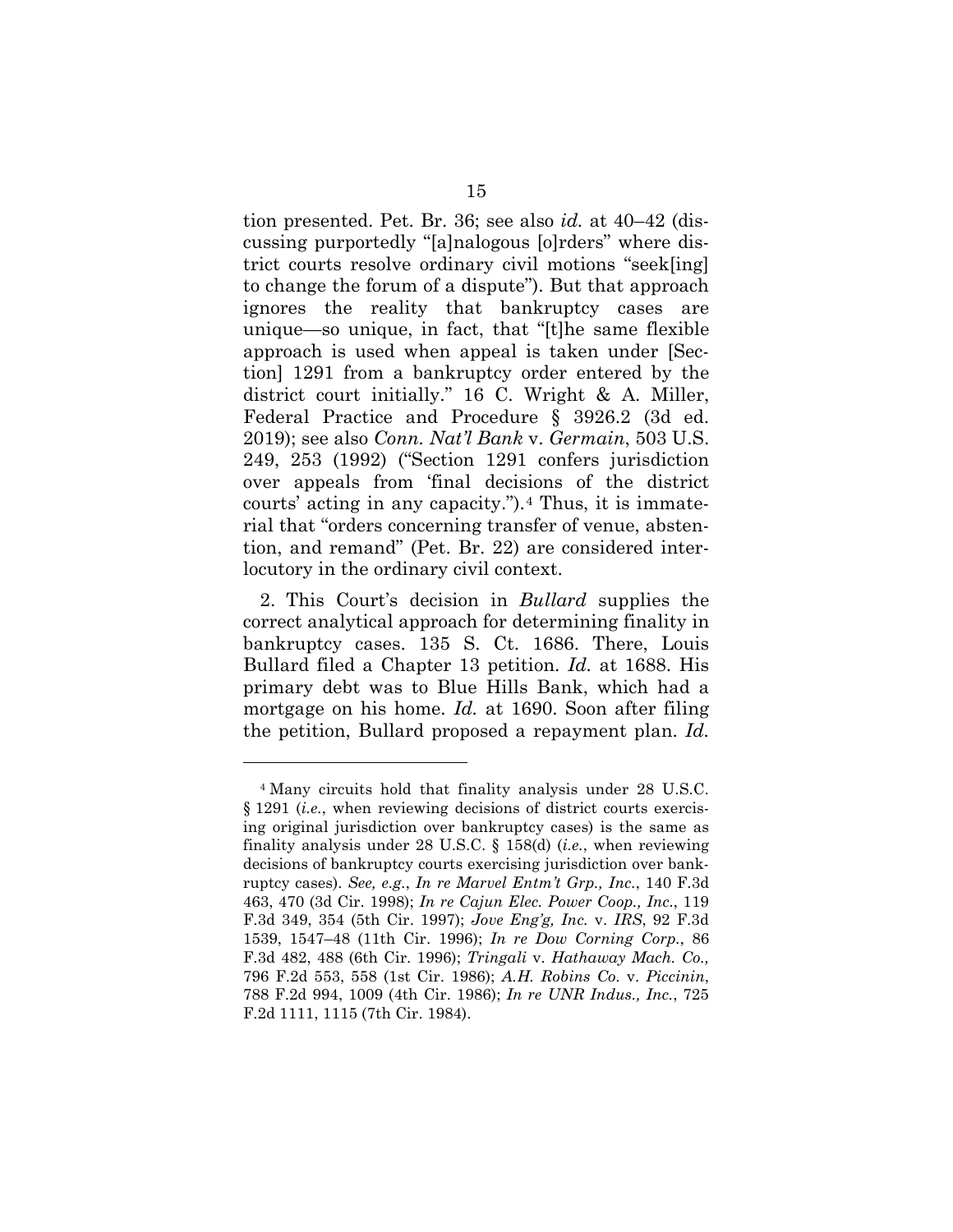He then "amended it three times over the course of a year." *Id.* Bullard's third-amended plan proposed "hybrid" treatment of his debt to the Bank, and ultimately called for him to pay only a fraction of the claim. *Id.* at 1690–91.

The Bank objected to the plan. The bankruptcy court sustained the objection, and directed Bullard to file a "further amended plan within thirty days." *In re Bullard*, 475 B.R. 304, 314 (Bankr. D. Mass. 2012). Bullard appealed. The First Circuit BAP held, in relevant part, that the order was not final under § 158(a)(1) because Bullard was "free to propose an alternate plan." *In re Bullard*, 494 B.R. 92, 95 (B.A.P. 1st Cir. 2013). Bullard sought further review, but the First Circuit dismissed his appeal for lack of jurisdiction. Following the majority of circuits, the court concluded that an order denying confirmation "is not a final order so long as the debtor remains free to propose an amended plan." *In re Bullard*, 752 F.3d 483, 486 (1st Cir. 2014).

This Court affirmed. At the outset, this Court explained that a bankruptcy court order is immediately appealable when it finally disposes of a discrete dispute within the larger case. *Bullard*, 135 S. Ct. at 1692. Under that standard, the parties' disagreement concerned "how to define the immediately appealable 'proceeding' in the context of the consideration of Chapter 13 plans." *Id.* Bullard advocated for a "planby-plan approach," where each proposal initiated a "separate proceeding." *Id.* But the Bank argued that the relevant proceeding was "the entire process of considering plans." *Id.*

This Court agreed with the Bank. For purposes of Chapter 13 confirmation, "[t]he relevant proceeding is the process of attempting to arrive at an approved plan that would allow the bankruptcy to move for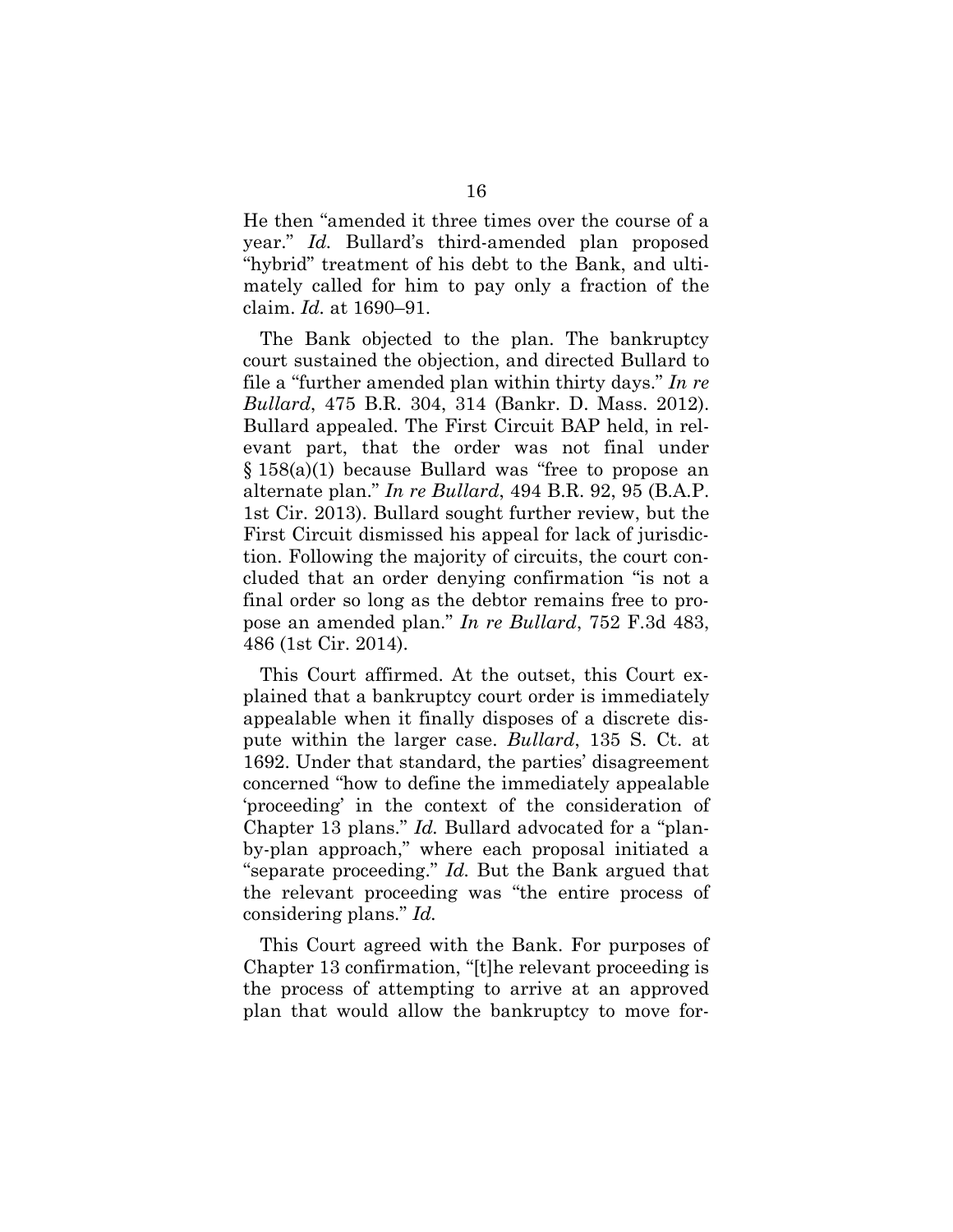ward." *Id.* As compared to the alternate proposal, "only plan confirmation—or case dismissal—alters the status quo and fixes the rights and obligations of the parties." *Id.* Plan confirmation and case dismissal have "significant consequences" for the debtor, creditors, and the estate. *Id.* at 1695; see also *id.* at 1692 (explaining, *e.g.*, that "[c]onfirmation has preclusive effect" and "[d]ismissal . . . dooms the possibility of a discharge"). Denial with leave to amend, by contrast, "changes little"—other than "rul[ing] out the specific arrangement of relief embodied in a particular plan." *Id.* at 1693.

*Bullard* was not driven by general finality concepts from ordinary civil cases. To the contrary, this Court emphasized the practical impact of its decision on the bankruptcy system. For example, under Bullard's proposed rule, debtors would have been able to file multiple appeals from denials of confirmation. Because "each climb up the appellate ladder and slide down the chute can take more than a year," serial appeals regarding plan confirmation could have become abusive and might have prolonged the bankruptcy process. *Id.* This Court was also wary of debtors using appeals as "leverage in dealing with creditors." *Id.* Rather than short-circuit a negotiated process, the debtor was encouraged to "work with creditors and the trustee to develop a confirmable plan as promptly as possible." *Id.* at 1694. This Court viewed confirmation like purchasing a car—often involving successive proposals during a back-and-forth negotiation. *Id.* at 1693 ("It ain't over till it's over.").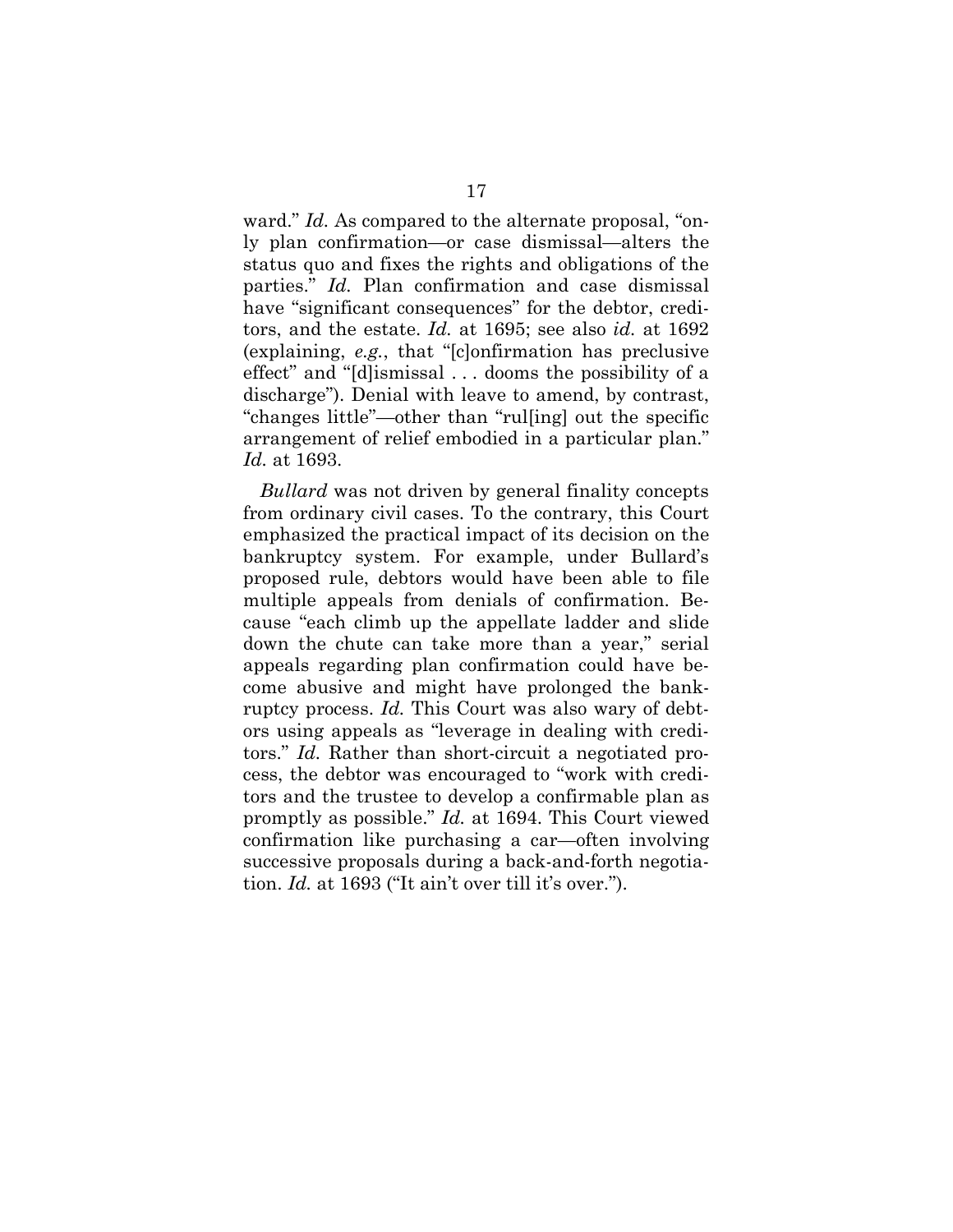# **B. The relevant "proceeding" is the process of resolving a stay relief motion, which becomes "final" when the motion is granted or conclusively denied.**

The Sixth Circuit correctly concluded that the relevant "proceeding" is the discrete process of resolving a motion for relief from the automatic stay, which terminates when relief is granted or conclusively denied (*e.g.*, denied *with prejudice*). When relief is granted and the automatic stay is terminated, the debtor and its assets are immediately exposed to legal action, repossession, or offset. When relief is conclusively denied and the automatic stay is continued, the creditors is precluded from pursuing ordinary civil actions and collection efforts against the debtor outside bankruptcy. In this way, reorganization is made possible at the expense of any single creditor's interests. In either case, the bankruptcy court fixes the parties' rights vis-à-vis the automatic stay and triggers significant consequences for the debtor, creditors, and the estate.

## **1. Stay relief involves a discrete claim, a discrete proceeding, and a discrete decision based on a legal standard.**

Congress envisioned various disputes cropping up within a larger bankruptcy case—*i.e.*, "contested matters, adversary proceedings, and plenary suits." *In re Saco Local Dev. Corp.*, 711 F.2d at 445; see also H.R. Rep. No. 95-595, at 444; S. Rep. No. 95-989, at 153. To take an example, adversary proceedings are "essentially full civil lawsuits carried out under the umbrella of the bankruptcy case." *Bullard*, 135 S. Ct. at 1694. Even though adversary proceedings constitute less than the entire bankruptcy case, they are, as the Sixth Circuit noted, the "archetypal example" of a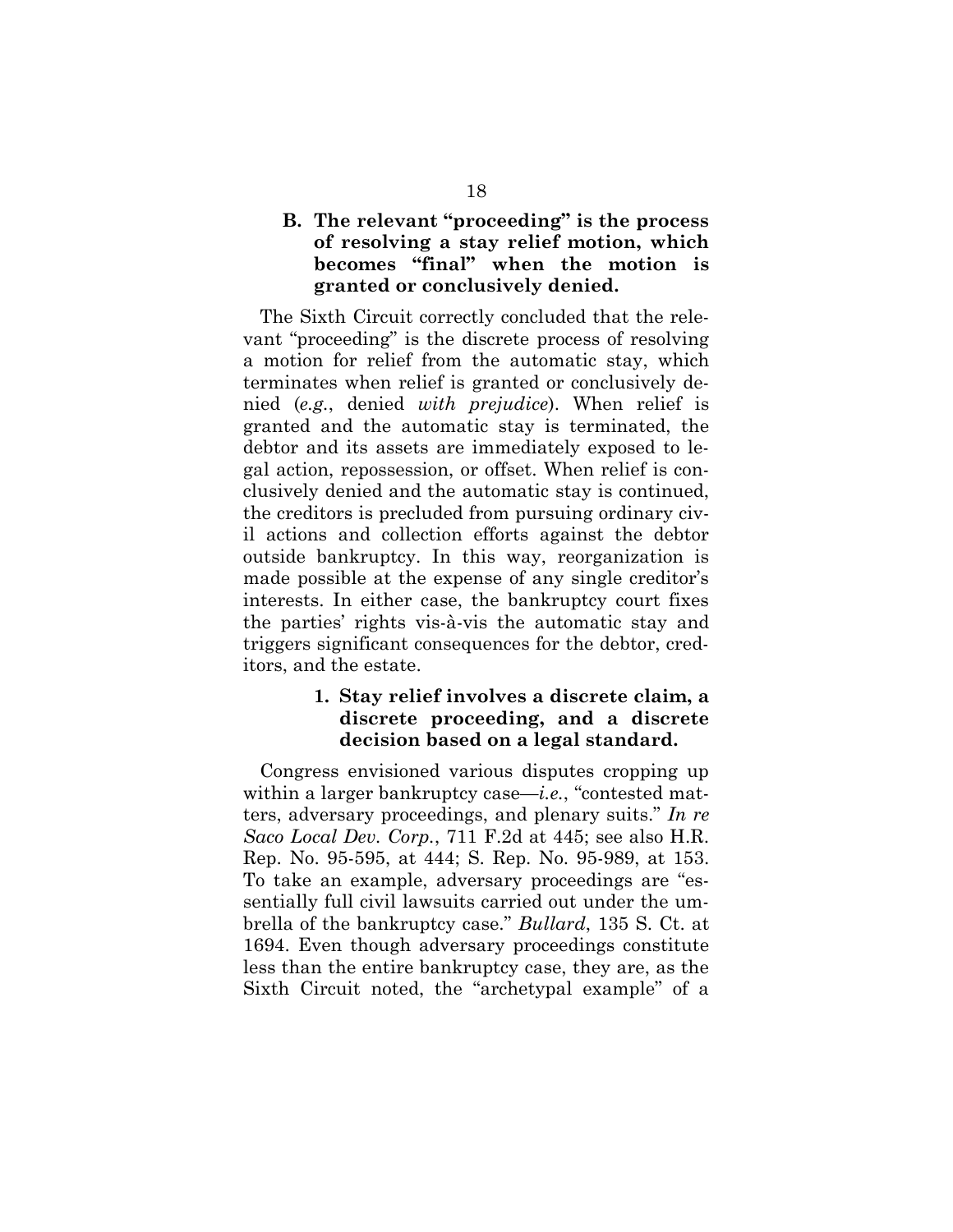proceeding under § 158(a)(1). Pet. App. 9a ("[A] 'proceeding' is akin to a case within a case.").

As previously explained, the automatic stay is one of the fundamental building blocks of a bankruptcy case. *Midlantic Nat'l Bank*, 474 U.S. at 503. It is therefore unsurprising that "Congress intended the courts to conclusively and expeditiously adjudicate, apart from the bankruptcy proceedings as a whole, complaints for relief from the automatic stay." See *In re Am. Mariner Indus., Inc.*, 734 F.2d 426, 429 (9th Cir. 1984); see also Fed. R. Bankr. P. 7001, advisory committee's 1983 note (describing the need to "establish an expedited schedule for judicial disposition of requests for relief from the automatic stay").

Accordingly, the Sixth Circuit correctly recognized that the process of resolving a motion for relief from the automatic stay is the relevant "proceeding." Such motions involve "a discrete claim for relief, a series of procedural steps, and a concluding decision based on the application of a legal standard." Pet. App. 9a–10a (citing 11 U.S.C. § 362(d)–(e); Fed. R. Bankr. P.  $9014(a)$ –(b)). Unlike the denial of plan confirmation at issue in *Bullard*, an order conclusively denying relief from the automatic stay is not "one step" in negotiated "back-and-forth" process. *Id.* at 12a. To the contrary, in the ordinary case, an order denying stay relief is "procedurally complete—once entered there are no more 'rights and obligations' at issue in the stay-relief proceeding." *Id.*

Ritzen implies that an order denying relief from the automatic stay is "closely analogous" to an order denying plan confirmation with leave to amend. See Pet. Br. 9, 25. It is unclear why that would be the case, and Ritzen offers no explanation. See *John Hancock Mut. Life Ins. Co.* v. *Route 37 Bus. Park Assocs.*, 987 F.2d 154, 157 (3d Cir. 1993) ("[A] lift stay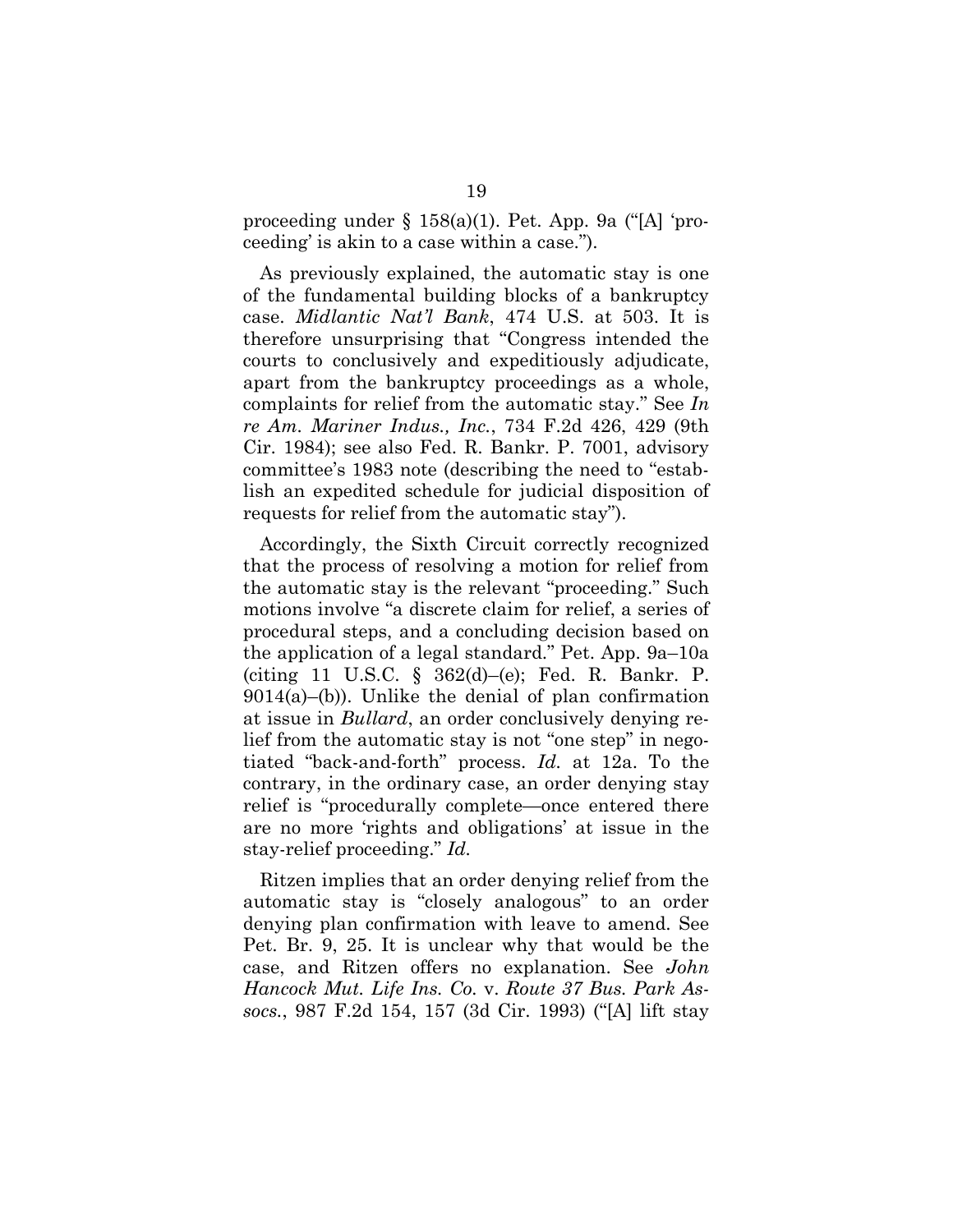hearing should not be transformed into a confirmation hearing." (quoting *In re 266 Wash. Assocs.*, 141 B.R. 275, 281 (Bankr. E.D.N.Y. 1992)). In any event, plan confirmation is a malleable process that can involve many parties, objections, votes, negotiations, modifications, and amendments. See, *e.g.*, 11 U.S.C. §§ 1127, 1129, 1323, 1325, 1329. Resolving a motion for relief from the automatic stay is, by contrast, a discrete process (focused on a finite and generally static set of facts). As the Sixth Circuit recognized, conclusive resolution of a stay relief motion involves a process that is "distinct from the overall bankruptcy case." Pet. App. 11a.

Ritzen contends that motions for stay relief "universally implicate some other larger bankruptcy process" and are "never granted for their own sake." Pet. Br. at 31. In Ritzen's view, the relevant proceeding is actually "the claims-adjudication process" because it "sought stay relief to litigate its claim in state court." *Id.* at 32. That position fails for several reasons. For starters, Ritzen did not request that the bankruptcy court adjudicate its contract claim in connection with the stay relief motion. Bankr. Ct. Doc. 57. Further, stay relief and claims adjudication involve entirely different requests for relief, legal standards, and applicable rules. On Ritzen's stay motion to lift the stay, the standard for relief (*i.e.*, "cause") was dictated by the Bankruptcy Code, 11 U.S.C. § 362, and the proceeding was governed by Federal Rule of Bankruptcy Procedure 4001. During claims adjudication, the standard for relief was dictated by Tennessee substantive law and the proceeding was governed by Federal Rule of Bankruptcy Procedure 3007. Discrete proceedings are not merged simply because one follows the other. As the Sixth Circuit observed, "[a] substantive claim against the bankruptcy estate is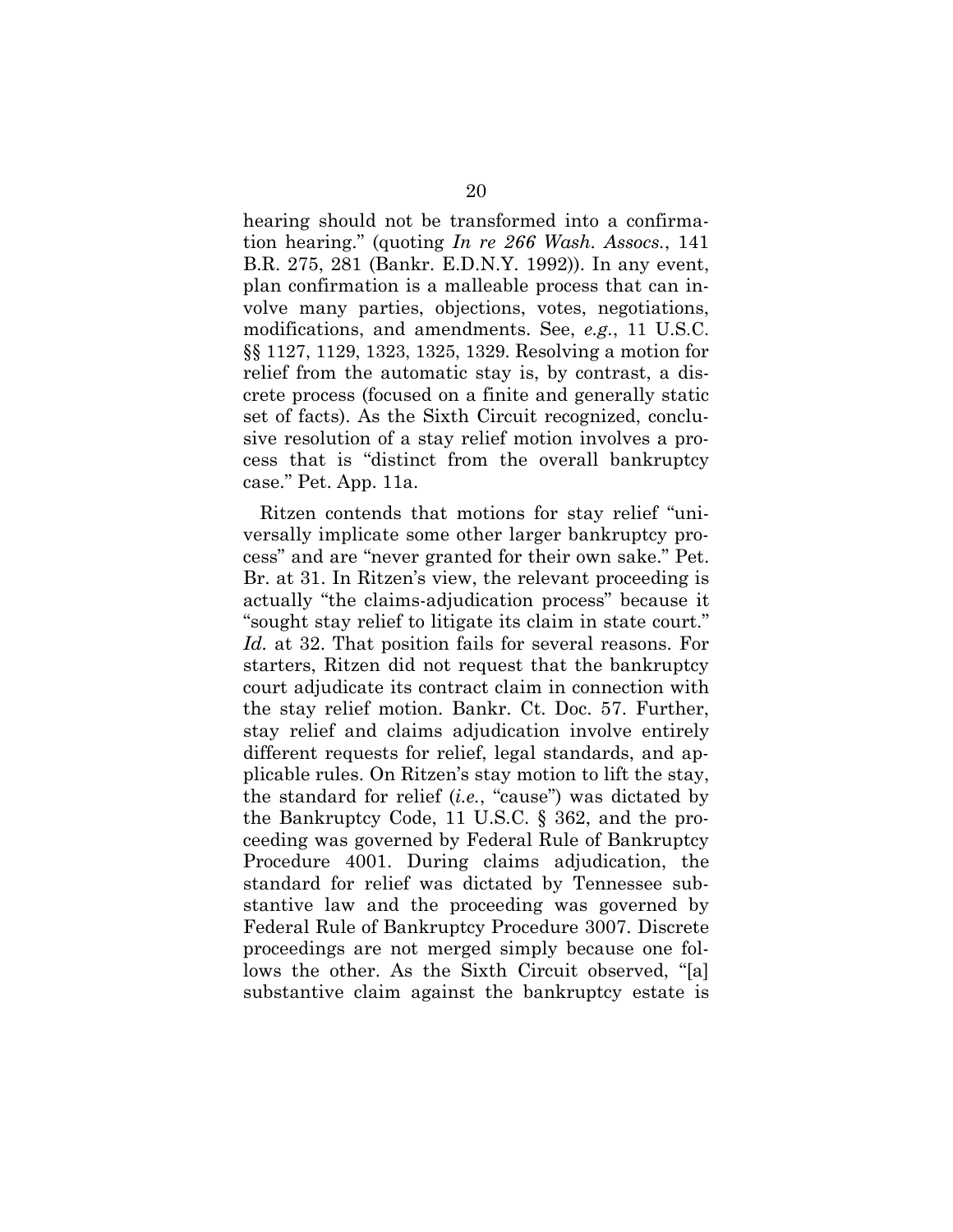adjudicated in a *different* proceeding, separate from the stay-relief proceeding." Pet. App. 14a.

Ritzen offers no reason to infer that "claims adjudication" is inextricably linked with stay relief. In contrast, Congress has identified them as separate "proceedings." Compare 28 U.S.C. § 157(b)(2)(B) (listing "allowance or disallowance of claims against the estate"), with  $id. \S$  157(b)(2)(G) (listing "motions to terminate, annul, or modify the automatic stay"). And in practical terms, the bankruptcy court's order denying stay relief did not touch Ritzen's claim: Ritzen only requested relief from the stay to resume litigation in state court. Indeed, the bankruptcy court only addressed the merits months later when disallowing Ritzen's claim. See, *e.g.*, Bankr. Ct. Docs. 375, 423. Ritzen then filed a distinct notice of appeal from each order. Bankr. Ct. Docs. 427, 428.5

## **2. Resolving a motion for stay relief triggers significant consequences.**

Resolving a request for relief from the automatic stay triggers significant consequences, and thus al-

 $\overline{a}$ 

<sup>5</sup> Ritzen also attempts to liken "the finality of an order denying a motion for stay relief premised on the debtor's bad faith" to "the finality of an order denying a motion to dismiss a case premised on the same grounds." Pet. Br. 45. That is incorrect. Unlike an order conclusively denying stay relief, an order denying a motion to dismiss does not necessarily fix the parties' rights and obligations or otherwise trigger significant consequences going forward. *See In re Lane*, 591 B.R. 298, 306–07 (B.A.P. 6th Cir. 2018) (holding that order denying a motion to dismiss "effected no change in the parties' rights or the status quo and is a non-final order"). In any event, even if Ritzen were correct, the bankruptcy court conclusively determined that Jackson Masonry's petition was not filed in "bad faith" when it denied Ritzen's stay relief motion. Pet. App. 63a–64a, 173a–74a. Ritzen did not renew its purported bad faith argument, nor did it object to plan confirmation based on alleged bad faith.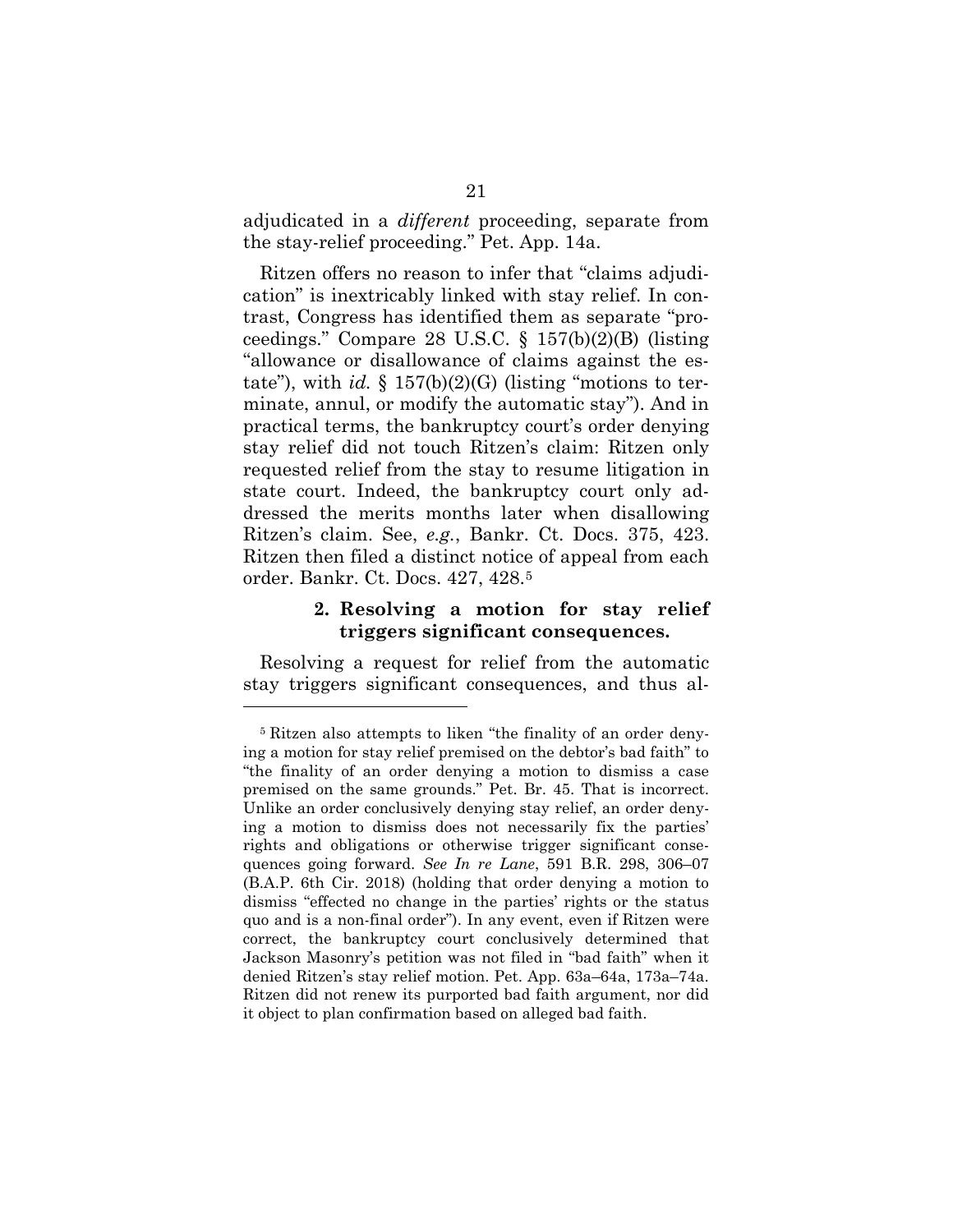ters the parties' rights and obligations. Generally, "the automatic stay protects a debtor from various collection efforts over a specified period." *Pa. Dep't of Pub. Welfare* v. *Davenport*, 495 U.S. 552, 560 n.3 (1990). It "gives the debtor a breathing spell from his creditors," "stops all collection efforts," and "permits the debtor to attempt a . . . reorganization plan." H.R. Rep. No. 95-595, at 340; S. Rep. No. 95-989, at 54–55. The automatic stay "also provides creditor protection"—it prevents any single creditor from "pursu[ing] their own remedies against the debtor's property" and thus forecloses "a race of diligence by creditors for the debtor's assets." H.R. Rep. No. 95-595, at 340; S. Rep. No. 95-989, at 49.

Ritzen suggests that a stay relief order denying a request to continue pre-petition litigation does nothing more than determine "where the parties will litigate," and is thus similar to "orders concerning transfer of venue, abstention, and remand." Pet. Br. 4, 22. As explained above, these analogies are inapt in the bankruptcy context; in any event, they fail on their own terms. Congress has expressly stated that, conducting a final hearing and issuing an order on a stay relief motion "are similar to the hearing and issuance or denial of a permanent injunction." S. Rep. No. 95- 989, at 53; see also H.R. Rep. No. 95-595, at 344. Permanent injunctions are ordinarily considered "final." See, *e.g.*, *Smith* v. *Ill. Bell Tel. Co.*, 270 U.S. 587, 588–89 (1926); *Mayor of Vicksburg* v. *Henson*, 231 U.S. 259, 266–67 (1913) (explaining that an injunction was "final as to the city's right to do what it was then proposing to do," and was therefore "a final decree . . . from which an appeal could be taken"). Consistent with that characterization, lower courts also recognize that "the denial of relief from an automatic stay in bankruptcy is equivalent to a permanent in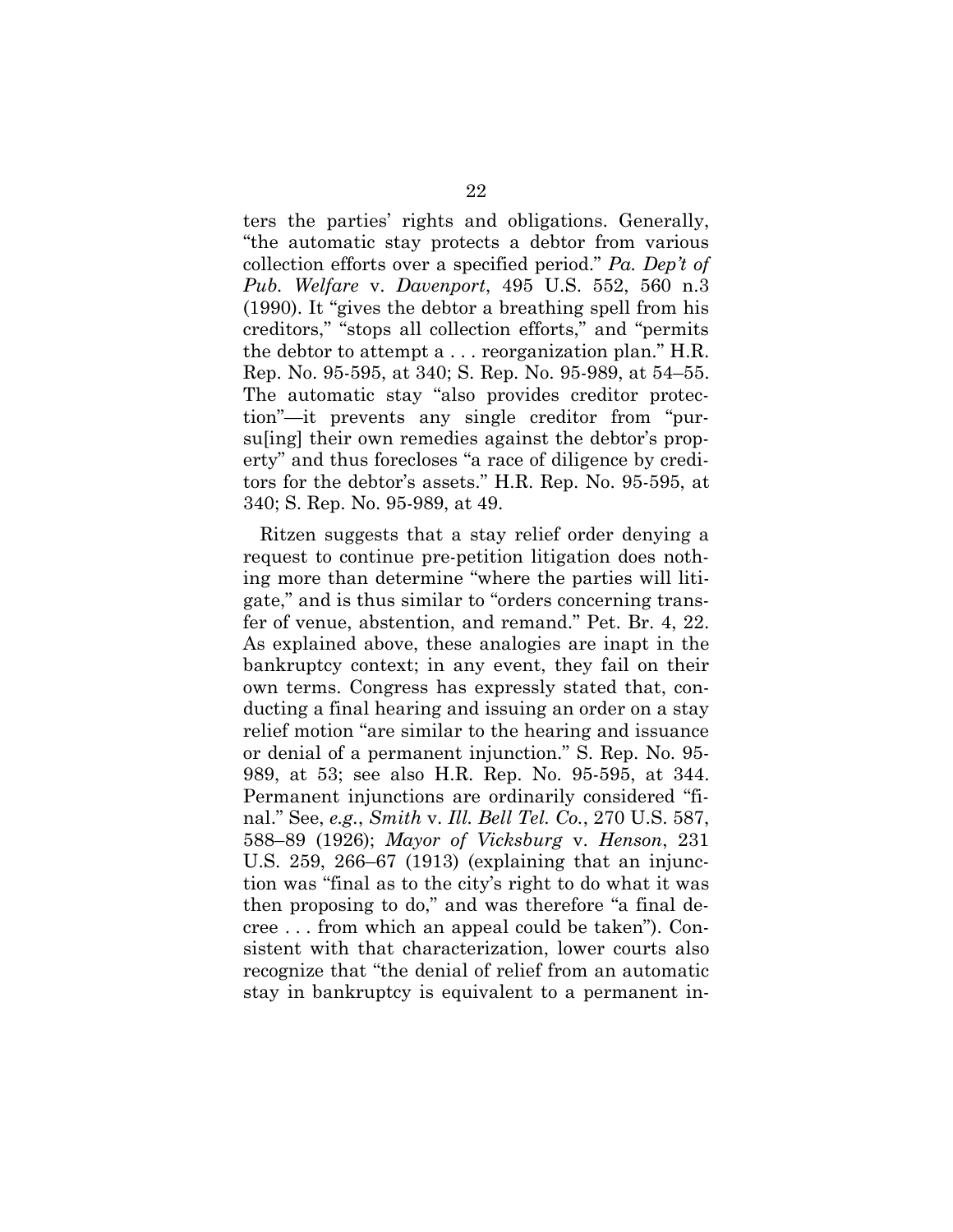junction and is thus a final order." *In re Sonnax Indus., Inc.*, 907 F.2d 1280, 1284 (2d Cir. 1990); see also *Eddleman* v. *U.S. Dep't of Labor*, 923 F.2d 782, 785 (10th Cir. 1991) ("Because a permanent injunction is appealable as a final order, . . . we may infer that Congress intended the grant or denial of stay to be similarly appealable.").<sup>6</sup>

The Sixth Circuit correctly identified the significant consequences associated with a stay relief proceeding. Pet. App. 13a. The court explained that a "stay-relief denial prohibits the moving party from pursuing its pre-bankruptcy claim against the debtor." *Id.* at 12a. It follows that "the creditor usually has no choice but to file a proof of claim in bankruptcy, litigating their

 $\overline{a}$ 

<sup>6</sup> Ritzen argues that an order denying stay relief "is not helpfully analogous to an order denying an injunction." Pet. Br. 42 n.13. But Ritzen's position is contrary to the views of Congress. H.R. Rep. No. 95-595, at 344; S. Rep. No. 95-989, at 53. Moreover, Ritzen's reliance on *In re Atlas IT Exp. Corp.*, 761 F.3d 177 (1st Cir. 2014), is misplaced. That the automatic stay is a "default" position in bankruptcy cases "has no logical bearing on the question of appealability" under § 158(a)(1). *See id.* at 189 (Kayatta, J., dissenting). Ritzen also points out that, in ordinary civil cases, Congress provides appellate jurisdiction over interlocutory injunctions under 28 U.S.C. § 1292(a)(1). Because Congress has not "expressly" done the same for "orders granting or denying stay relief," Ritzen implies that the bankruptcy appeals statute cannot support jurisdiction over such orders. Pet. Br. 43 n.13. That is wrong. As explained above,  $\S$  158(a)(1) reflects a unique concept of finality for bankruptcy cases. *Bullard*, 135 S. Ct. at 1692; *see also* 28 U.S.C. § 158(a)(1). Thus, Congress had no need to "specially and particularly" (Pet. Br. 43 n.13) create a bankruptcy analog to  $\S$  1292(a)(1). At any rate, following the implication of Ritzen's argument to its logical conclusion would create an incongruity. A creditor could appeal the denial of stay relief from a district court to a court of appeals under  $\S 1292(a)(1)$ , but that creditor could not appeal the same order if it were issued by bankruptcy court. *See Germain*, 503 U.S. at 253–54; 16 Wright & Miller § 3926.1.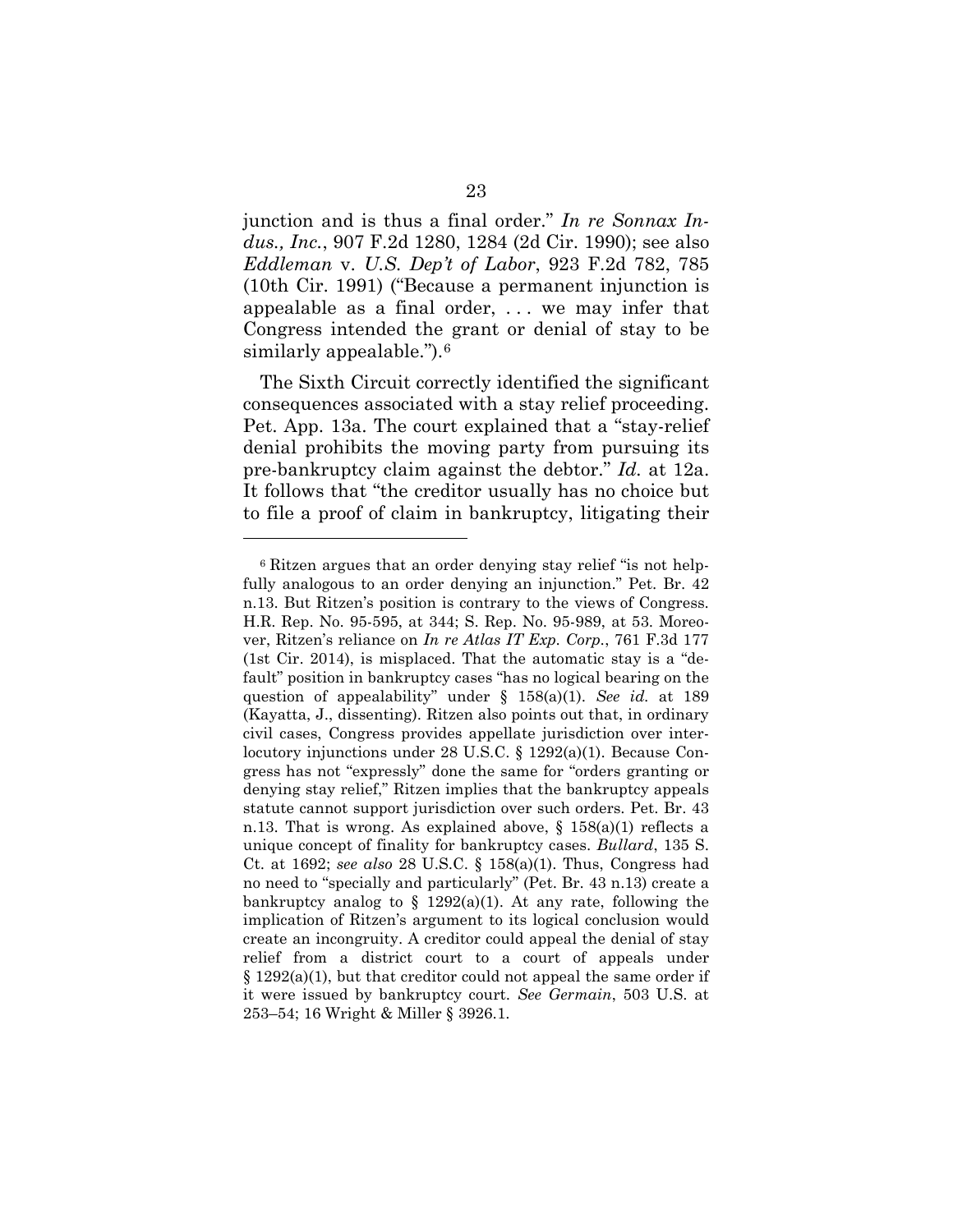pre-bankruptcy dispute anew in the bankruptcy court." *Id.* at 13a. Likewise, this Court has recognized that imposition or continuation of the automatic stay impacts creditors' rights and obligations. See *Nobelman*, 508 U.S. at 330 (explaining that a home mortgage lender's "contractual rights," *e.g.*, "its right to foreclose on the property in the event of default," is "checked by the Bankruptcy Code's automatic stay provision"); see also *Till* v. *SCS Credit Corp.*, 541 U.S. 465, 494 (2004) (Scalia, J., dissenting) ("[T]he costs of foreclosure are substantially higher in bankruptcy because the automatic stay bars repossession without judicial permission.").<sup>7</sup>

A denial of stay relief also changes the status quo. The creditor not only loses its choice of forum, but also typically loses the right to a jury trial and must proceed under a wholly different set of rules—where even a successful claim may be remitted in light of the confirmation process as a whole. See, *e.g.*, *Langenkamp* v. *Culp*, 498 U.S. 42, 44 (1990) (per curiam) (holding there is no Seventh Amendment right to a jury trial where a creditor makes a claim against the bankruptcy estate); *Granfinanciera, S.A.* v. *Nordberg*, 492 U.S. 33, 58–59 & n.14 (1989) (recognizing that a creditor's filing of a claim against a bankruptcy estate triggers the process of allowance and disallowance of claims, which in turn subjects the creditor to

 $\overline{a}$ 

<sup>7</sup> *See also In re Comer*, 716 F.2d 168, 174 (3d Cir. 1983) (explaining that order on automatic stay "resulted in a diminution of the creditors' secured debt" and therefore "ma[de] a reorganization possible at the expense of the creditors' interests"); *Farmers & Merchants Bank & Tr. of Watertown* v. *Trail W., Inc.*, 28 B.R. 389, 392 (D.S.D. 1983) (explaining that order on automatic stay "will have a potentially significant impact on the financial health of the party who loses at the hearing," *e.g.*, "the losing creditor faces the prospect of standing by powerless while his debtor erodes his collateral").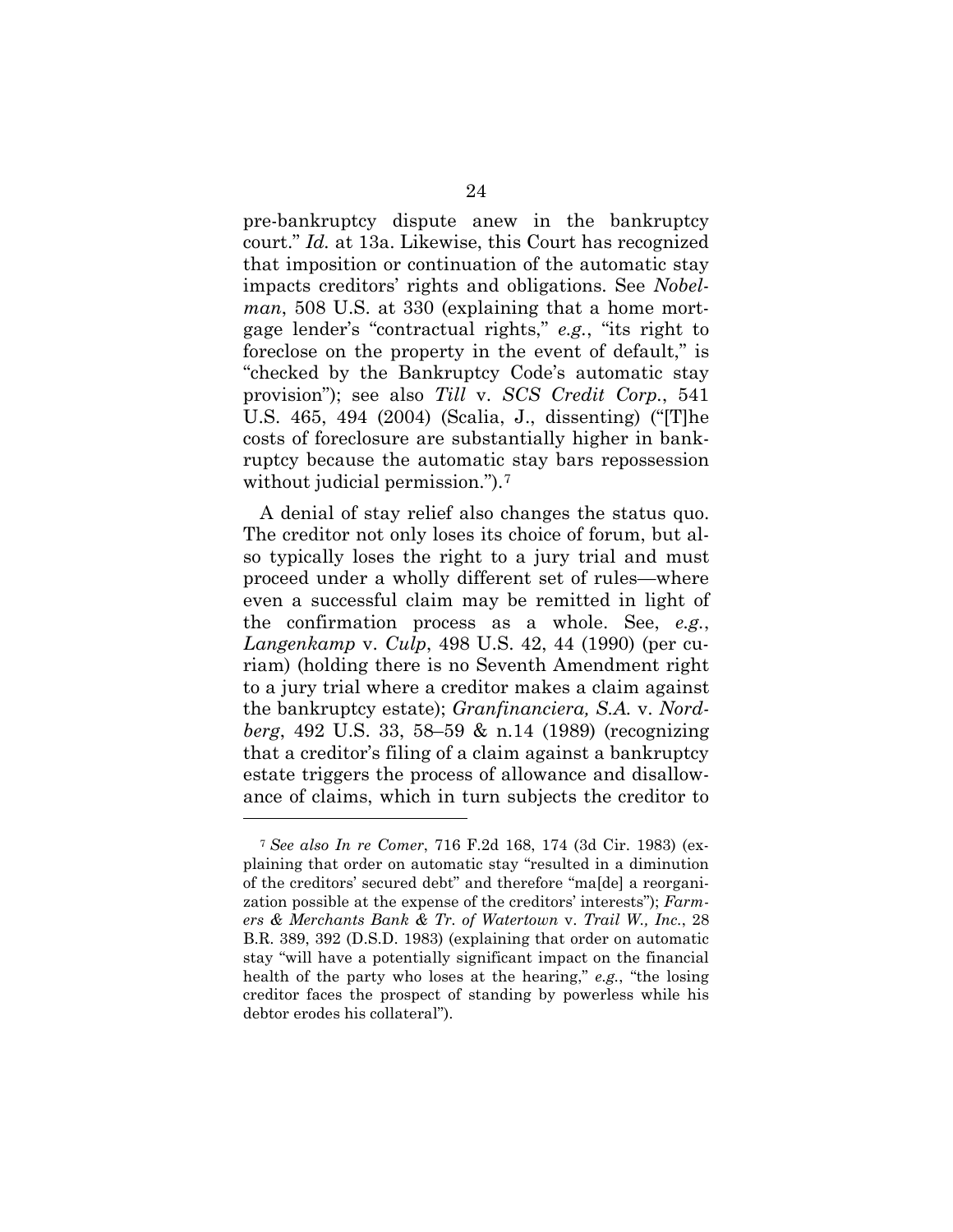the bankruptcy court's equitable power and eliminates right to a trial by jury); *Katchen* v. *Landy*, 382 U.S. 323, 337 (1966) (recognizing "the fundamental principle that the right of trial by jury, considered an absolute right, does not extend to cases of equity jurisdiction," like in a bankruptcy court).

## **3. The bankruptcy court did not deny Ritzen's motion without prejudice.**

Ritzen maintains that the Sixth Circuit's application of *Bullard* was flawed because "virtually any contested matter . . . would qualify as final." Pet. Br. 23. Not so. As the Sixth Circuit noted, "[c]ourts may deny stay-relief motions without prejudice if it appears that changing circumstances could change the stay calculus." Pet. App. 12a. In such cases, a creditor may be free to file a successive motion on the same grounds. This "exception" may apply, for example, when the court indicates that "a party may file a second motion if circumstances change." See *Bullard*, 135 S. Ct. at 1693 (explaining that an order denying plan confirmation with leave to amend is not final because it merely "rule[s] out the specific arrangement of relief embodied in a particular plan"). This is simply not a scenario where the Sixth Circuit deemed every "contested matter" a proceeding for purposes of appealability. *Id.* at 1694.

Ritzen also contends that the Sixth Circuit's "without prejudice" exception is unsuitable because stay relief motions can be "made and remade as the circumstances warrant." Pet. Br. 23. But that position assumes away the doctrines of preclusion and estoppel. Regardless, Ritzen made no such attempt to "remake" its stay relief motion in this case. As the Sixth Circuit said, "the bankruptcy court did not deny Ritzen's motion without prejudice, meaning that its stay-relief order was intended to be the final word on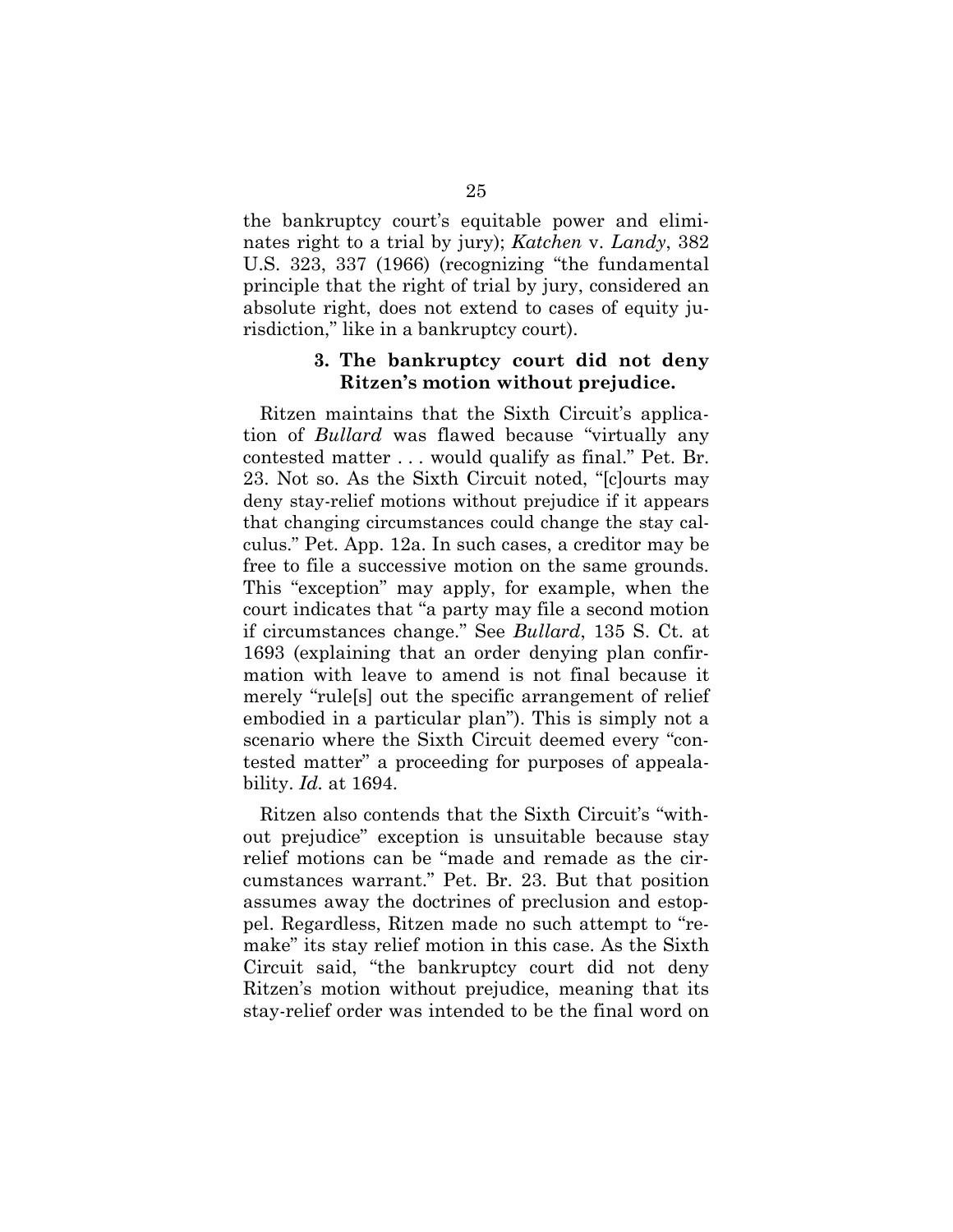the matter." Pet. App. 13a. Indeed, every indication was that the bankruptcy court's order conclusively denied Ritzen's request for stay relief. *Id.* at 62a (explaining that "[t]here is no other place to go now for [this] litigation").

In any event, the Sixth Circuit's decision is harmonious with Ritzen's preferred approach. When seeking review in this Court, Ritzen faulted the Sixth Circuit for rejecting a "case-by-case approach, as employed by the First and Third Circuits." Pet. 5; see also *id.* at 8–10. But the First and Third Circuits also recognize that orders denying relief from the automatic stay may be final, subject to certain exceptions or the particular circumstances of the case. For example, in *In re W. Elecs. Inc.*, 852 F.2d 79 (3d Cir. 1988), the Third Circuit concluded that an order denying stay relief was final, but hypothesized an exception where, *inter alia*, "relief from the stay [is] denied without prejudice because the record [is] incomplete." *Id.* at 82; see also *In re Atlas IT Exp. Corp.*, 761 F.3d 177, 185 (1st Cir. 2014) (acknowledging the "possibil[ity] that in some cases an order denying stay relief may lack finality," but stating that "[e]verything depends on the circumstances").

## **4. Textual clues suggest that a stay relief motion is the relevant proceeding for purposes of appealability.**

The text of the U.S. Code bolsters the conclusion that a motion for stay relief is the relevant proceeding for purposes of appealability. Section  $158(a)(1)$ authorizes appeals as of right from "final judgments, orders, and decrees . . . in cases and *proceedings*." 28 U.S.C. § 158(a)(1) (emphasis added). As this Court recognized in *Bullard*, an immediately adjacent provision contains a "list of 'core proceedings' statutorily entrusted to bankruptcy judges." 135 S. Ct. at 1693.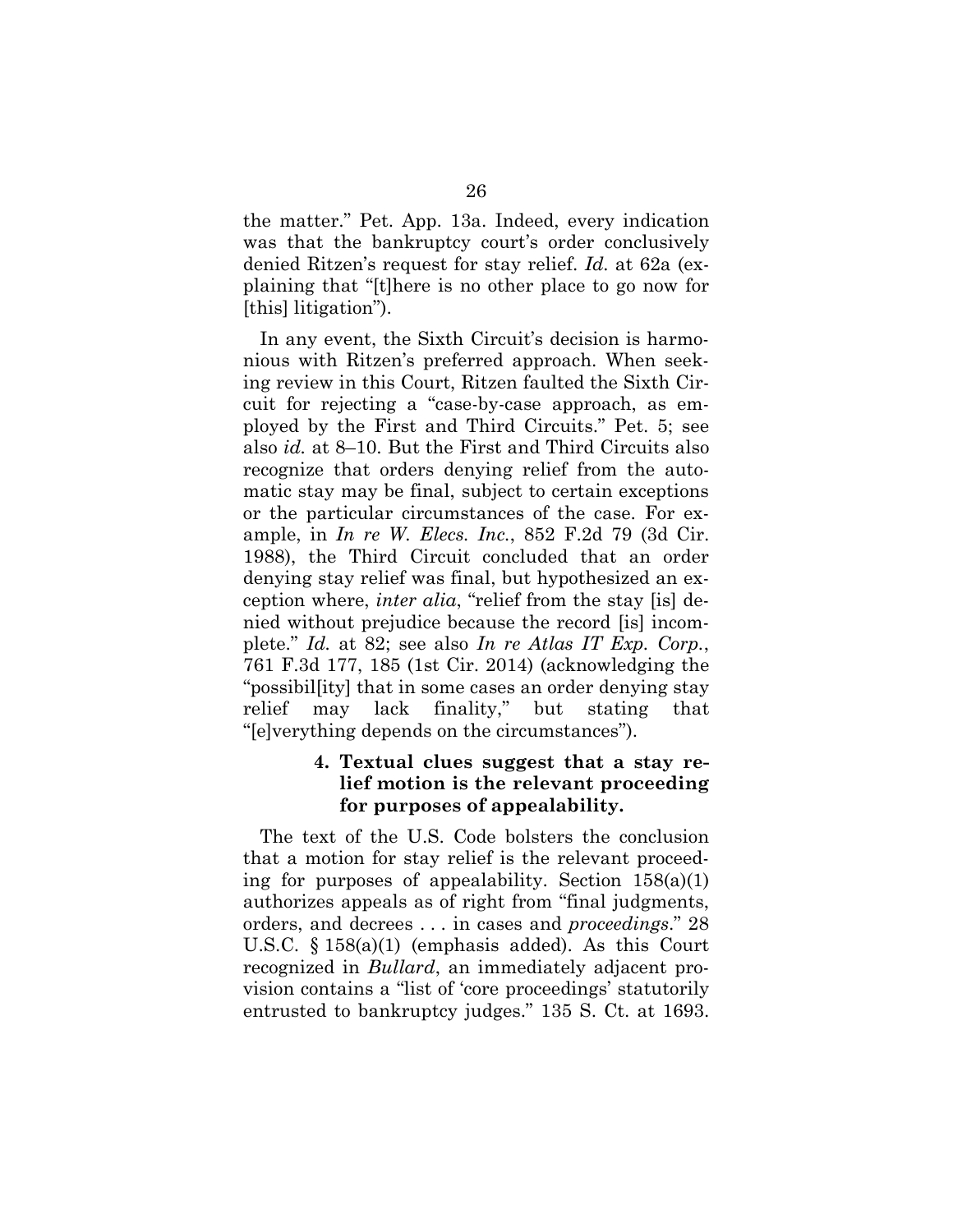In § 157(b)(2), Congress listed "motions to terminate, annul, or modify the automatic stay" as one of many "[c]ore *proceedings*." 28 U.S.C. § 157(b)(2)(G) (emphasis added). While this "textual clue" does not "clinch[] the matter," *Bullard*, 135 S. Ct. at 1693, it is instructive that Congress viewed the discrete process of resolving "motions to terminate, annul, or modify the automatic stay"—without any reference to the decision's ultimate outcome—as the relevant "proceeding." Pet. App. 10a; see also *IBP, Inc.* v. *Alvarez*, 546 U.S. 21, 34 (2005) (noting the "normal rule of statutory interpretation that identical words used in different parts of the same statute are generally presumed to have the same meaning").

Ritzen rejects this textual analysis. Because  $\S 157(b)(2)(G)$  is drafted in the plural, Ritzen contends that Congress "implicitly acknowledg[ed] a larger process beyond *any singular motion* or individual disposition." Pet. Br. 6 (emphasis added). That is incorrect. As an initial matter, the entire list of "[c]ore proceedings" is drafted in the plural. See 28 U.S.C. § 157(b)(2)(A)–(P) (listing, *inter alia*, "objections to discharges" and "confirmations of plans"). Yet, in *Bullard*, this Court did not suggest the relevant "proceeding" entailed multiple "confirmations of plans." 135 S. Ct. at 1693; see also 11 U.S.C. § 1321 ("The debtor shall file a plan."). Ritzen reads too much into  $\S 157(b)(2)(G)$ , and, in doing so, ignores "common sense and everyday linguistic experience." See A. Scalia & B. Garner, Reading Law: *The Interpretation of Legal Texts* 130 (2012) (explaining the "singular-plural principle," which holds that the plural construction "normally include[s] the singular"); see also 1 U.S.C. § 1 ("In determining the meaning of any Act of Congress, unless the context indicates oth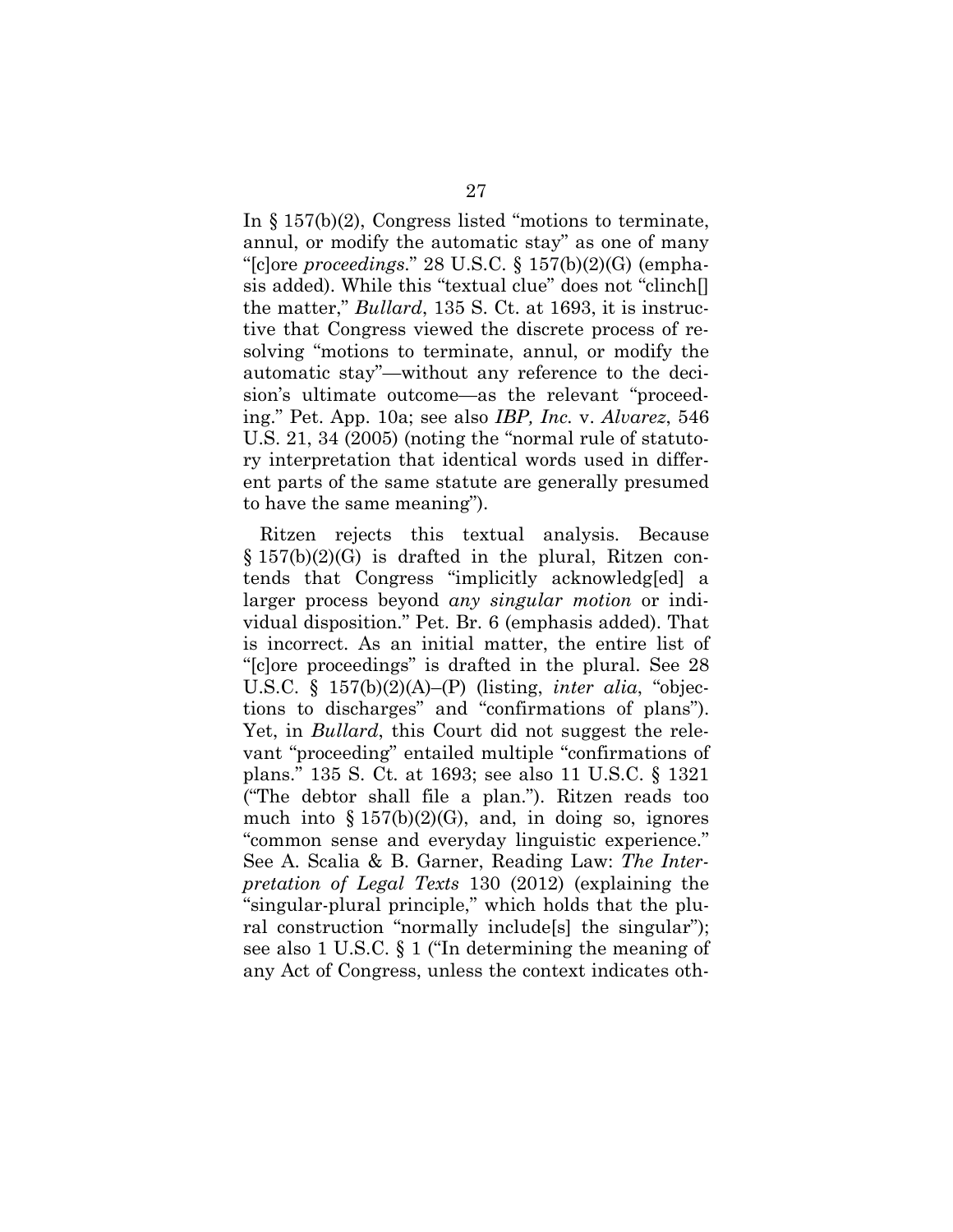erwise . . . words importing the plural include the singular.").

## **5. The history of the Bankruptcy Code does not support Ritzen's argument.**

The history of the Bankruptcy Code provides no support for Ritzen's finality analysis. According to Ritzen, "under the provisions governing appellate review [in] the former Bankruptcy Act of 1898 . . . , orders denying stay relief were treated as interlocutory." Pet. Br. 22; see also *id.* at 37–38 (drawing on an obsolete distinction between proceedings in bankruptcy and controversies in proceedings in bankruptcy). Even assuming that was true in the late 19th century, Ritzen's argument provides a hazardous basis for addressing questions of finality under the modern bankruptcy appeals statute.

Ritzen's argument runs headlong into systemic reformations of the Bankruptcy Code in the late 20th century. See 16 Wright & Miller § 3926 (discussing the "dramatically new regime adopted in 1978 as part of sweeping changes in the bankruptcy laws," which "repealed" the old appeals provisions and "replaced" them with "a new structure that was substantially different"). These "[c]hanges in the structure of the bankruptcy system in 1978 and 1984 make it unwise to attempt to draw any lessons from [older legislative] history in attempting to unravel current appeal provisions." *Id.* In any event, when examining prior versions of legislation, this Court "will not assume that Congress intended to enact statutory language that it has earlier discarded in favor of other language." *Chickasaw Nation* v. *United States*, 534 U.S. 84, 93 (2001) (quoting *INS* v. *Cardoza-Fonseca*, 480 U.S. 421, 443 (1987)).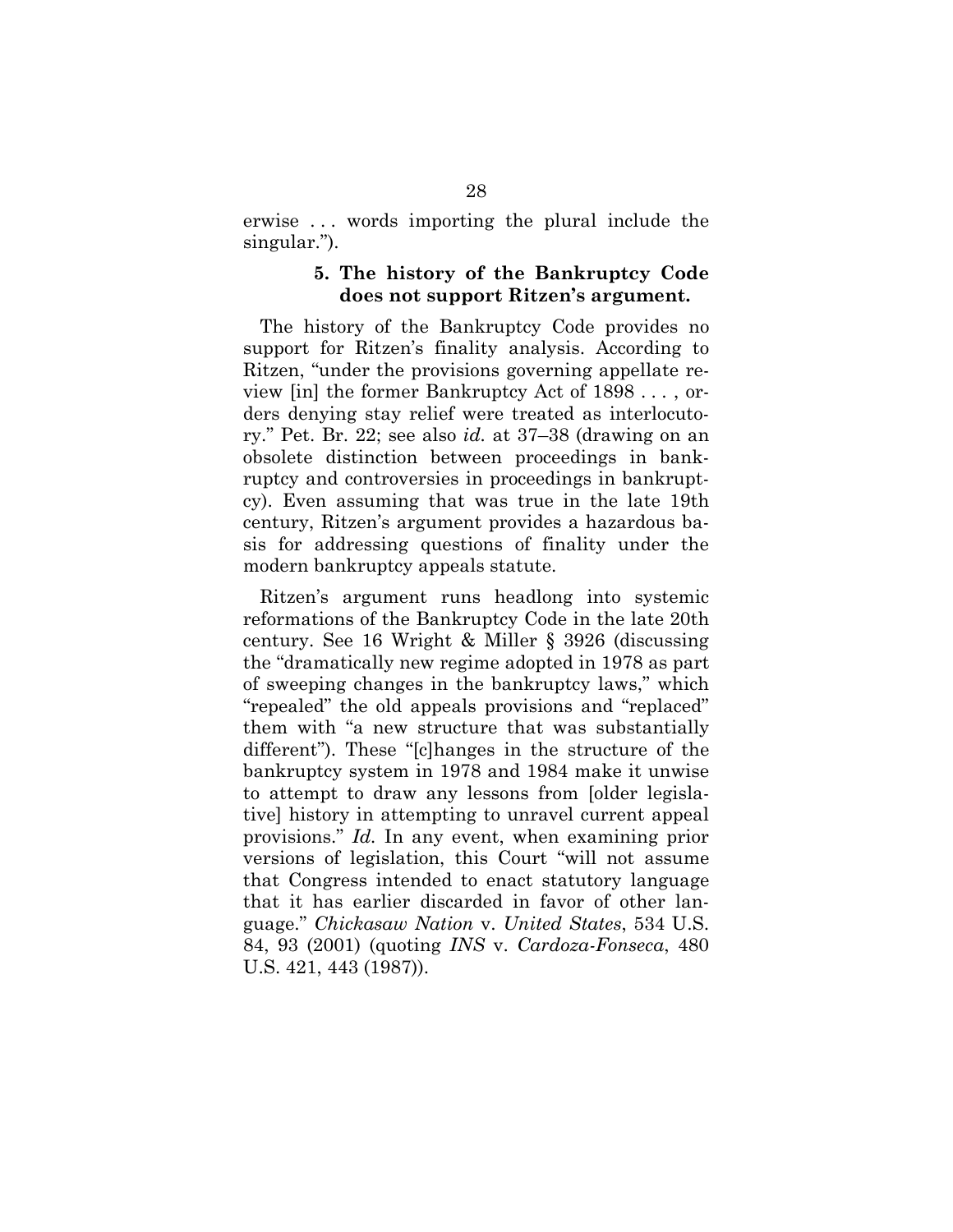## **C. The majority of circuits have long held that orders denying relief from the automatic stay are "final."**

Since Congress passed the Bankruptcy Amendments and Federal Judgeship Act of 1984, Pub. L. No. 98-353, 98 Stat. 333, the majority of circuits have consistently held that orders denying relief from the automatic stay are final.8 The remaining circuits also recognize that orders denying stay relief can be final, depending on the particular circumstances of the case (*e.g.*, whether all issues in the stay relief proceeding were resolved).9 Even Ritzen appears to agree that at least "some orders denying stay relief are final orders subject to immediate appeal." Pet. Br. 22; see also *id.* at 6 ("None of this is to say that an order denying stay relief may *never* be final.").

Leading treatises explain that "[a]utomatic-stay rulings by a bankruptcy judge or appellate panel should be appealable as final decisions." 16 Wright & Miller § 3926.2, nn.39–40 (collecting cases); see also 1 Collier on Bankruptcy ¶ 5.09 (16th ed. 2014) ("The courts have also concluded, almost unanimously, that orders refusing to lift the stay, are final."). The Department of Justice appears to agree. See Samuel R. Maizel, *Civil Resource Manual: 96. The "Who, What, When, Where, Why, And How" of Appeals* 

 $\overline{a}$ 

<sup>8</sup> *See, e.g.*, *Rajala* v. *Gardner*, 709 F.3d 1031, 1034 (10th Cir. 2013); *In re Excel Innovations, Inc.*, 502 F.3d 1086, 1092 (9th Cir. 2007); *In re James Wilson Assocs.*, 965 F.2d 160, 166 (7th Cir. 1992); *In re Lieb*, 915 F.2d 180, 185 n.3 (5th Cir. 1990); *In re Sonnax Indus.*, 907 F.2d at 1284–85; *In re Apex Oil Co.*, 884 F.2d 343, 347 (8th Cir. 1989); *In re Dixie Broad., Inc.*, 871 F.2d 1023, 1026 (11th Cir. 1989); *Grundy Nat'l Bank* v. *Tandem Min. Corp.*, 754 F.2d 1436, 1439 (4th Cir. 1985).

<sup>9</sup> *See, e.g.*, *In re Atlas,* 761 F.3d at 185; *In re W. Elecs. Inc.*, 852 F.2d at 81.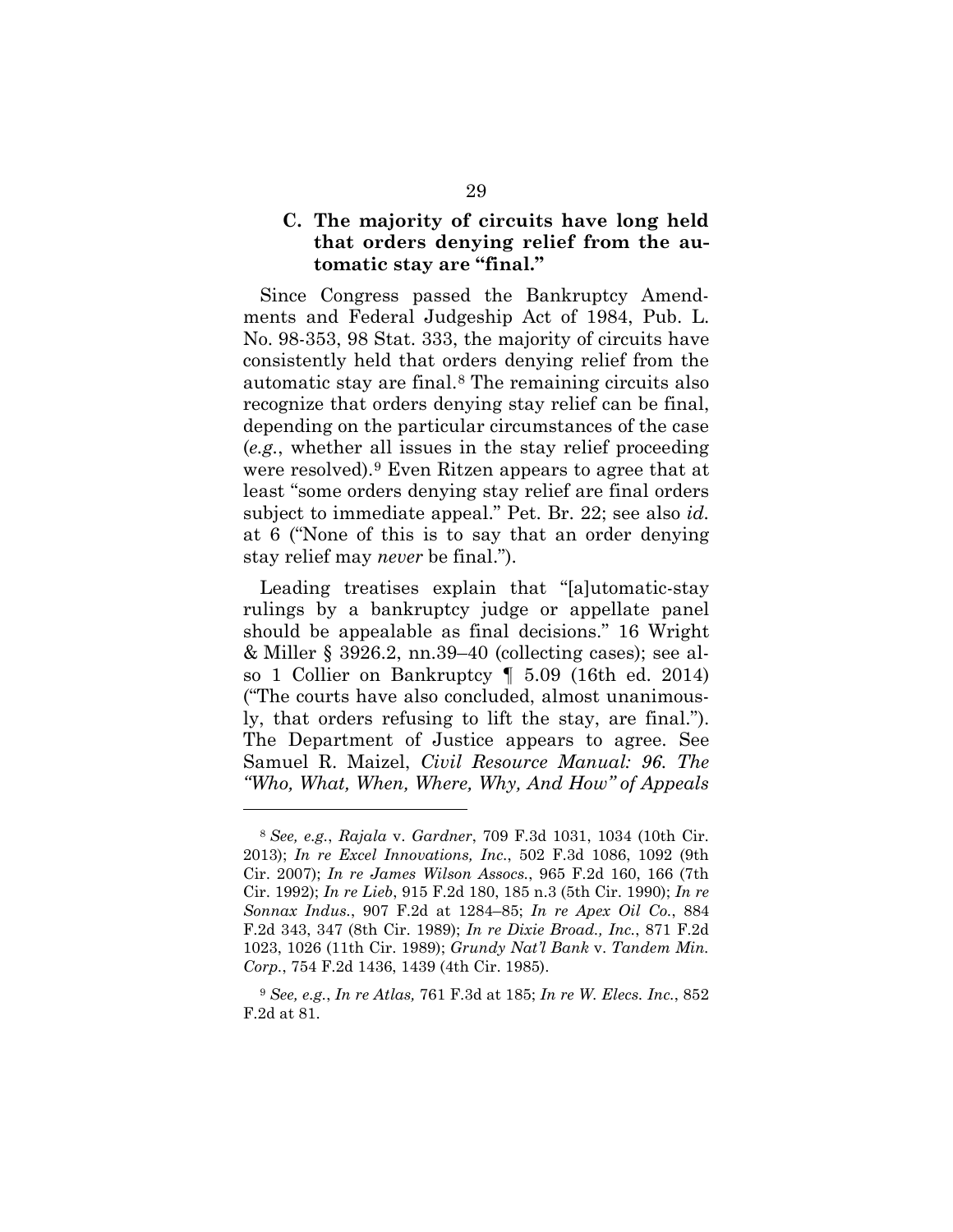*in Bankruptcy Proceedings—Generally*, Dep't of Justice § II.A.4 (Mar. 15, 1996), https:// www.justice.gov/jm/civil-resource-manual-96-whowhat-when-where-why-and-how-appeals-bankruptcyproceedings ("Orders denying or granting relief from the automatic stay are final and appealable.").

Ritzen has not offered any justification for changing course and upsetting decades of settled expectations in bankruptcy practice. To the contrary, Ritzen's arguments are "just an attempt to import the definition of finality from ordinary civil litigation." Pet. App. 14a; see also Pet. Br. 32 (arguing that orders denying stay relief "are not appealable when they do not fully resolve the creditor's claim"); 18-5157 C.A. Doc. 16, at 28 (6th Cir. Apr. 25, 2018) (arguing that an order denying stay relief "is interlocutory when . . . it does not finally resolve all issues between the parties"). While the bankruptcy court's order denying stay relief was not an "ultimate judgment on the merits" of Ritzen's contract claim (Pet. Br. 30), final resolution of all issues between the parties is not a prerequisite for appealability in bankruptcy cases. See *Howard Delivery Serv.*, 547 U.S. at 657 n.3.

# **II. PERMITTING AN IMMEDIATE APPEAL FROM THE DENIAL OF STAY RELIEF PROMOTES CONGRESSIONAL INTENT AND JUDICIAL EFFICIENCY.**

An order denying relief from the automatic stay is final and immediately appealable under 28 U.S.C. § 158(a)(1). Congress intended for courts to conclusively and expeditiously adjudicate requests for stay relief, apart from the bankruptcy case as a whole. That policy makes good sense, moreover, because permitting immediate appeal from the denial of stay relief promotes efficient judicial administration in bankruptcy cases. A contrary approach would inject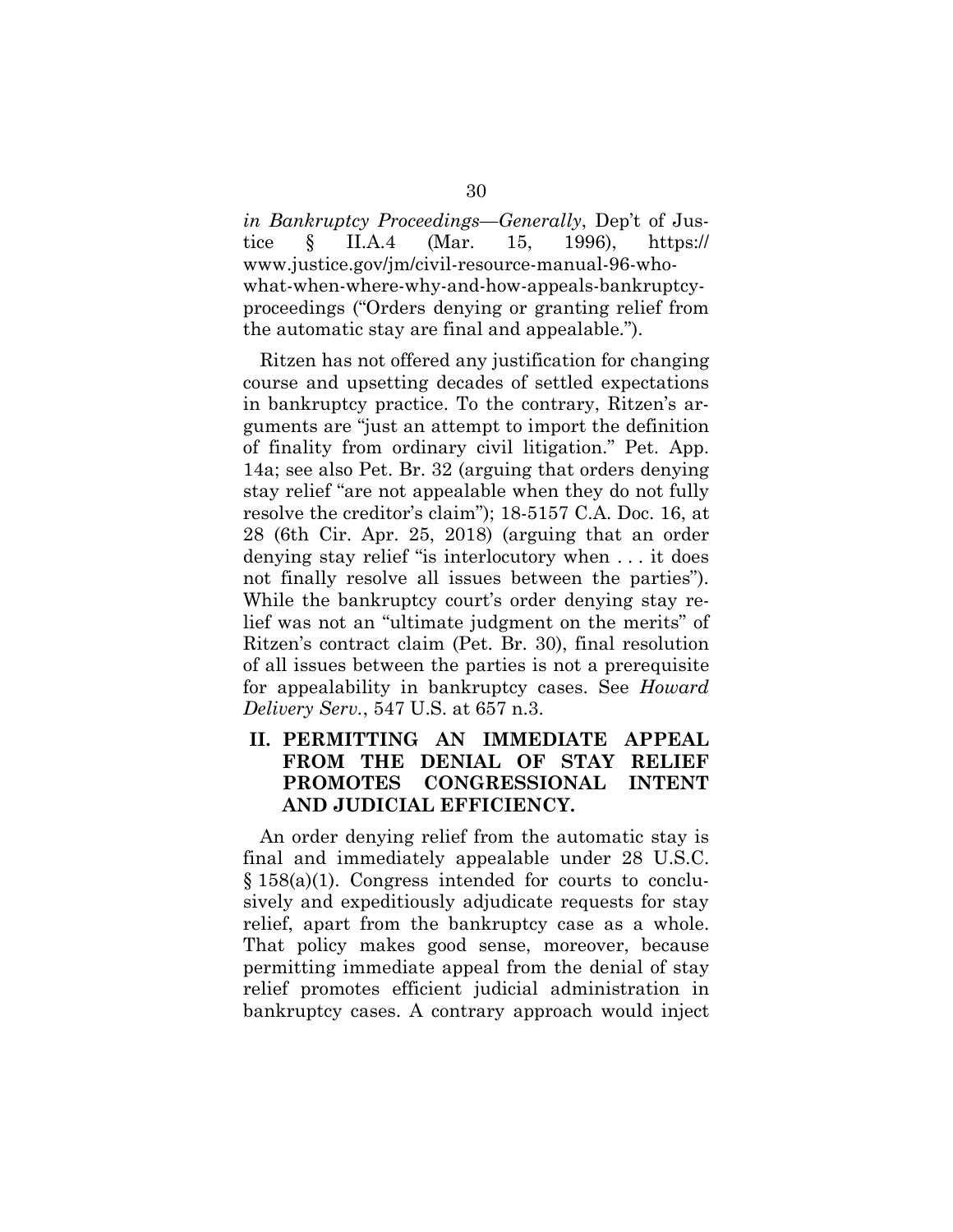uncertainty into the bankruptcy system and lead to impractical, negative consequences.

## **A. Congress intended for courts to conclusively and expeditiously resolve stay relief requests in bankruptcy cases.**

1. This Court has long recognized that "expedition is always an important consideration in bankruptcy." *Bullard*, 135 S. Ct. at 1694; see also *Ex parte Christy*, 44 U.S. 292, 312 (1845) (discussing the need "to secure a prompt and effectual administration and settlement of the estate of all bankrupts within a limited period"). Courts endeavor to "quickly resolve issues central to the progress of a bankruptcy" because such cases are "often protracted, and time and resources can be wasted if an appeal is delayed until after a final disposition." See, *e.g.*, *In re Armstrong World Indus., Inc.*, 432 F.3d 507, 511 (3d Cir. 2005).

The automatic stay is a central part of administering any bankruptcy case. *Midlantic Nat'l Bank*, 474 U.S. at 503; see also *Hillis Motors, Inc.* v. *Haw. Auto. Dealers' Ass'n*, 997 F.2d 581, 585 (9th Cir. 1993) (explaining that "[t]he automatic stay plays a vital and fundamental role in bankruptcy," protecting debtors and creditors alike). It follows that the discrete issue of whether to terminate or continue the automatic stay should be resolved expeditiously. See Fed. R. Bankr. P. 1001 (requiring "the court and the parties to secure the just, speedy, and inexpensive determination of every case and proceeding").

2. Congress has made the policy judgment that a stay relief proceeding should be resolved conclusively and expeditiously. See 11 U.S.C. § 362(e)(1) (providing for expedited relief from stay), (f) (providing for *ex parte* relief from stay); see also H.R. Rep. No. 95-595, at 344; S. Rep. No. 95-989, at 55; Fed. R. Bankr. P.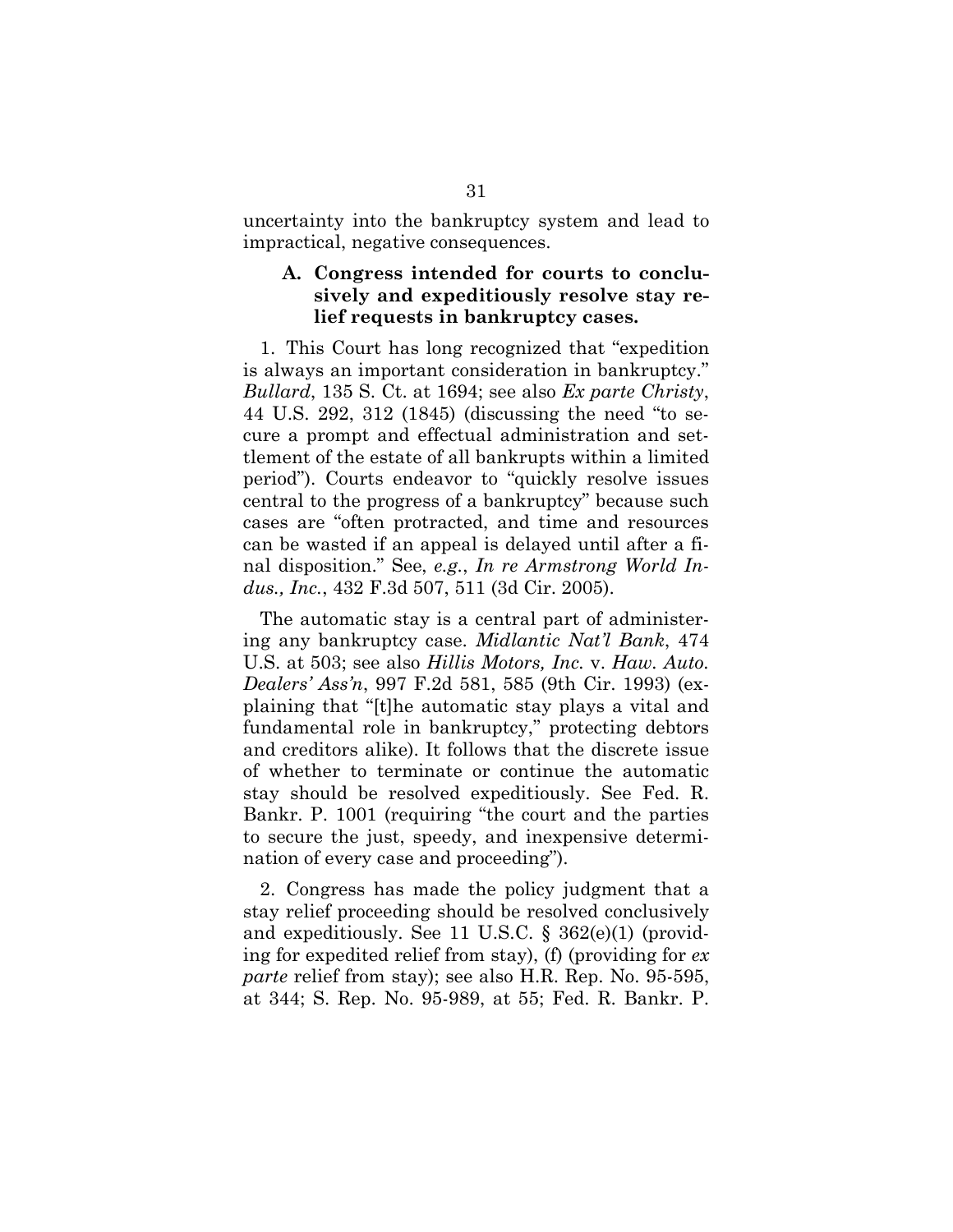7001, advisory committee's 1983 note (explaining the need to "establish an expedited schedule for judicial disposition of requests for relief from the automatic stay"). As the Eleventh Circuit has also noted, "Congress intended protection for those disadvantaged by the stay, since continuation of the stay may, in some cases, cause more harm than if the stay is dissolved." *In re Regency Woods Apartments, Ltd.*, 686 F.2d 899, 902–03 (11th Cir. 1982). It follows that an order denying stay relief should be "final" because "an immediate appeal 'is necessary to effectuate Congress' intent to settle these matters quickly.'" See *Rajala* v. *Gardner*, 709 F.3d 1031, 1034 (10th Cir. 2013).

## **B. Providing that the denial of stay relief is immediately appealable promotes judicial efficiency in bankruptcy cases.**

1. Ritzen contends that the Sixth Circuit's decision "affirmatively *requires* piecemeal appeals," and would therefore "lead[] to protracted delays at the outset of many bankruptcy cases and the forced imposition of the costs of appellate litigation on those with insufficient resources to bear them." Pet. Br. 23, 50. But Ritzen has it backwards. As the Sixth Circuit noted, Ritzen's proposed rule would actually "force creditors who lose stay-relief motions to fully litigate their claims in bankruptcy court and then, after the bankruptcy case is over, appeal and seek to redo the litigation all over again in the original court." Pet. App. 15a. By all accounts, that sort of relitigation would be "a tremendous waste of time and money." *Id.*

The facts of this case illustrate the point well. Here, the bankruptcy court denied Ritzen's motion for stay relief after a final hearing—there was a discrete claim, a discrete proceeding, and a discrete decision based on application of a legal standard. The court's order also fixed the parties' rights and obligations vis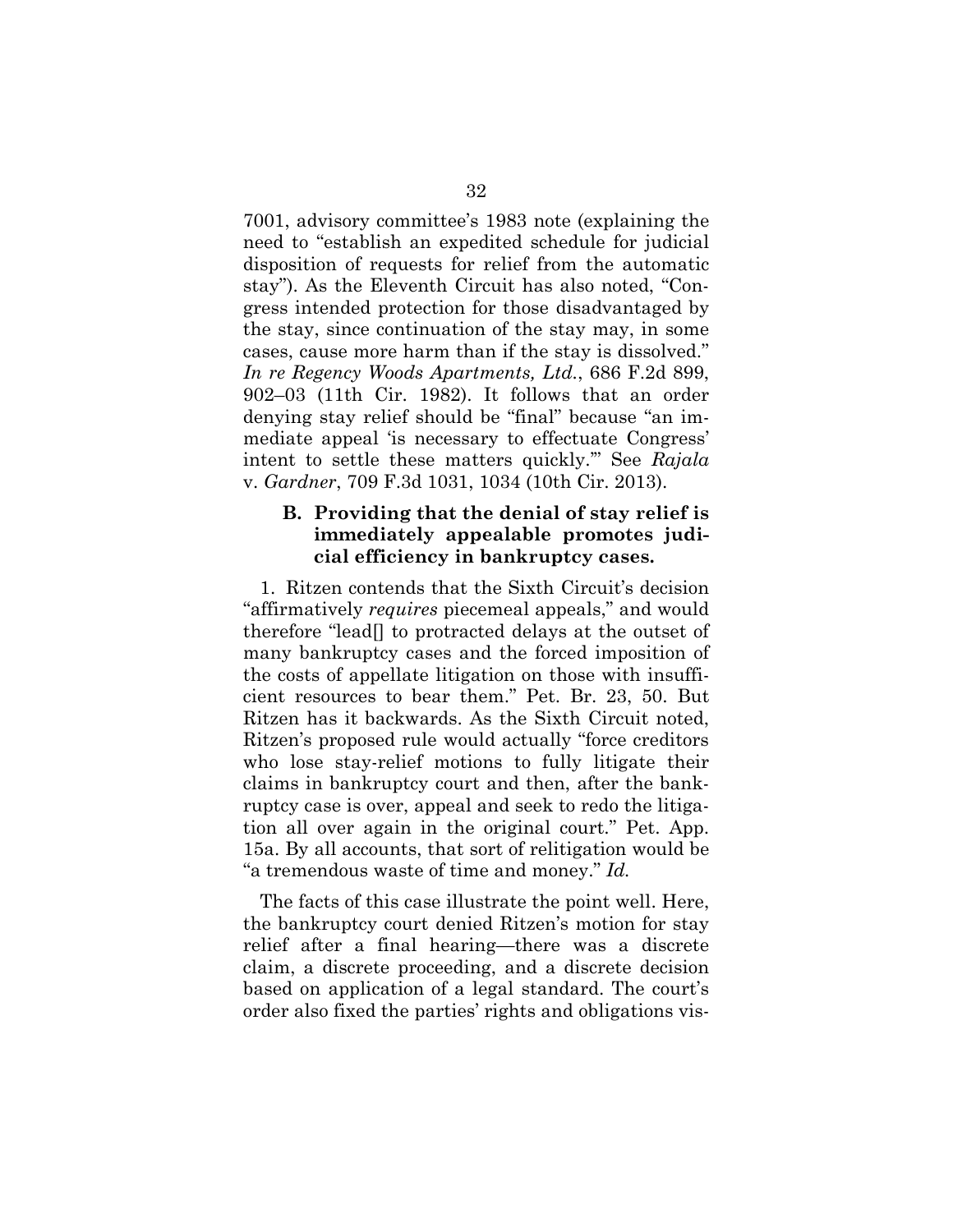à-vis the stay. If Ritzen immediately appealed, then the reviewing courts could have expeditiously decided whether continuing the automatic stay was appropriate. The bankruptcy would have continued,10 and, in all likelihood, the appeal would have concluded before the parties expended resources litigating an adversary proceeding and confirming a plan.

Instead of following that orderly process, Ritzen now seeks to relitigate the stay relief issue at the back end—*i.e.*, an issue that was necessary to allow the bankruptcy to move forward. See *A.H. Robins Co.* v. *Piccinin*, 788 F.2d 994, 1009 (4th Cir. 1986) (explaining that policy of "efficient judicial administration" weighed against voiding "months and months of litigation, carried on at great expense to all concerned . . . with consequent extensive delays both in reorganization and in resolution of . . . claims"). Thus, contrary to Ritzen's assumption, judicial efficiency favors permitting an immediate appeal here because it would have actually expedited final resolution of the bankruptcy case. If the Court were to adopt Ritzen's position, it would pave the way for dismantling entire bankruptcy cases. For example, in this case, Jackson Masonry has already filed a reorganization plan, sold property in its bankruptcy case, negotiated with creditors, and ultimately confirmed its reorganization plan. Bankr. Ct. Docs. 137, 288, 422, 479. Ritzen's proposed rule would give losing creditors a second

 $\overline{a}$ 

<sup>10</sup> Ritzen incorrectly assumes that permitting an immediate appeal would have caused "protracted delays at the outset." Pet. Br. 50. Ordinarily, the administration of a bankruptcy case runs parallel with an appeal. *See* Fed. R. Bankr. P. 8007; *see also In re Revel AC, Inc.*, 802 F.3d 558, 567–68 (3d Cir. 2015) (discussing procedure for seeking stay pending appeal). In fact, suspension of a bankruptcy case is exceedingly rare. *See In re Paper I Partners, L.P.*, 283 B.R. 661, 678 (Bankr. S.D.N.Y. 2002).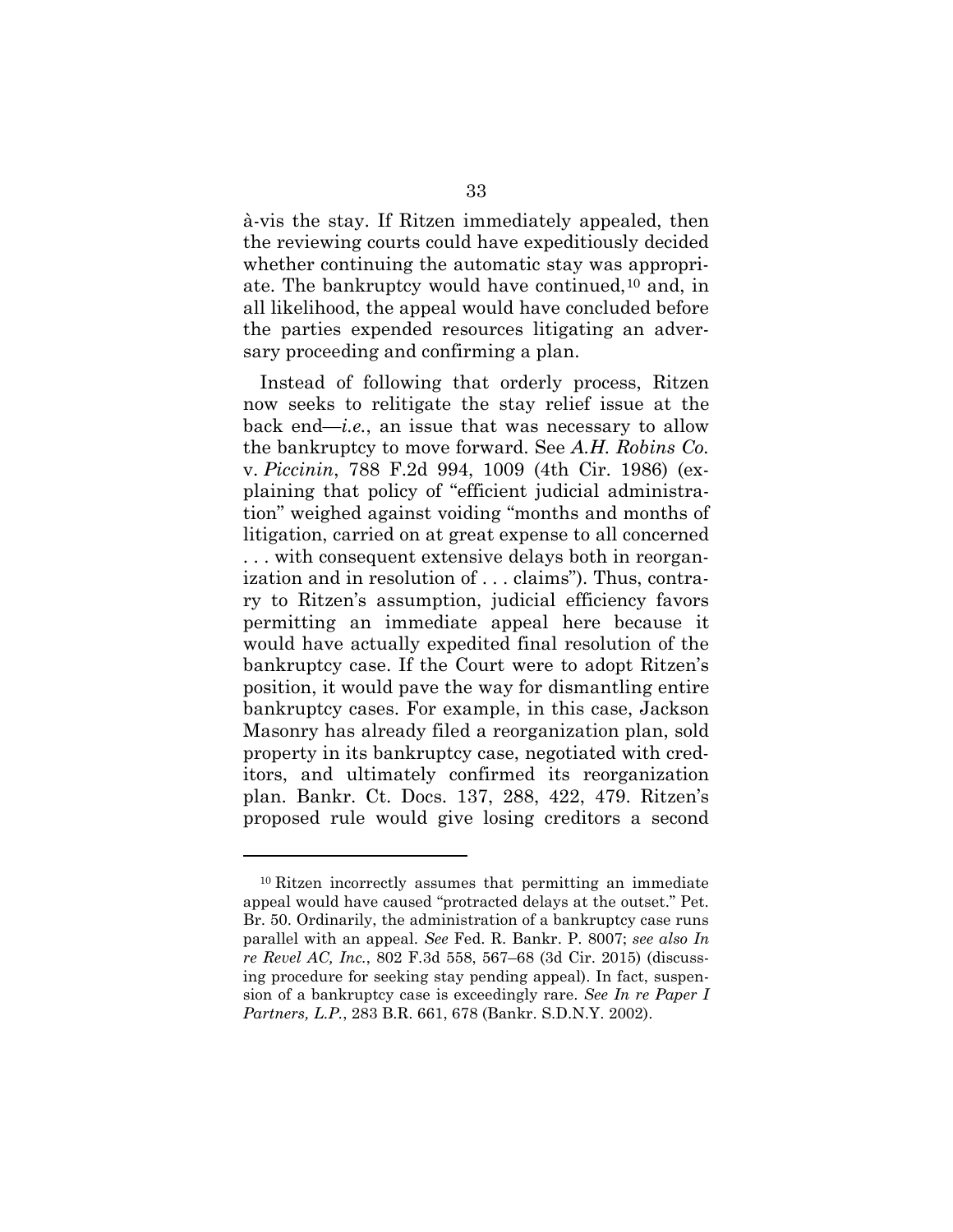bite at the apple, and, worse still, could force reorganized debtors to resubmit to the process of administering a bankruptcy.

2. This appeal also serves as a case study, demonstrating how delayed resolution of a stay relief issue can spawn additional and unnecessary litigation. In pursuing the ultimate relief it seeks (*i.e.*, continuing to litigate its contract claim in state court), Ritzen will necessarily consume additional judicial and party resources. Indeed, Ritzen must overcome at least three significant hurdles.

*First*, Ritzen's original lawsuit against Jackson Masonry has been dismissed. In January 2017, the Tennessee Chancery Court issued an order dismissing Ritzen's case without prejudice for failure to prosecute (or otherwise take action to preserve the lawsuit for over 10 months). See Dismissal Order, *Jackson Masonry, LLC* v. *Ritzen Group, Inc.*, No. 18-486-IV (Tenn. Ch. Ct. Jan. 4, 2017); see also *In re Jackson Masonry, LLC*, 2018 WL 1636085, at \*1. Ritzen did not appeal the state court's dismissal order.

The Tennessee Chancery Court recently reaffirmed that conclusion. In May 2018, Jackson Masonry filed a separate lawsuit against Ritzen. See *Jackson Masonry, LLC* v. *Ritzen Group, Inc.*, No. 18-486-IV (Tenn. Ch. Ct.) (filed May 2, 2018). There, Jackson Masonry sought a declaration that Ritzen's *lis pendens*—which had been recorded against the real estate at the center of the parties' dispute—should be released as both void and moot. See Tenn. Code Ann. § 20-3-103(a). The Chancery Court agreed, granting Jackson Masonry's motion for summary judgment. Final Order, *Jackson Masonry, LLC* v. *Ritzen Group, Inc.*, No. 18-486-IV (Tenn. Ch. Ct. Aug. 13, 2018). The court explained that Ritzen's original lawsuit, "on which the lien *lis pendens* was based, was fully trans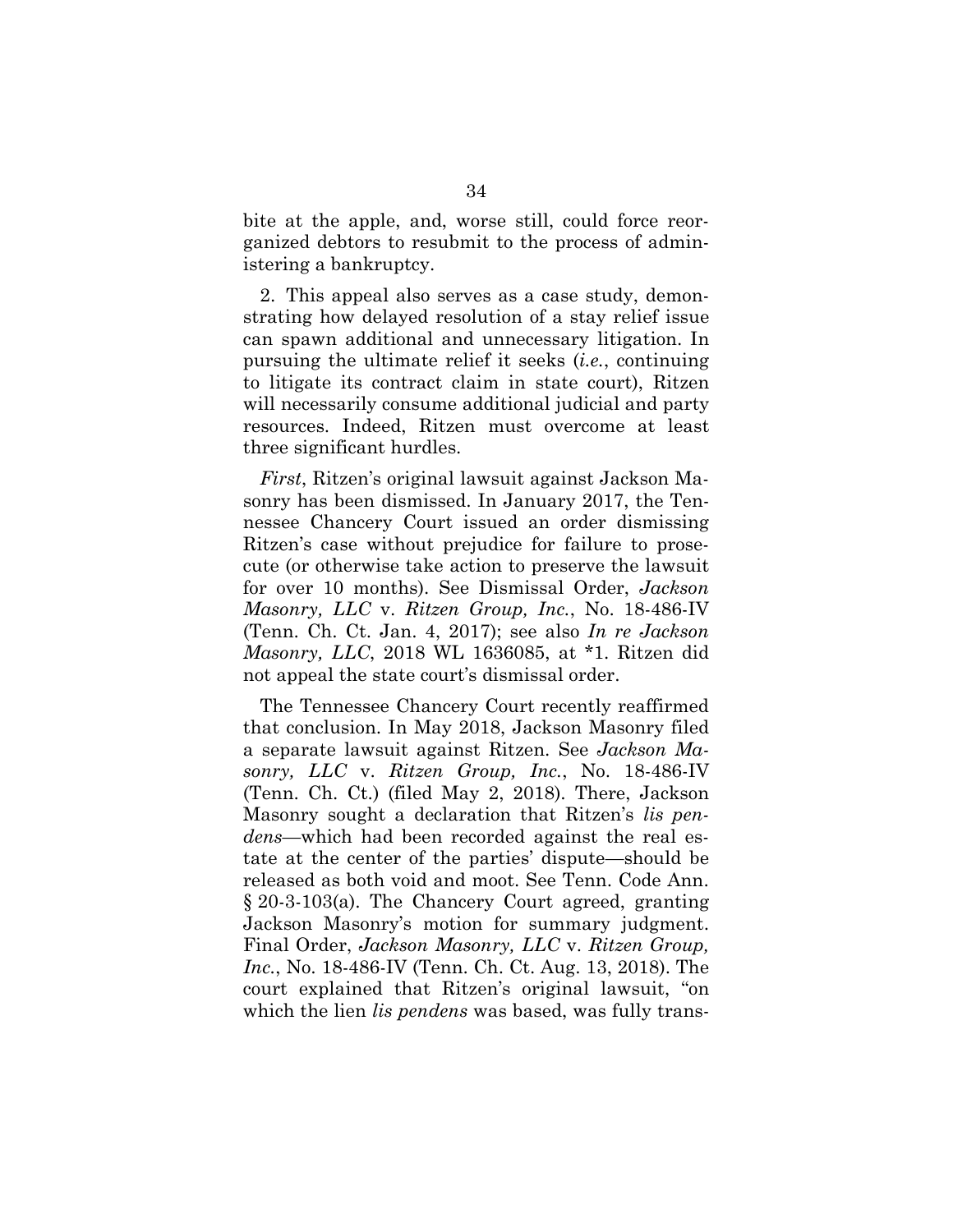formed into a core proceeding before the [b]ankruptcy [c]ourt, where it was adjudicated through the claims litigation process." *Id.* at 2. Because "Ritzen did not appeal or move to alter or amend the [o]rder dismissing the [original state court case], the lawsuit upon which the lien *lis pendens* 'finally' terminated." *Id.* at 9 (quoting *Figlio* v. *Shelley Ford, Inc.*, No. 88-15-II, 1988 WL 63497, at \*4 (Tenn. Ct. App. June 22, 1988)). Ritzen did not appeal. Thus, even assuming the automatic stay could be lifted, there is no state court litigation to which Ritzen could return.

*Second*, Ritzen's claim is likely barred by res judicata. As previously explained, Ritzen litigated the merits of its contract claim in bankruptcy court. This adversary proceeding involved the same claim that Ritzen initially brought against Jackson Masonry in state court. Bankr. Ct. Doc. 252 (pleading that the bankruptcy court had jurisdiction to hear Ritzen's state law contract claim, that the matter was a core proceeding, and that venue was proper in the bankruptcy court); Bankr. Ct. Doc. 224, at 2 ("All parties expressly consent to final disposition of this adversary proceeding by the bankruptcy court."). The bankruptcy court then confirmed Jackson Masonry's reorganization plan. Bankr. Ct. Doc. 422. Generally, res judicata bars parties from relitigating their claims in such circumstances. See, *e.g.*, *Eubanks* v. *FDIC*, 977 F.2d 166, 171 (5th Cir. 1992) ("There is little doubt that the bankruptcy court's confirmation order is binding and final, and we accord it the weight of a final judgment for res judicata purposes."); *Sure-Snap Corp.* v. *State St. Bank & Tr. Co.*, 948 F.2d 869, 876 (2d Cir. 1991) ("[T]he doctrine of res judicata serves important interests other than protecting parties from inconsistent judgments, including 'reliev[ing] parties of the cost and vexation of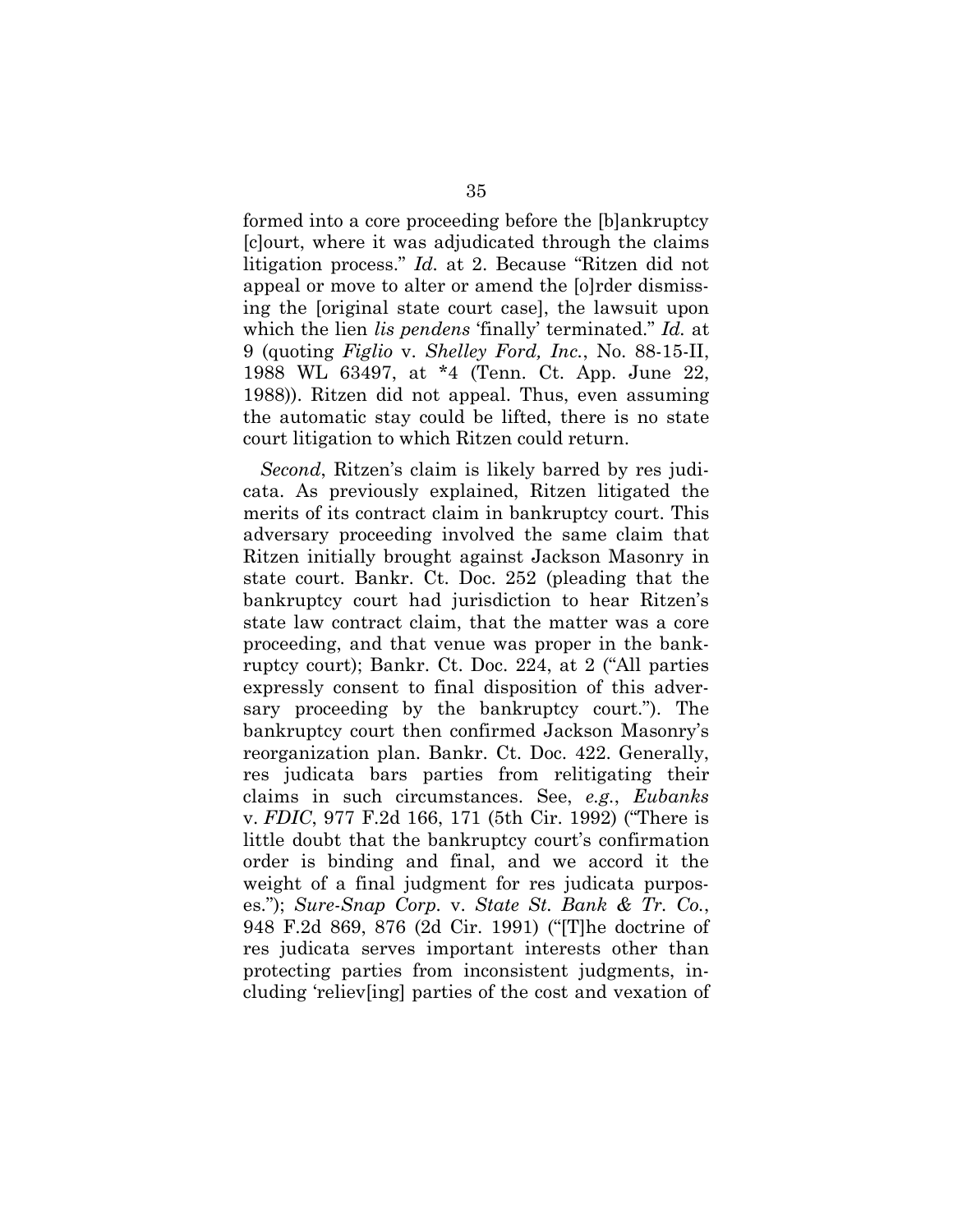multiple lawsuits [and] encourag[ing] reliance on adjudication.'" (quoting *Allen* v. *McCurry*, 449 U.S. 90, 94 (1980)).

*Third*, Jackson Masonry's confirmed reorganization plan contains a permanent injunction against creditors. Article XI (§ G) of the plan permanently enjoins all creditors, including Ritzen, from the "commencement or continuation of any judicial, administrative, or other action or proceeding" against Jackson Masonry "on account of [c]laims against [Jackson Masonry], or on account of claims released pursuant to [reorganization plan]." See Bankr. Ct. Docs. 388, 422.

Even if the automatic stay was lifted, even if the state court action could be reopened, and even if Ritzen's contract claim was not barred by res judicata, Jackson Masonry's reorganization plan would still stand in the way of Ritzen relitigating its claim. All of these protracted legal issues could have been avoided if Ritzen immediately noticed an appeal from the bankruptcy court's order denying stay relief.

3. Ritzen's concern with "piecemeal" appeals is not well founded in this context. True, in *Bullard*, this Court explained that the finality requirement in § 158(a)(1) should operate as "a meaningful constraint on the availability of appellate review." 135 S. Ct. at 1693. But that case was in a different posture; it involved the potential for a debtor filing serial appeals throughout the course of a back-and-forth plan confirmation process. This Court was concerned that debtors might short-circuit those negotiations and use immediate appeals as "leverage in dealing with creditors." *Id.* Moreover, because each appeal would have "extend[ed] the automatic stay that comes with bankruptcy," the Court was wary of "cost[ing] creditors money and allow[ing] a debtor to retain property he might [otherwise] lose." *Id.*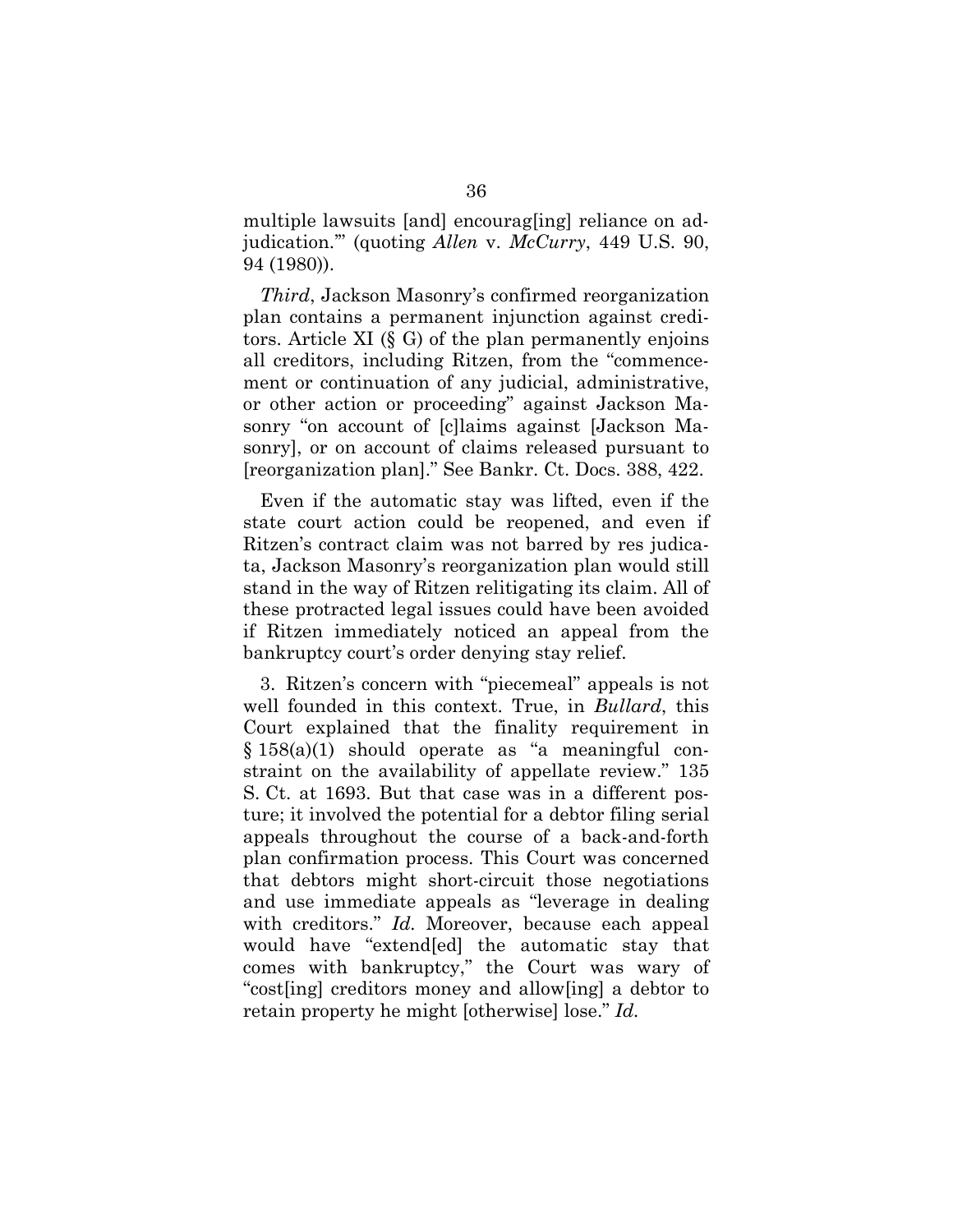Ritzen's strict insistence on the rule against "piecemeal" appeals proves too much. The fact that a bankruptcy may generate an early appeal is "a necessary consequence of the looser concept of finality" in such cases. Pet. App. 14a. Moreover, as the Sixth Circuit noted, upon denial of relief from the automatic stay, "[c]reditors cannot simply wait it out and pick up their pre-bankruptcy litigation where they left off." *Id.* at 13a. Doing so would risk mooting the controversy because, "once a bankruptcy case ends, the automatic stay is lifted anyway." *Id.*; see also *Eddleman*, 923 F.2d at 785 ("[I]n most cases, by the time the bankruptcy case is complete the issue of the stay will be moot."). Indeed, the automatic stay only remains in place during the pendency of a bankruptcy case. 11 U.S.C.  $\S 362(c)(2)$ . Accordingly, Ritzen's proposed rule renders stay relief proceedings "virtually unreviewable." See *Eddleman*, 923 F.2d at 785; see also Pet. App. 13a ("[I]f a stay-relief denial is not immediately appealable, then it is effectively never appealable.").

## **C. Postponing appeal of the denial of stay relief creates practical problems for the administration of bankruptcy cases.**

Ritzen fails to acknowledge that treating the denial of stay relief as interlocutory would undermine the bankruptcy reorganization process. Designed to benefit the debtor and creditors, reorganization relies on a reasonable degree of certainty and finality in the bankruptcy process. The unnecessary interjection of doubt into the system that would accompany interlocutory treatment of an order denying stay relief would negatively impact lenders, purchasers of assets, creditors, debtors, and trustees.

Unlike the dispute at issue in *Bullard*, this case is not about whether permitting an appeal as of right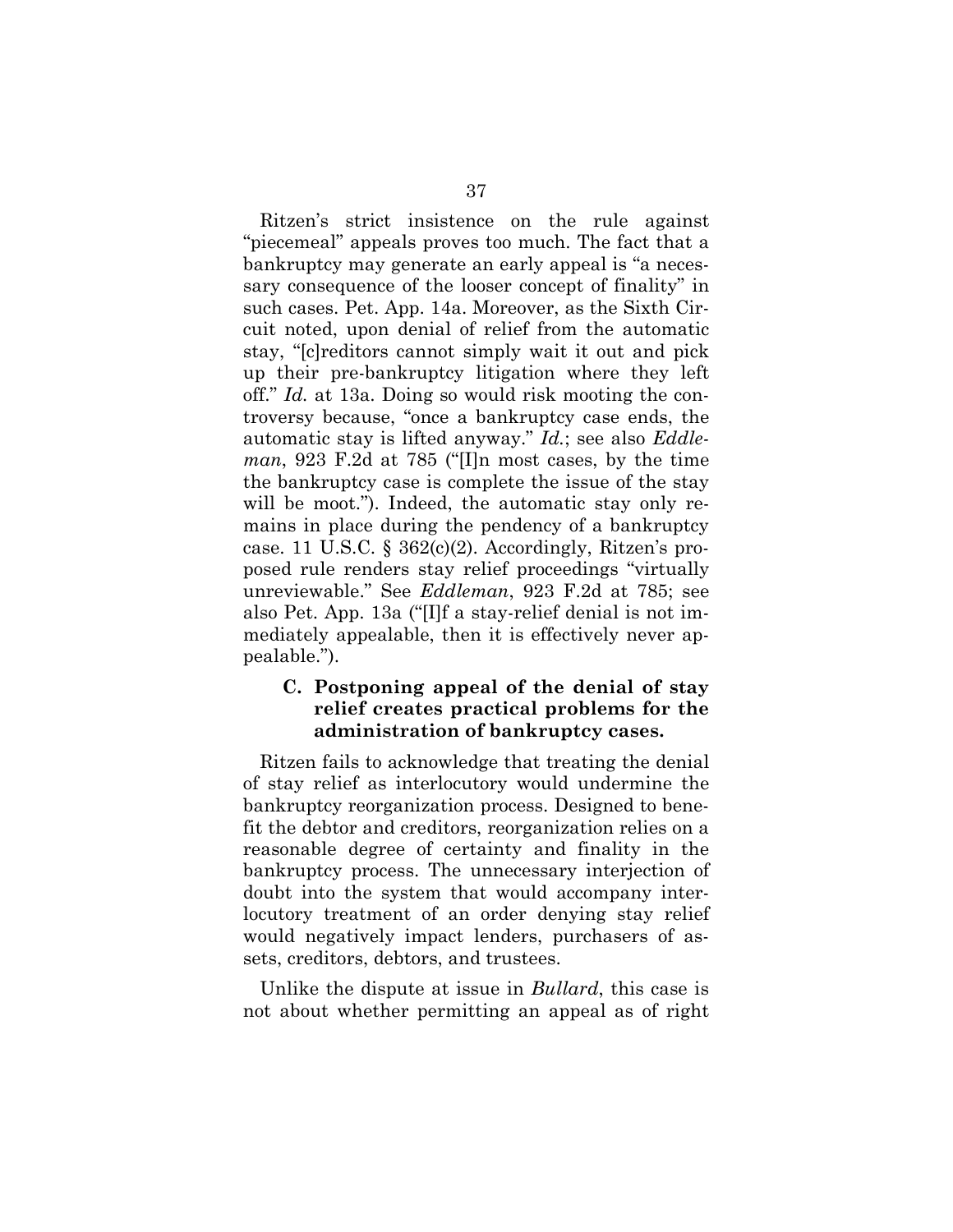from the denial of stay relief will lead to serial, protracted appeals. That is implausible. See *In re Gledhill*, 76 F.3d 1070, 1081 (10th Cir. 1996) (holding that "exceptional circumstances" warranted granting the motion for relief from a 10-month old order lifting the automatic stay under Federal Rule of Civil Procedure 60(b)(6)). Instead, the question here is whether it would be more prudent to allow an immediate appeal concerning a discrete proceeding at the outset (*i.e.*, before the court and the parties expend resources), or later down the road (*i.e.*, after the court and the parties have expended resources). With Ritzen's proposed rule comes a significant risk of unraveling the entire bankruptcy case, including, perhaps, proceedings involving creditors and related appeals. In such circumstances, Ritzen's proposal would deplete party resources and erode the value of the bankruptcy estate. All of that undermines efficient administration of a bankruptcy case.

Creditors participating in a reorganization should ordinarily favor expeditious resolution of automatic stay issues. Because the automatic stay is a central part of administering bankruptcy cases, finality on that discrete issue allows creditors to effectively negotiate their treatment and informs how they will vote on a reorganization plan. By contrast, generating uncertainty about the automatic stay may not only deter creditors from supporting the debtor's plan, but also chill participation in other key restructuring transactions such as debtor-in-possession financing, use of cash collateral, and sales of estate assets. Prospective lenders, purchasers, and other stakeholders may be reluctant to fund the debtor's restructuring where it could be subject to challenge months or even years later by any creditor whose stay relief motion was previously denied in the bankruptcy case.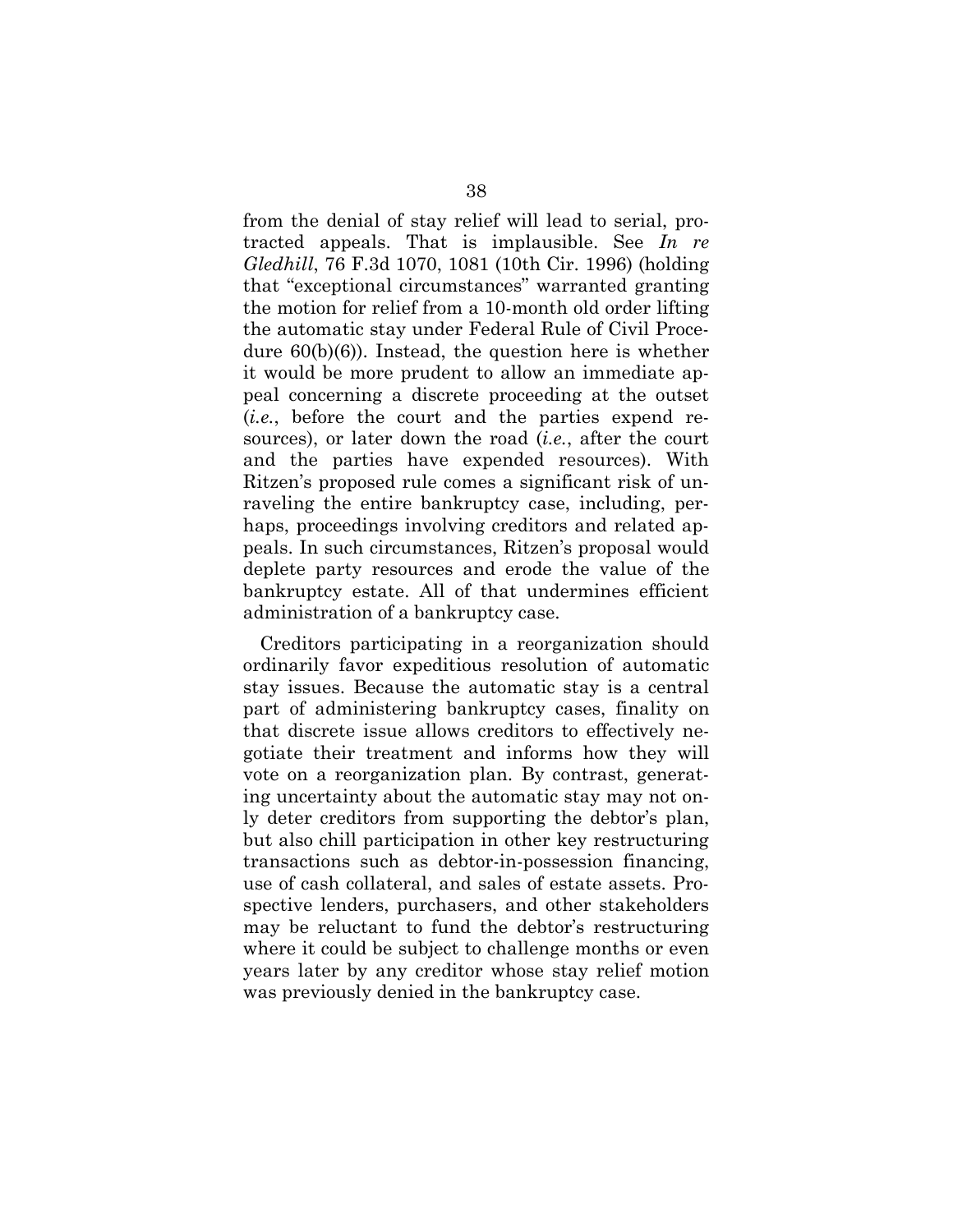Debtors and trustees also depend on finality. For example, debtors seek to emerge from the bankruptcy process with a confirmed plan that is final and protected from post-confirmation dismantling. Uncertainty endangers bankruptcy's underlying purpose *i.e.*, to "give[] to the honest but unfortunate debtor who surrenders for distribution the property which he owns at the time of bankruptcy, a new opportunity in life and a clear field for future effort, unhampered by the pressure and discouragement of pre-existing debt." *Local Loan Co.* v. *Hunt*, 292 U.S. 234, 244 (1934). And from a trustee's perspective, it would be a waste of time and money to administer an estate that risks disruption or demise by an appeal of a previous denial of stay relief.

Finally, this Court's reasoning in *Caterpillar Inc.*  v. *Lewis,* 519 U.S. 61 (1996), is worth considering because it reveals the systemic inefficiencies of Ritzen's proposed rule. In that case, the district court incorrectly denied a motion to remand the case to state court, thinking there was complete diversity among the parties. *Id.* at 65–66. Later on, but before final judgment, the defendant who defeated complete diversity was dismissed from the case. *Id.* at 66–67. Thus, the parties were completely diverse at the time of final judgment. This Court held that the district court's "error in failing to remand a case improperly removed is not fatal to the ensuing adjudication if federal jurisdictional requirements are met at the time judgment is entered." *Id.* at 64. In such circumstances, "wip[ing] out the adjudication postjudgment" and "return[ing] to state court" would impose "an exorbitant cost on our dual court system, a cost incompatible with the fair and unprotracted administration of justice." *Id.* at 77. Similar efficiency and fairness concerns are implicated in this case.